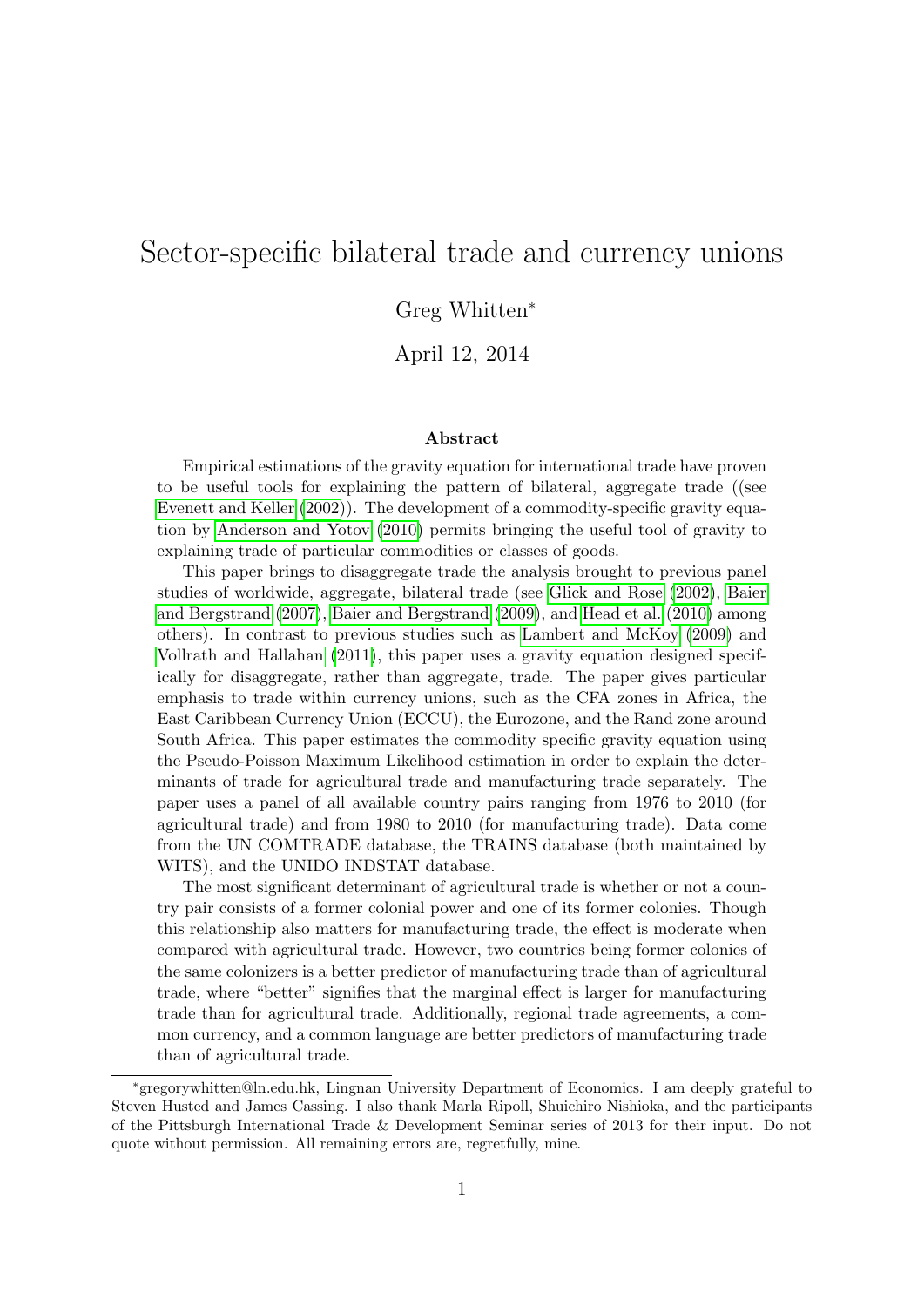The effect of a common currency on trade differs widely across currency unions and between types of traded goods. The West African Economic and Monetary Union (UEMOA), the Rand zone, US-Dollarized countries, and the anchor-client relationship of India-Bhutan exhibit modestly higher levels of intraunion agricultural trade than otherwise similar countries. In contrast, the ECCU, the Central African Economic and Monetary Union (CEMAC), the UEMOA, the Australian Dollar zone (Australia, Kiribati, and Tonga) and India-Bhutan demonstrate significantly higher levels of intraunion trade in manufactured goods. The Rand zone demonstrates a modestly higher level of intraunion trade in manufacturing.

The paper further disaggregates manufacturing trade into 2 groups of ISIC 3 2 digit classifications: 15-19 and 20-37. The determinants of trade in the former set of goods, consisting of food products and textiles, resemble the determinants of trade in agricultural goods generally. However, a trade agreement is a more important factor for goods classified 15-19 than for goods classified 20-37, in contrast to the results from the more aggregated models. The paper also isolates trade in textiles for analysis. Textile trade is defined as trade in goods belonging to division 17 in the ISIC Revision 3 classification system. The determinants of textile trade are largely similar to the determinants of trade for the broader category of goods with codes 15-19. Currency unions, regional trade agreements, and colonial heritage tend to matter more for the broader category of trade than for textiles.

### 1 Introduction

The effect of a common currency on trade has received significant attention in the past decade. Starting with the work of Andrew Rose [\(Frankel and Rose](#page-60-6) [\(1998\)](#page-60-6), [Rose](#page-61-2) [\(2000\)](#page-61-2), [Rose and van Wincoop](#page-61-3) [\(2001\)](#page-61-3), [Glick and Rose](#page-60-2) [\(2002\)](#page-60-2)), researchers have generally found large effects of a common currency on trade for currency unions. However, [Whitten](#page-61-4) [\(2012\)](#page-61-4) demonstrates that only a few of the currency unions previously studied (such as the East Caribbean Currency Union and the West African Economic and Monetary Union) demonstrate as high of a level of integration by trade as found in the above-mentioned studies. [Whitten](#page-61-4) [\(2012\)](#page-61-4) also shows that the extent of integration is closely related to tariff levels. In particular, the higher the level of tariffs prevailing across the currency union, the greater is the intra-union trade. When controlling for tariffs, the results indicate that a common currency appears to have little direct impact on the costs to trade. Consequently, a common currency has little direct impact on the volume of trade. However, in the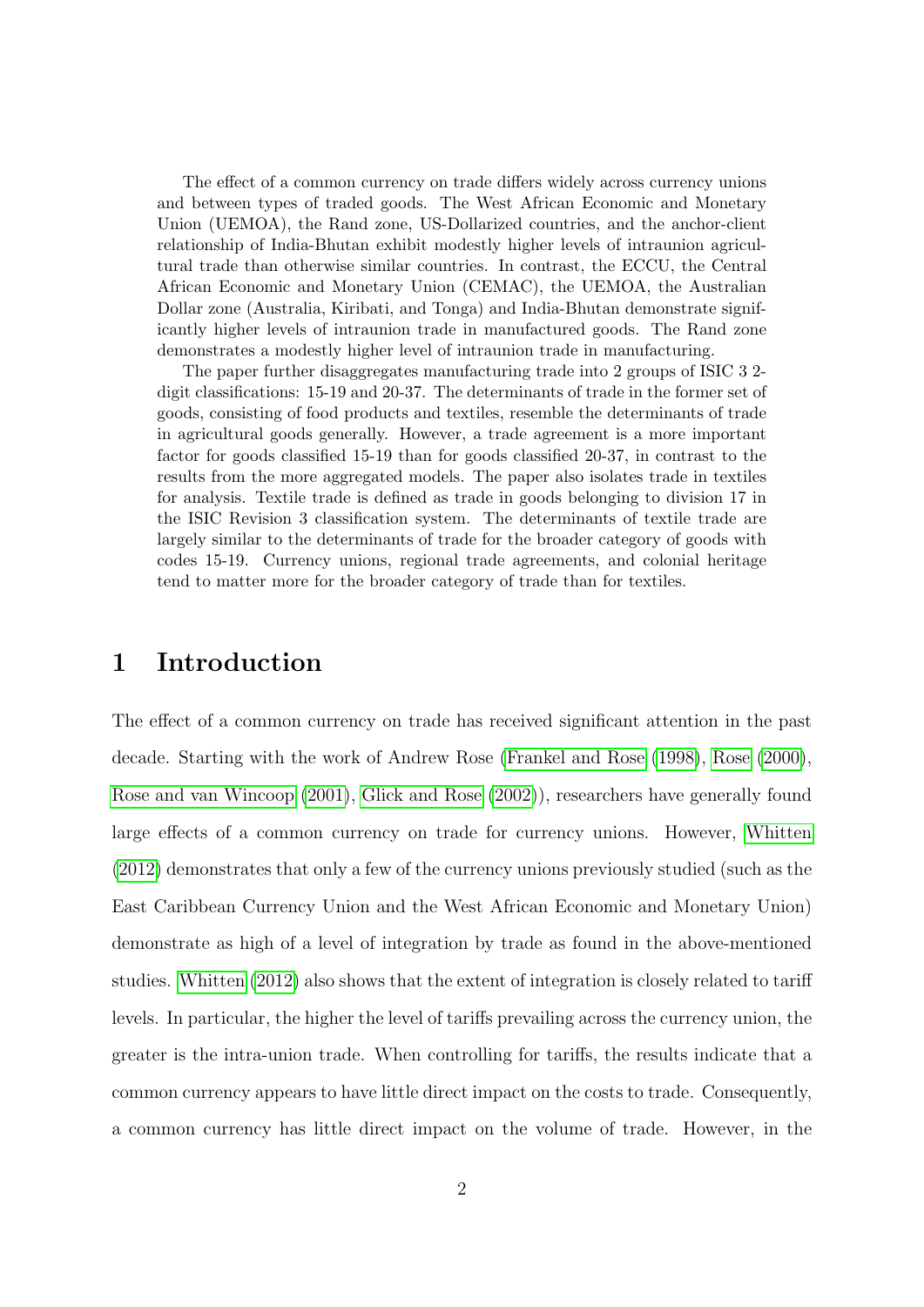presence of high tariffs, an importer is more likely to favor an exporter located in a country that uses the same currency as does the importer, in order to reduce additional trade costs, the implication of the afore-mentioned results. Consequently, trade and tariffs are positively correlated within a currency union. Therefore, a common currency's largest effect on trade is an indirect effect, through tariffs. The positive correlation accounts for the large effects of a common currency on trade found in previous studies.

Left unanswered in the discussion above is the question of why currency unions should differ along the particular dimensions of trade enhancement via tariffs. Why should tariffs appear to expand integration for some unions but not for others? This paper proposes the analysis of disaggregated trade as the first step to answering this question. Recall that a common currency's relevance as a control variable for studying bilateral trade owes itself to the ability to forego transaction costs for purchasing foreign exchange (see [Rose](#page-61-2) [\(2000\)](#page-61-2), [Rose and van Wincoop](#page-61-3) [\(2001\)](#page-61-3), and [Anderson and van Wincoop](#page-60-7) [\(2004\)](#page-60-7)). [Anderson and Yotov](#page-60-1) [\(2010\)](#page-60-1) note that trade costs generally differ depending on the nature or characteristics of the goods being traded.

Tariffs are unarguably a key trade cost and differ across commodity types. As a stylized fact, tariffs on agricultural goods and low-skilled-intensive manufacturing goods tend to be higher than are tariffs on other manufactured products, which in turn are higher than are tariffs on resources such as minerals or petroleum. This pattern holds for both developed and developing countries (see [Cline](#page-60-8) [\(2004\)](#page-60-8)). If the common currency has a differential impact on trade by commodity type and if the tariff variable is the sole variable able to distinguish the composition of a trade flow (owing to the afore-mentioned stylized fact), it is unsurprising that the tariff-currency union interactions would absorb the existence of a differential effect by commodity type. Thus, the very significance of tariffs within currency unions demonstrated in [Whitten](#page-61-4) [\(2012\)](#page-61-4) suggests that the ability of a common currency to enhance intra-union trade by reducing trade costs will differ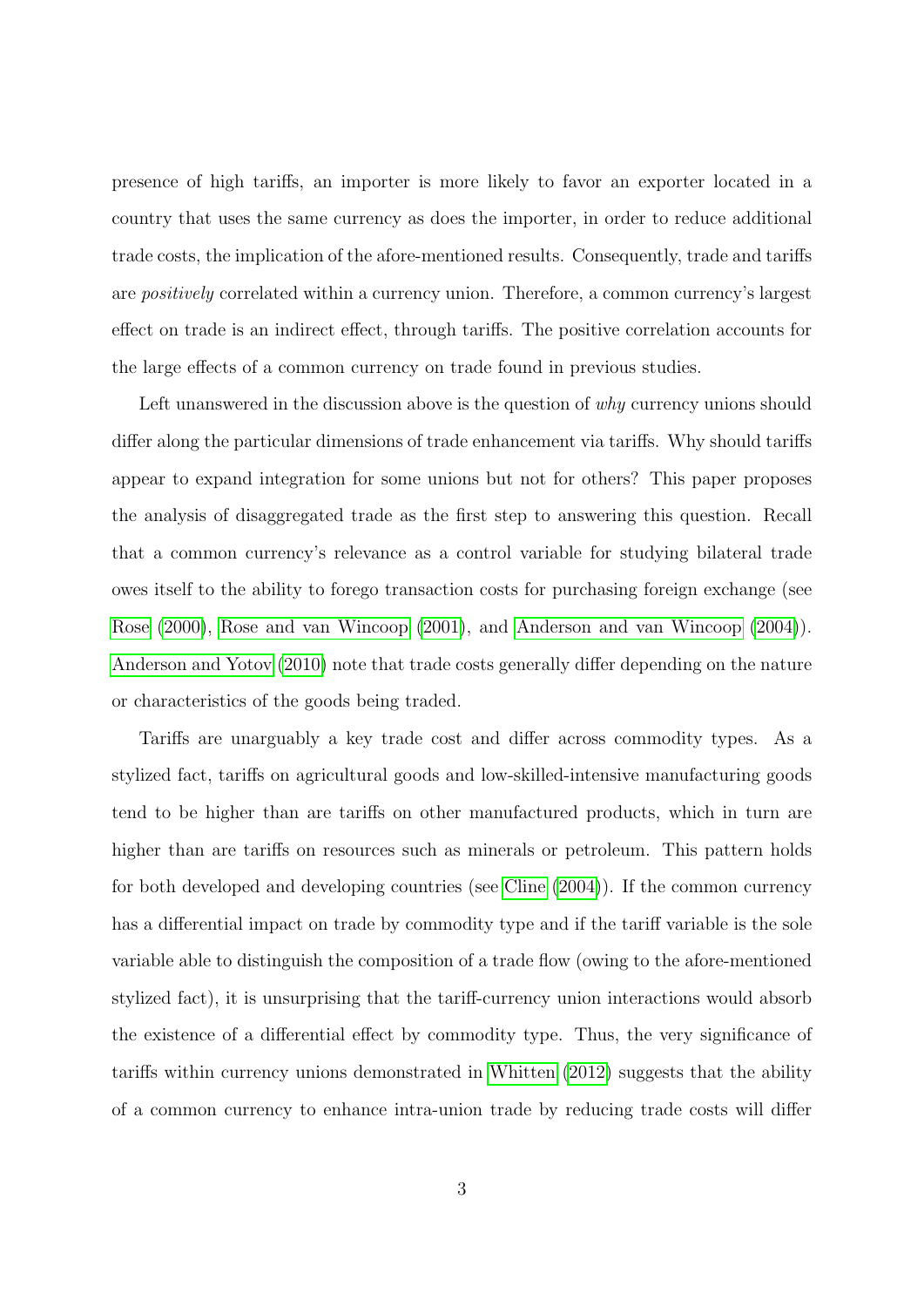across unions as the composition of trade differs across unions.

This paper investigates sectoral differences in trade patterns across currency unions. This paper combines two strands of literature. The first strand is a long-standing literature examining the effect on trade of hedging exchange rate volatility by focusing on currency unions (in addition to the works of Rose, see [Persson](#page-61-5) [\(2001\)](#page-61-5), [Micco et al.](#page-61-6) [\(2003\)](#page-61-6), [Klein](#page-61-7) [\(2005\)](#page-61-7), [Barro and Tenreyro](#page-60-9) [\(2007\)](#page-60-9), [Santos Silva and Tenreyro](#page-61-8) [\(2010\)](#page-61-8)). The second strand of literature is the examination of trade determinants for disaggregated trade [\(Anderson and Yotov](#page-60-1) [\(2010\)](#page-60-1), [Cissokho et al.](#page-60-10) [\(2013\)](#page-60-10)). This literature emphasizes that trade costs, controlling for which is a crucial step in any empirical analysis of trade, differ across product types. The gravity equation or gravity-like equations have proven to be a useful framework for analyzing aggregate trade flows and for estimating the magnitudes of different variables on total trade costs [\(Eaton and Kortum](#page-60-11) [\(2002\)](#page-60-11), [Evenett and Keller](#page-60-0) [\(2002\)](#page-60-0), [Santos Silva and Tenreyro](#page-61-9) [\(2006\)](#page-61-9), [Head et al.](#page-60-5) [\(2010\)](#page-60-5)). Therefore, a framework that can bring the key elements of the gravity equation (national output by product type, iceberg trade costs or "bilateral resistances," and traded good price indices or "multilateral resistances") to an individual sector can bridge the two literatures to bring the well-established success of using the gravity framework to a reliable and informative analysis of disaggregate trade flows. To this end, [Anderson and Yotov](#page-60-1) [\(2010\)](#page-60-1) develop a gravity model for an individual class of goods, similar to the structure developed in [Anderson and](#page-60-12) [van Wincoop](#page-60-12) [\(2003\)](#page-60-12). Though [Anderson and Yotov](#page-60-1) [\(2010\)](#page-60-1) develop sector-specific gravity equation of bilateral trade to examine the incidence of trade barriers on exporters and importers, this paper is the first known use of sector-specific gravity to analyze currency unions.

Though fewer in number than panel studies of aggregate bilateral trade, several papers in this combination of strands have examined bilateral trade at a disaggregate level, particularly for trade in agircultural goods. [Lambert and McKoy](#page-61-0) [\(2009\)](#page-61-0) examine 3 dif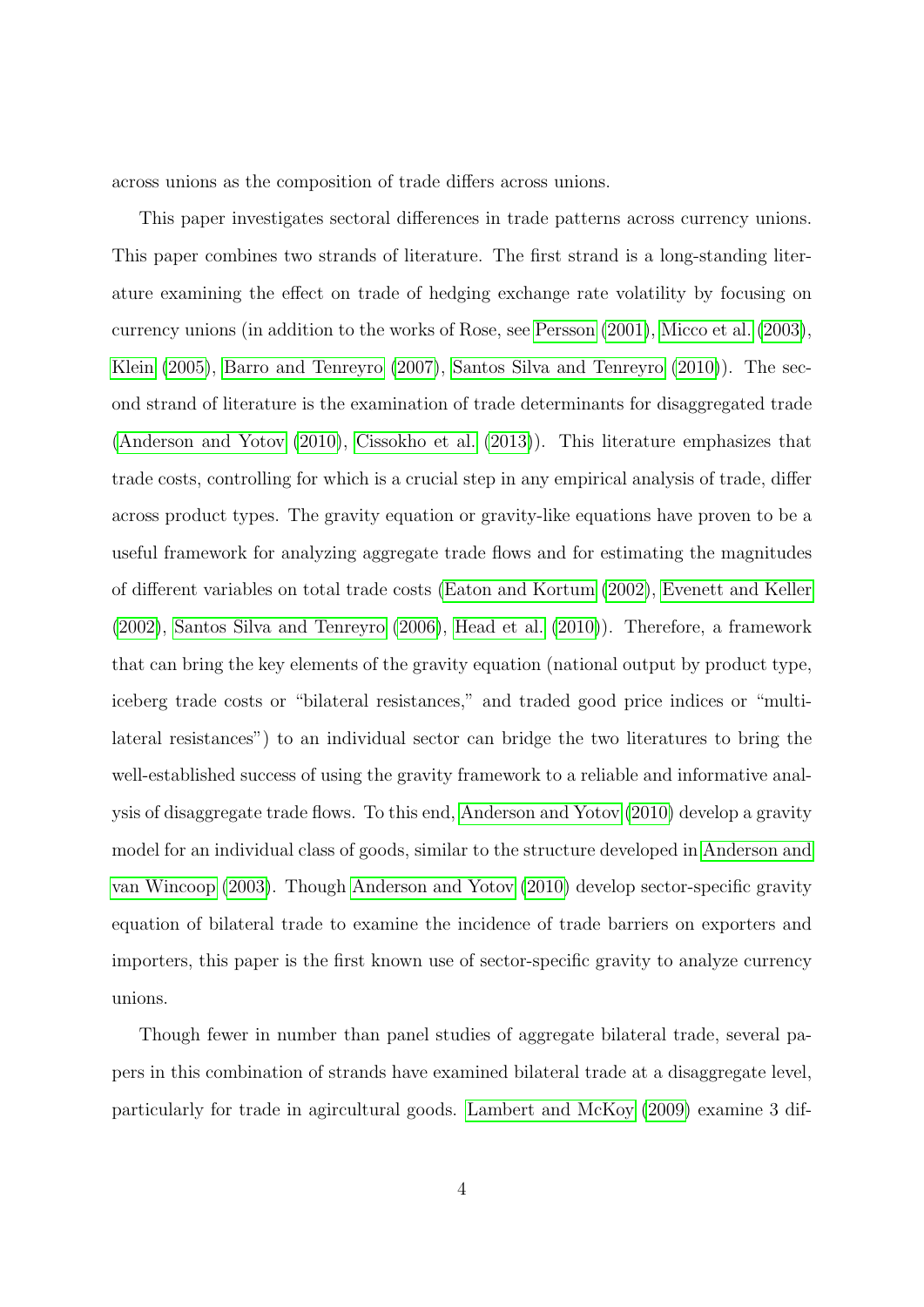ferent cross-sections of bilateral trade to study the effect of preferential trade agreements on agricultural trade. [Vollrath and Hallahan](#page-61-1) [\(2011\)](#page-61-1), the most similar work to this paper, also studies the effect of trade agreements on agricultural trade, though with a panel study. Both [Lambert and McKoy](#page-61-0) [\(2009\)](#page-61-0) and [Vollrath and Hallahan](#page-61-1) [\(2011\)](#page-61-1) adapt the gravity equation as articulated in [Anderson and van Wincoop](#page-60-12) [\(2003\)](#page-60-12) directly to a panel study of bilateral agricultural trade by replacing aggregate exports with agricultural exports. This adaptation is valid under the assumption of a constant expenditure share on a particular class of goods over the duration of the panel. The model proposed in [Anderson and Yotov](#page-60-1) [\(2010\)](#page-60-1) does not restrict the share to be constant over time.

Most empirical work concerning currency unions has examined aggregate trade. However, the early literature on currency unions suggests that the composition of production (and, by extension, trade) plays a key role in analyzing the motivation for and consequences of sharing a common currency. [Mundell](#page-61-10) [\(1961\)](#page-61-10) argues for defining a common currency over a region of economic activity where all sub-regions pass through the same phases of the business cycle at the same time. In particular, the shocks to the business cycle that Mundell emphasizes are sector-specific shocks. Hence, Mundell creates a strong association between an optimal currency area and a particular industry. [McKin](#page-61-11)[non](#page-61-11) [\(1963\)](#page-61-11) states that a country's decision to fix its exchange rates with trading partners or to maintain an independent currency will depend on the composition of tradable and non-tradable goods within its economy. The composition of tradable and non-tradable goods likely differs across regions of the world. As a currency union generally consists of countries within the same geographic region, an understanding of how tradable goods and non-tradable goods differ across the set of currency unions becomes an important consideration when analyzing a currency union and its performance.

Despite the strong theoretical motivation for considering the composition of production and currency unions, empirical work analyzing the intersection of currency union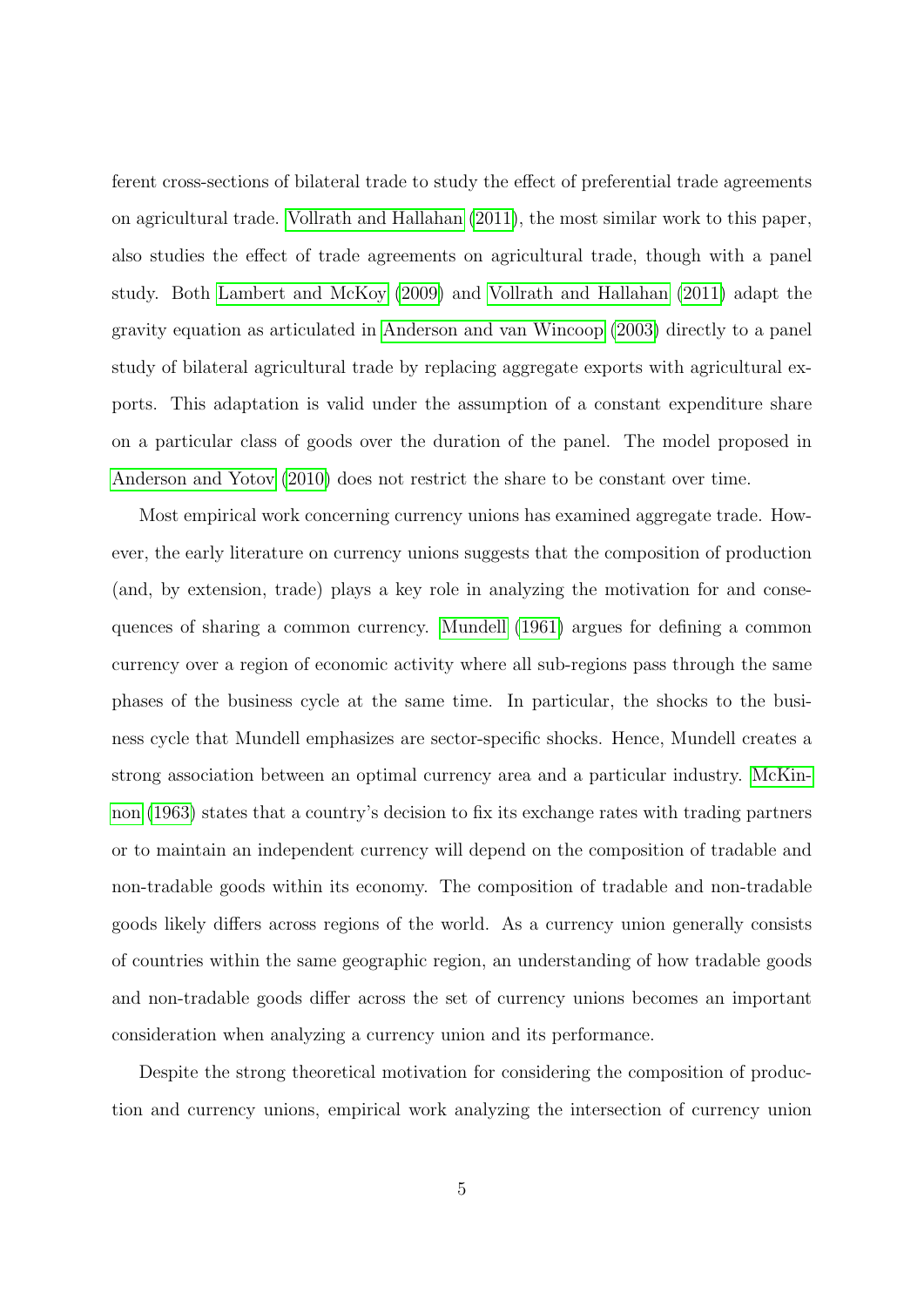membership and heterogeneity in trade composition is limited. [Rose and Engel](#page-61-12) [\(2002\)](#page-61-12) finds weak evidence that currency unions display greater specialization in production and, hence exports. [Gulde and Tsangarides](#page-60-13) [\(2008\)](#page-60-13) compares and contrasts the performance of the two zones within the *Communauté financière africaine*, the CEMAC and the UE-MOA, given the importance of petroleum extraction in the CEMAC. The contribution of this paper is to explore and compare systematically the extent of integration across currency unions and sector of trade.

This paper uses sector-specific gravity equations of bilateral trade to show that different currency unions have different degrees of trade across different sectors. Several unions (the ECCU, UEMOA, CEMAC, Rand zone, Australia zone, Danish zone, and India-Bhutan) display a high level of integration through trade in manufacturing. The Eurozone and Dollarized zone, by contrast, demonstrate little integration through trade in manufacturing but exhibit a modest level of integration through trade in agriculture. Considering the trade in manufactured goods more closely, this paper shows that currency unions demonstrate differing levels of integration through trade within more narrowlydefined manufacturing sectors. In particular, trade is highest for the ECCU, CEMAC, UEMOA, Australia zone, and Danish zone for goods classified with 2-digit ISIC Revision 3 codes ranging from 20 to 37. India and Bhutan as well as Dollaried countries exhibit a slightly higher degree trade integration for industrial activity classified with 2-digit ISIC codes ranging from 15 to 19. The ECCU, CEMAC, UEMOA, Australia zone, Danish zone, and Dollarized zones also exhibit increased trade, though of a smaller magnitude, for industries with codes 15 through 19.

The organization of the paper is as follows. Section [2](#page-6-0) presents the sectoral gravity equation and discusses the estimation procedure and the sources of data. Section [3](#page-10-0) presents results from one level of disaggregating aggregate trade into agricultural trade and manufactured goods trade.<sup>[1](#page-5-0)</sup> Section [4](#page-16-0) presents results from a further disaggregation

<span id="page-5-0"></span><sup>&</sup>lt;sup>1</sup>Data on trade in services are not sufficiently and widely available for developing countries. Hence,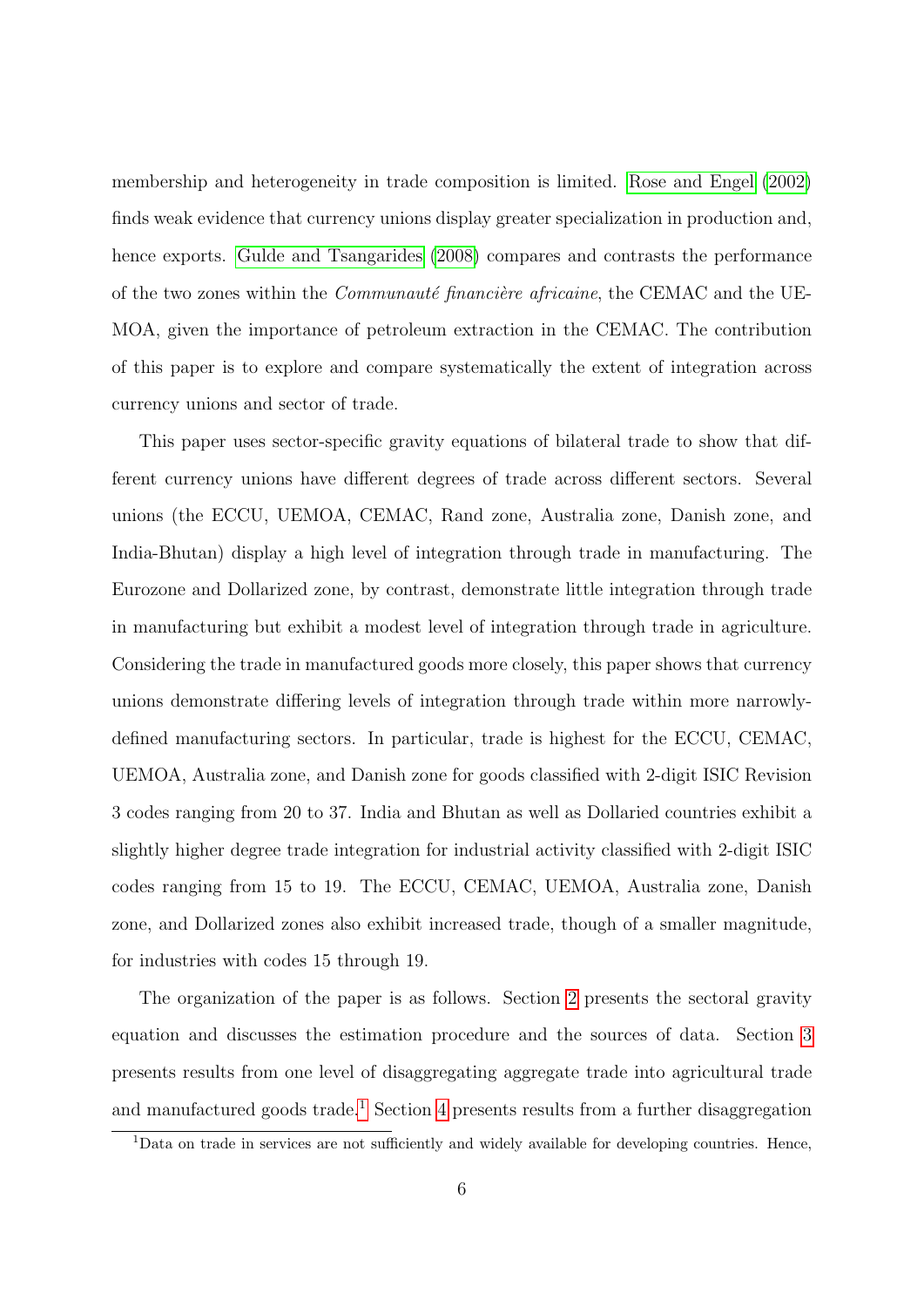of manufactured goods trade. Section [5](#page-19-0) presents results from a particular division of manufacturing (textiles).

### <span id="page-6-0"></span>2 Sectorial gravity equation and data

Following [Anderson and Yotov](#page-60-1) [\(2010\)](#page-60-1), I estimate a gravity equation for exports in a specific class of goods, k, from country i to country j of the following form:

<span id="page-6-1"></span>
$$
X_{ij}^k = \frac{Y_i^k E_j^k}{Y^k} \left(\frac{b_{ij}^k}{\Pi_i^k P_j^k}\right)^{1-\sigma_k} + \epsilon_{ij}^k \quad \sigma_k > 1
$$
\n<sup>(1)</sup>

where  $X_{ij}^k$  represents exports,  $Y_i^k$  represents the production of goods in class k,  $E_j^k$ represents expenditures on goods in class k, and  $Y^k$  is the sum of  $Y_i^k$  over all i:  $Y^k \equiv$  $\sum_i Y_i^k$ .  $b_{ij}^k$  represents bilateral trading costs. I will proxy for these costs with the rich set of controls used frequently in aggregate gravity equations and described at the end of this paper in an appendix.  $(\Pi_i^k, P_j^k)$  are price indices. I will control for these variables with time-varying country dummy variables.  $\sigma_k$  is the elasticity of substitution for class k.  $\epsilon_{ij}^k$  is the error term.

 $E_j^k$  is not observed for most countries. [Anderson and Yotov](#page-60-1) [\(2010\)](#page-60-1) resolve this problem in their paper by including a country fixed effect for  $j$  in the regression. This fixed effect also controls for  $P_j^k$ . A separate country fixed effect for i controls for  $\Pi_i^k$ .

The data are a panel of country pairs at yearly frequency from 1976 to 2011 (for agricultural data) and from 1980 to 2011 (for manufacturing data). Data on trade come from UN COMTRADE while data on tariffs come from UNCTAD TRAINS, both part of World Integrated Trade Solutions (WITS). When possible, agricultural and manufacturing are defined according to ISIC Revision 3, first introduced in 1988. For data from this paper ignores trade in services.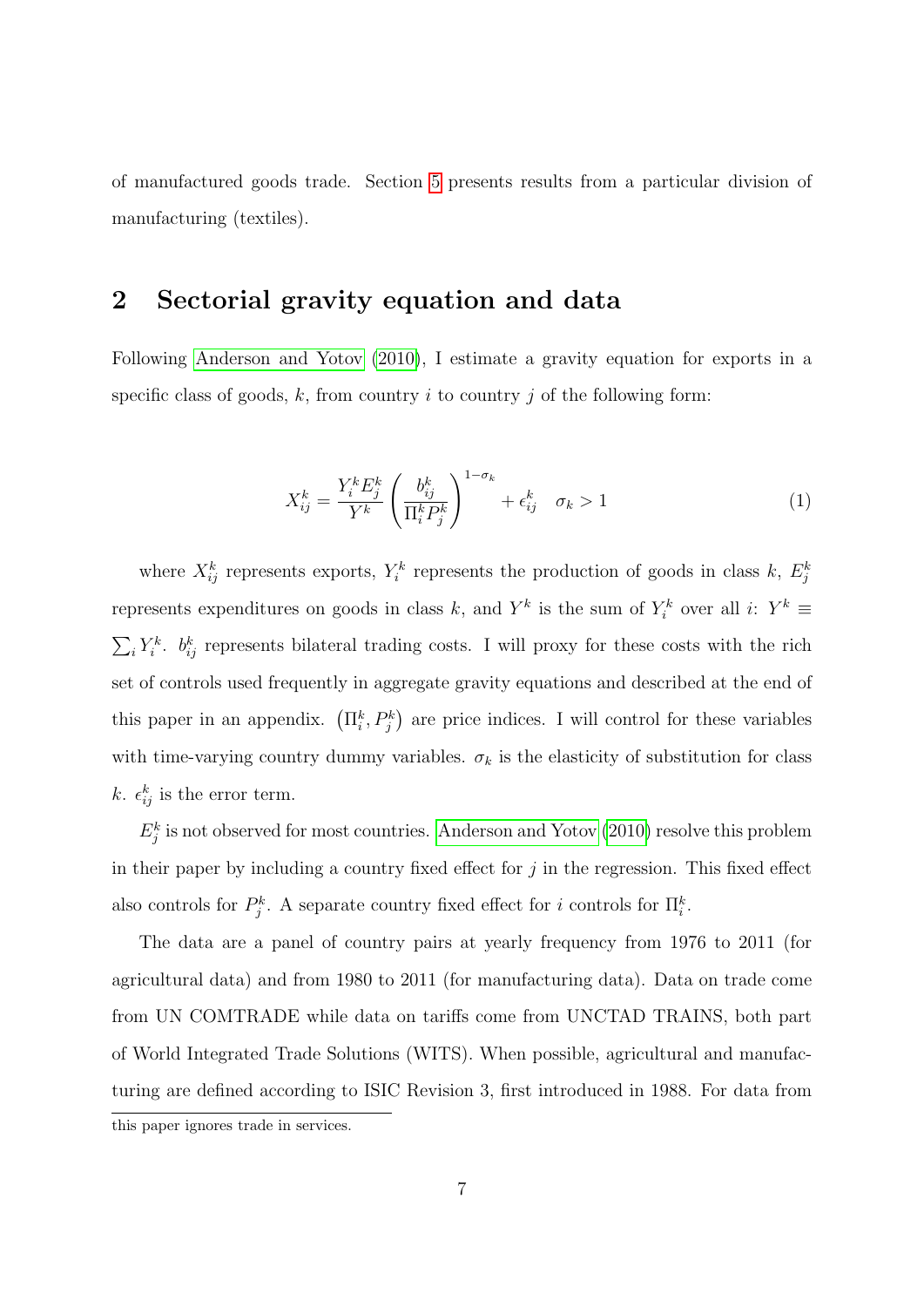earlier years and for countries that maintained ISIC Revision 2 as the nomenclature for classifying industrial activity, the ISIC Revision 2 classification is used (1976-1995). Data on world agricultural and manufacturing output come from the the World Bank's World Development Indicators and from the UNIDO INDSTAT databases.

The control variables that compose the  $b_{ijt}$  include the currency union relationships, distance, other economic and geographic features, and colonial heritage. I use the CEPII database for Great Circle distances, augmented with information obtained from the CIA Factbook and from http:\\www.timeanddate.com.<sup>[2](#page-7-0)</sup> As the CEPII data political relationships is time-invariant and as my period of interest spans the European decolonization of Africa and Southeast Asia, I use the independence dates provided by the Factbook in order to construct time-varying measures of political relationships. Information on regional trade agreements comes from the WTO's Regional Trade Agreement (RTA) database, augmented with information provided by the various secretariats of the RTAs on changes in RTA membership. Currency union membership comes from [Glick and](#page-60-2) [Rose](#page-60-2) [\(2002\)](#page-60-2), augmented by IMF staff reports and other publications. Unlike [Glick and](#page-60-2) [Rose](#page-60-2) [\(2002\)](#page-60-2) whose paper emerged shortly after the introduction of the Euro, I include the Eurozone as a currency union. The term currency union in this literature refers not only to formal unions such as the EMU or CFA but also to countries that fix their own currency to or use the currency of another country, such as the use of the US Dollar in El Salvador and Liberia. A list of currency union members and a full list of definitions of the other proxy variables for bilateral resistance can be found at the end of the paper. I refer to the Eurozone as countries in the EMU and those that have adopted the euro unilaterally (such as Macedonia).

A preliminary look at the trade data shows a common pattern across currency unions and important variations in this pattern. Table [1](#page-8-0) reports averages over time of agricultural

<span id="page-7-0"></span><sup>2</sup>The CEPII database has been since replaced with a dataset constructed by Keith Head, Thierry Mayer and John Ries.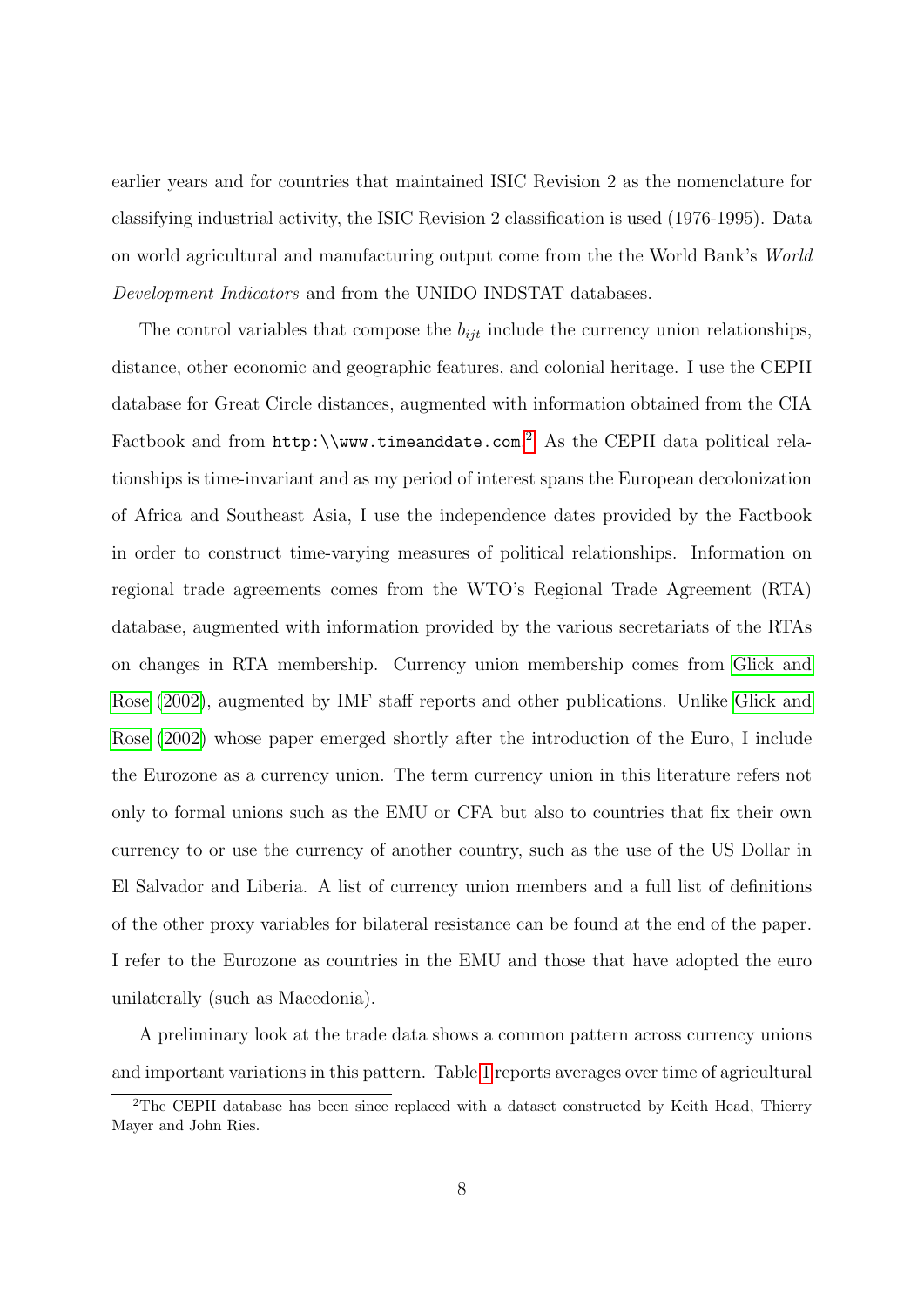<span id="page-8-0"></span>

| Currency Union   | Agricultural exports | Manufacturing exports |
|------------------|----------------------|-----------------------|
| Australia zone   | 10.997               | 15.183                |
|                  | (10.012)             | (5.898)               |
| <b>CEMAC</b>     | 22.058               | 15.765                |
|                  | (10.633)             | (6.643)               |
| Danish zone      | 3.178                | 31.131                |
|                  | (1.636)              | (11.875)              |
| Dollaried zone   | 3.583                | 38.217                |
|                  | (2.416)              | (11.499)              |
| <b>ECCU</b>      | 0.402                | 29.514                |
|                  | (0.543)              | (12.863)              |
| Eurozone         | 1.785                | 77.849                |
|                  | (0.204)              | (2.86)                |
| India-Bhutan     | 3.61                 | 58.463                |
|                  | (2.28)               | (10.39)               |
| Rand zone        | 3.941                | 61.524                |
|                  | (2.231)              | (9.901)               |
| Singapore-Brunei | 4.909                | 37.686                |
|                  | (5.539)              | (23.182)              |
| <b>UEMOA</b>     | 24.211               | 13.542                |
|                  | (10.939)             | (7.262)               |

Table 1: Average shares of merchandise exports for currency unions, 1960-2011 (standard deviations in parentheses)

exports as a share of merchandise exports and average of manufacturing exports as a share of merchandise exports for the member countries of the currency unions studied in this paper.[3](#page-8-1) In general, trade in manufacturing goods represents a large portion of exports for currency union countries, especially compared to agriculture. The exceptions to this pattern are the CEMAC and UEMOA. The significance of manufacturing trade varies widely, accounting for between 30% and 40% of merchandise exports for the Dollairzed zone, the ECCU, and India-Bhutan while accounting for well over half of exports for the Eurozone, the Rand zone, and India-Bhutan.

<span id="page-8-1"></span><sup>&</sup>lt;sup>3</sup>These shares are for all export destinations, not just to fellow currency union countries. Additionally, according to the World Development Indicators, "Merchandise export shares may not sum to 100 percent because of unclassified trade."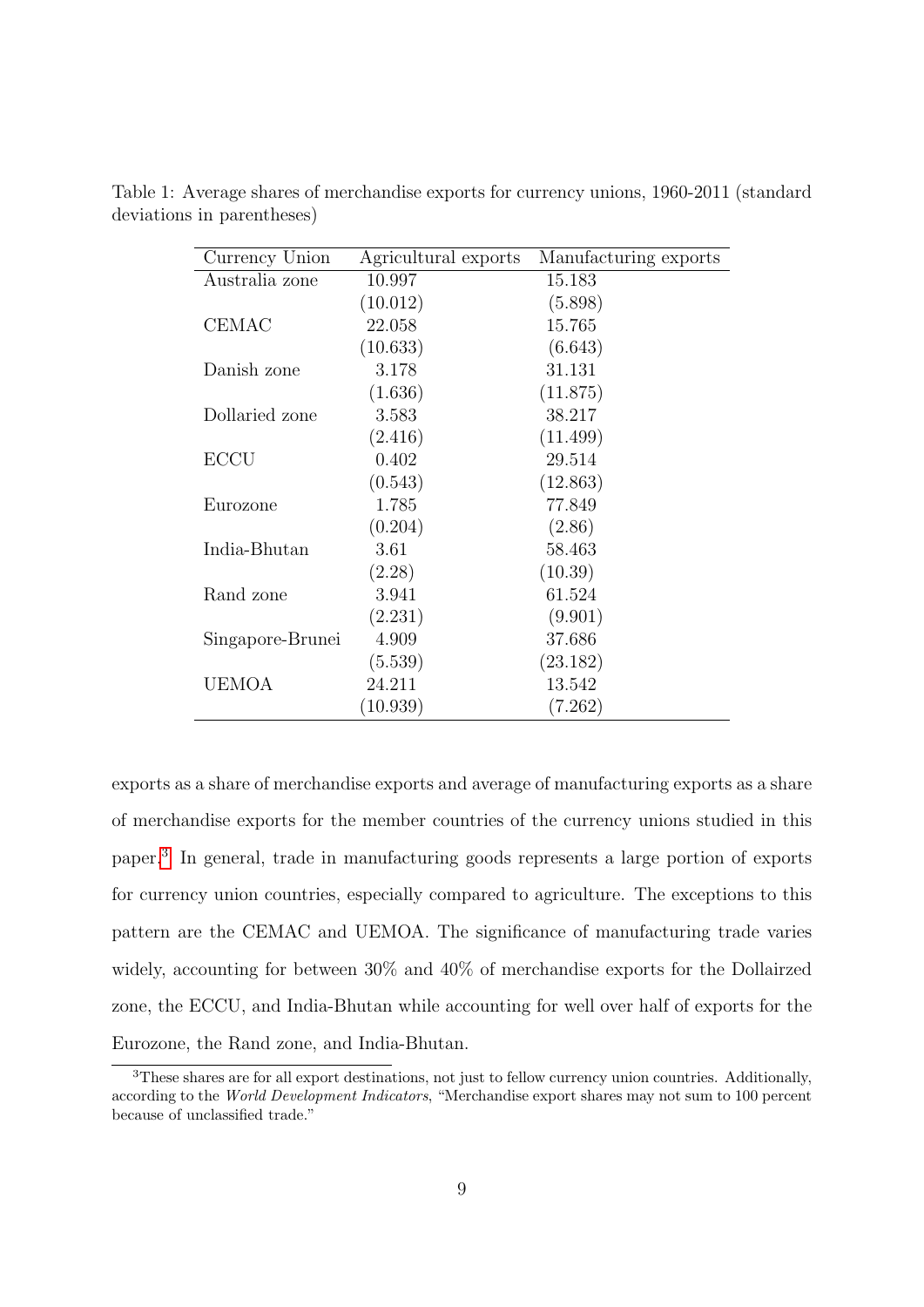The volatility of these shares over time differs noticeably across unions. Figures [1](#page-26-0) and [2](#page-27-0) show exports in each sector, agricultural and manufacturing, as a percent of total merchandise exports for currency unions over time. The series for agricultural exports in the CEMAC and UEMOA display substantial volatility while agricultural exports represent consistently small shares of exports from other currency union countries. Consequently, the data suggest that if a common currency has an effect on facilitating trade in a particular sector, the sector is likely to be the manufacturing sector.

<span id="page-9-0"></span>

| Currency Union   | Agricultural imports | Manufacturing imports |
|------------------|----------------------|-----------------------|
| Australia        | 0.105                | 1.09                  |
|                  | (0.19)               | (1.7)                 |
| <b>CEMAC</b>     | 22.69                | 21.55                 |
|                  | (5.32)               | (2.7)                 |
| <b>ECCU</b>      | 28.29                | 16.91                 |
|                  | (5.8)                | (2.9)                 |
| India-Bhutan     | 25.97                | 39.69                 |
|                  | (14.23)              | (26.44)               |
| Singapore-Brunei | 0.76                 | 1.72                  |
|                  | (0.10)               | (0.88)                |
| Rand Zone        | 4.3                  | 11.86                 |
|                  | (1.99)               | (2.82)                |
| Dollarized zone  | 4.29                 | 7.41                  |
|                  | (2.62)               | (2.28)                |
| UEMOA            | 14.75                | 15.3                  |
|                  | (2.89)               | (3.05)                |

Table 2: Average tariffs (%) for currency unions, 1988-2011 (standard deviations in parentheses)

The tariff data indicate distinct levels of tariff rates across different classes of goods (see table [2\)](#page-9-0). However, unlike the conclusion in [Cline](#page-60-8) [\(2004\)](#page-60-8), agricultural tariffs are not uniformly higher over countries and over time than are manufacturing tariffs. Table [2](#page-9-0) shows that only the ECCU member countries possess an average tariff rate on agricultural imports over time that is consistently higher than is the average tariff rate on manufacturing imports. Figures [3](#page-28-0) - [10](#page-35-0) present the time series of tariff rates over time for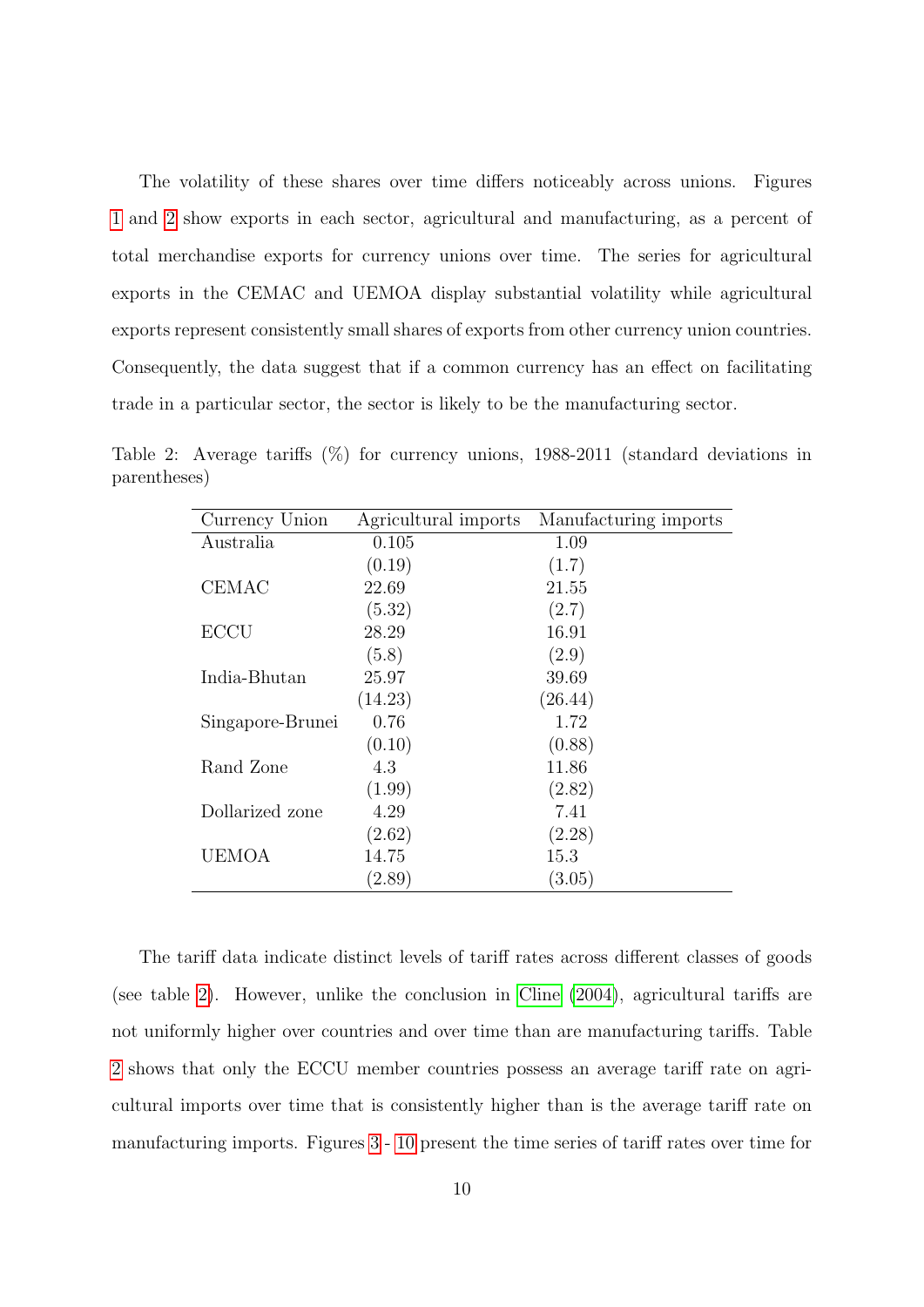each currency union. The CEMAC, ECCU, and India-Bhutan all have agricultural tariff rates that are higher than are the tariff rates on manufacturing goods for a large share of time. In contrast, the UEMOA, Dollarized countries, Singapore-Brunei, and Australian zone have tariffs on manufacturing goods that are generally higher than are the tariffs on agricultural goods. Both agricultural tariffs and manufacturing tariffs follow a generally downward trend.

# <span id="page-10-0"></span>3 Results from one level of disaggregation: agriculture versus manufacturing

### 3.1 Estimation and reporting of results

I estimate equation [1](#page-6-1) using OLS and using Pseudo-Poisson Maximum Likelihood (PPML) estimation described in my first chapter with errors clustered on exporter-importer pair. The estimating equation formally is:

$$
X_{ijt}^{k} = \exp \alpha_{1} \ln \left( Y_{it}^{k} + \alpha_{2} \ln Y_{t}^{k} + \sum_{r=1}^{T} \sum_{u=1}^{C} \gamma_{ru} d_{ru} + \sum_{s=1}^{T} \sum_{v=1}^{C} \gamma_{sv} d_{sv} \right)
$$
  
+  $\beta \cdot b_{ijt}$  +  $v_{ijt}$  (2)

where  $d_{ru}$  is a dummy variable equal to 1 if  $u = i$  and if  $t = r$ , else 0. A similar definition applies to  $d_{sv}$ . These variables control for the  $(P_{jt}, \Pi_{it})$  or multilateral resistance terms.

Though gravity equations similar in form to equation [1](#page-6-1) have been estimated traditionally with OLS on a logarithmic transformation, [Santos Silva and Tenreyro](#page-61-9) [\(2006\)](#page-61-9) identifies problems with this approach. In particular, applying a logarithm to the variables for the regression fundamentally distorts the stochastic properties of the data and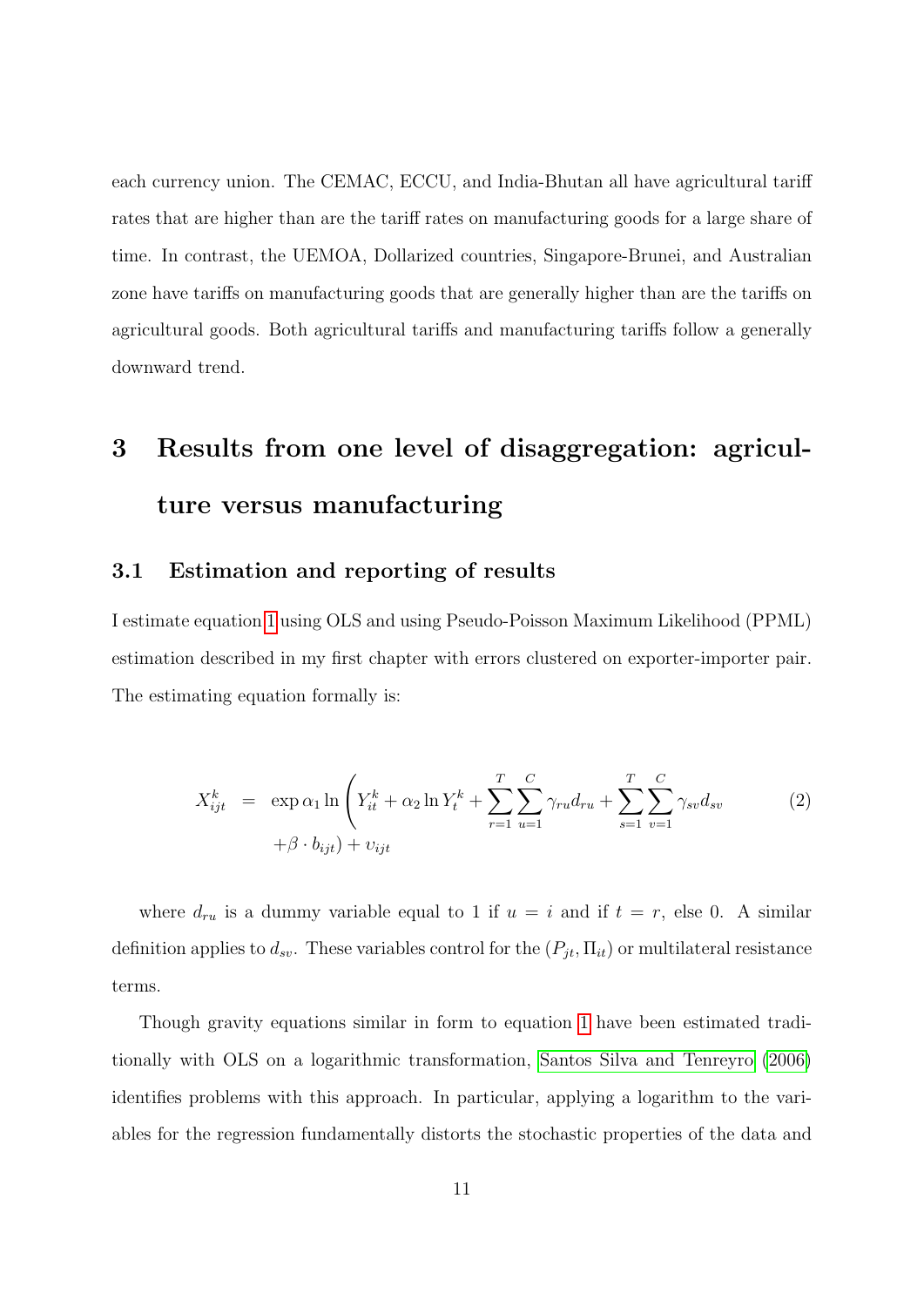leads to inconsistent estimators. [Santos Silva and Tenreyro](#page-61-9) [\(2006\)](#page-61-9) propose PPML as a convenient way to estimate non-linear trade models in levels.

Since the PPML estimation is a non-linear estimation procedure, the estimated coefficients are not the estimated marginal effects of the level of the regressors on the level of trade. The marginal effect of a regressor on the dependent variable is the statistic of interest. However, ratios of coefficients are ratios of marginal effects. The values reported in the tables are not coefficients but ratios of coefficients. In linear and in non-linear models, ratios of coefficients are ratios of marginal effects. In particular, the value for any variable  $x$  is given as:

$$
-\frac{\hat{\beta}_x}{\hat{\beta}_{\ln distance}}
$$

and is referred to as the relative effect. The negative sign preserves the intuition regarding the influence of  $x$  on trade, given that the log of distance has a negative, significant effect on trade in all regressions. The reported p-values are associated Wald tests of the null hypothesis that the afore-mentioned ratio is equal to 0.

### 3.2 Results

### 3.2.1 Agriculture versus Manufacturing

For baseline results, see tables [6](#page-43-0) and [7.](#page-44-0) As a point of comparison with results from the aggregate gravity equation, see tables [4](#page-41-0) and [5,](#page-42-0) reproduced from [Whitten](#page-61-4) [\(2012\)](#page-61-4). Generalizing the results from this paper, the estimated effects of bilateral resistance are larger for manufacturing trade than for agricultural trade. The exceptions to this pattern are for the colonizer-colonized variable; the transitional colony variable (a country pair where one country has gained independence from a colonial empire while the other country has not); and the generic common currency variable. While the first two variables are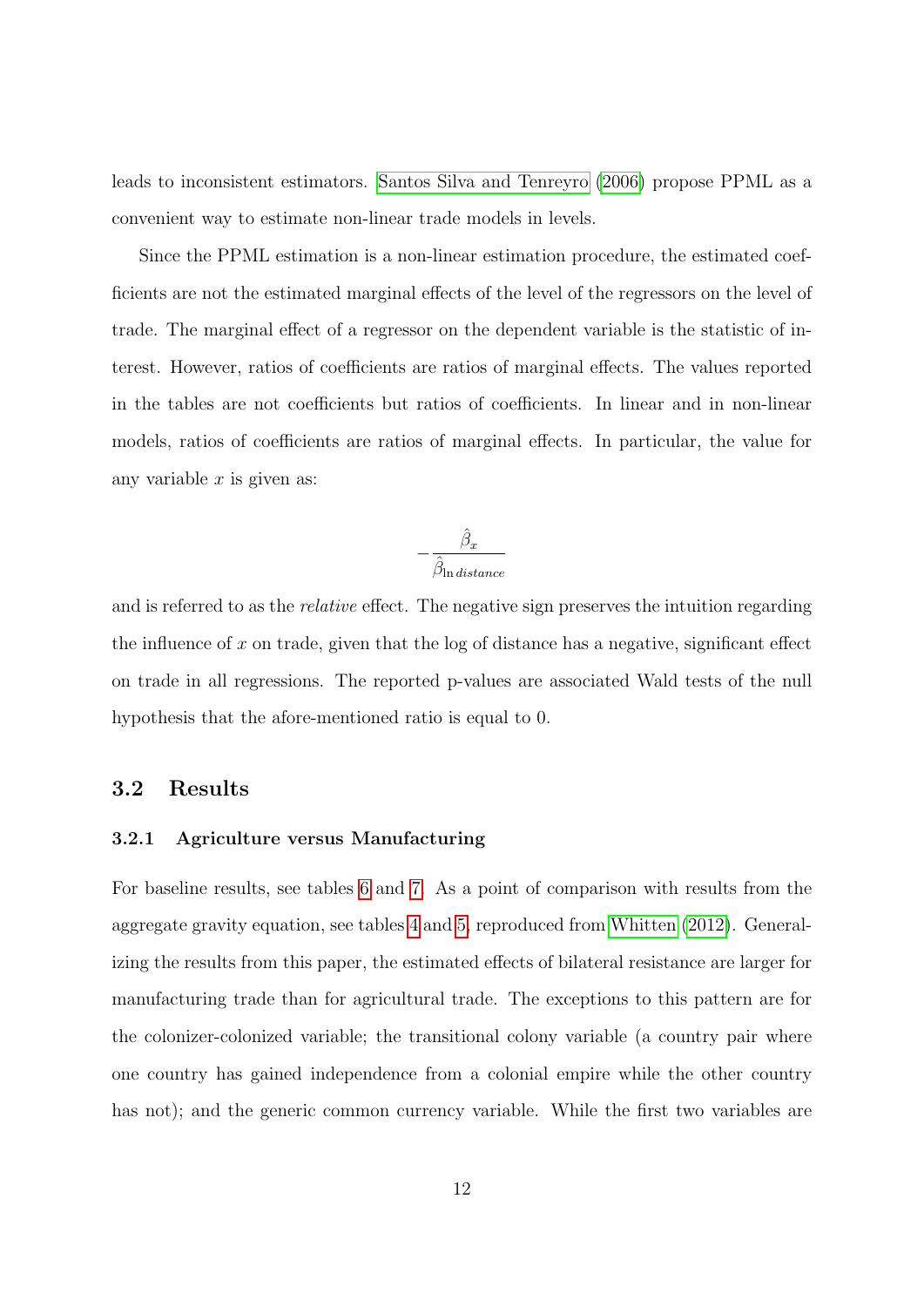insignificant for manufacturing trade and significant for agricultural trade, the latter is positive and significant for agricultural trade but negative and significant for manufacturing trade. Interpreted literally, the results suggest that a common currency predicts increased intraunion agricultural trade but decreased intraunion manufacturing trade.

Allowing a common currency to have different effects across currency unions leads to noticeably different results when comparing agricultural trade with manufacturing trade. The currency union effects in manufacturing trade are generally larger than are those for agricultural trade, based on comparing tables [8](#page-45-0) and [9.](#page-46-0) The ECCU, the UEMOA, the Australia zone, the Krone zoner, and India-Bhutan all have relative effects on manufacturing that are larger than are the effects on agricultural trade. The Rand zone, the Eurozone, and Dollarized zone are exceptions to the stylized fact that effects of a common currency on manufacturing trade are larger than are the effects on agricultural trade.

Larger estimates of bilateral resistances for agricultural trade than for manufacturing trade may not be too surprising for two reasons. First, a worldwide currency such as the U.S. dollar is generally the currency used for pricing and then purchasing agricultural goods (see [Pick and Carter](#page-61-13) [\(1994\)](#page-61-13)). Hence, a common currency other than the US dollar may offer little benefit to foreign trade in agricultural goods. Second, as agricultural products are often homogeneous across producers, the gravity equation, often motivated through the supposition of a CES objective function, may not be appropriate, owing to the lack of "love-of-variety"-like motivation.

#### 3.2.2 OLS versus PPML

To demonstrate the discrepancy between estimating equation [1](#page-6-1) in levels with the PPML method versus with OLS on a logarithmic transformation, compare table [10](#page-47-0) with table [6](#page-43-0) and table [11](#page-48-0) with table [7.](#page-44-0) The OLS results in tables [10](#page-47-0) and [11](#page-48-0) show nearly no effect of a common currency for agricultural trade but a positive and significant effect for manufac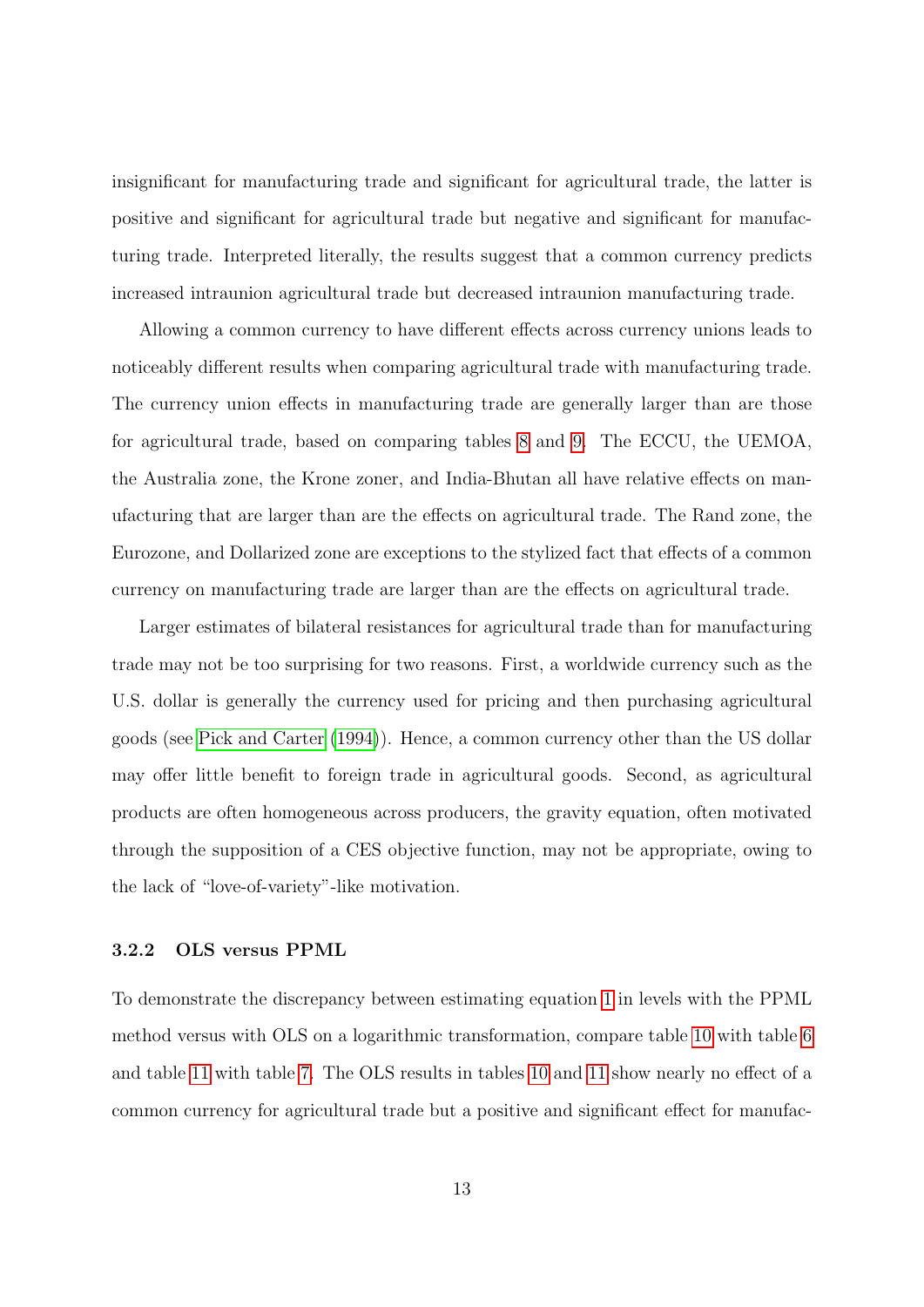turing trade. In contrast, the PPML results show that the effect of a common currency on trade is positive and significant for agricultural trade but negative and significant for manufacturing trade.

Relative effects for other variables differ, too, both for agricultural trade and for manufacturing trade. For agricultural trade, The PPML estimation shows that the exporter's output, the total world output, the presence of a regional trade accord, matter to a larger extent than that shown by the OLS estimation. The OLS estimate gives a large and significant effect to countries that are still colonized by others while this relationship has an insignificant effect under PPML. A country pair with colonizing and colonized countries has a relative effect half as large under PPML as under OLS. The transitioning-colony variable is significant and positive for OLS but significant and negative for PPML. Both estimation methods yield a positive and significant effect for a country pair where both members have gained independence from the same third country. This effect is slightly larger under PPML than under OLS. In contrast, a common border is slightly less important under PPML than under OLS, but positive and significant in both cases. OLS predicts that a common language is significant and positive while PPML predicts that a common language is insignificant.

The difference between estimates from OLS and PPML for manufacturing trade roughly mirrors the difference between estimates for agricultural trade. The PPML approach estimates a larger effect for output and a trade agreement than does the OLS approach. Colonial heritage is generally insignificant for PPML, except for a country pair where both members have gained independence from the same third country. Unlike agricultural trade, a common border is more important under PPML than under OLS for manufacturing trade. Also unlike agricultural trade, a common language is significant under PPML and possesses a larger relative effect than does it under OLS.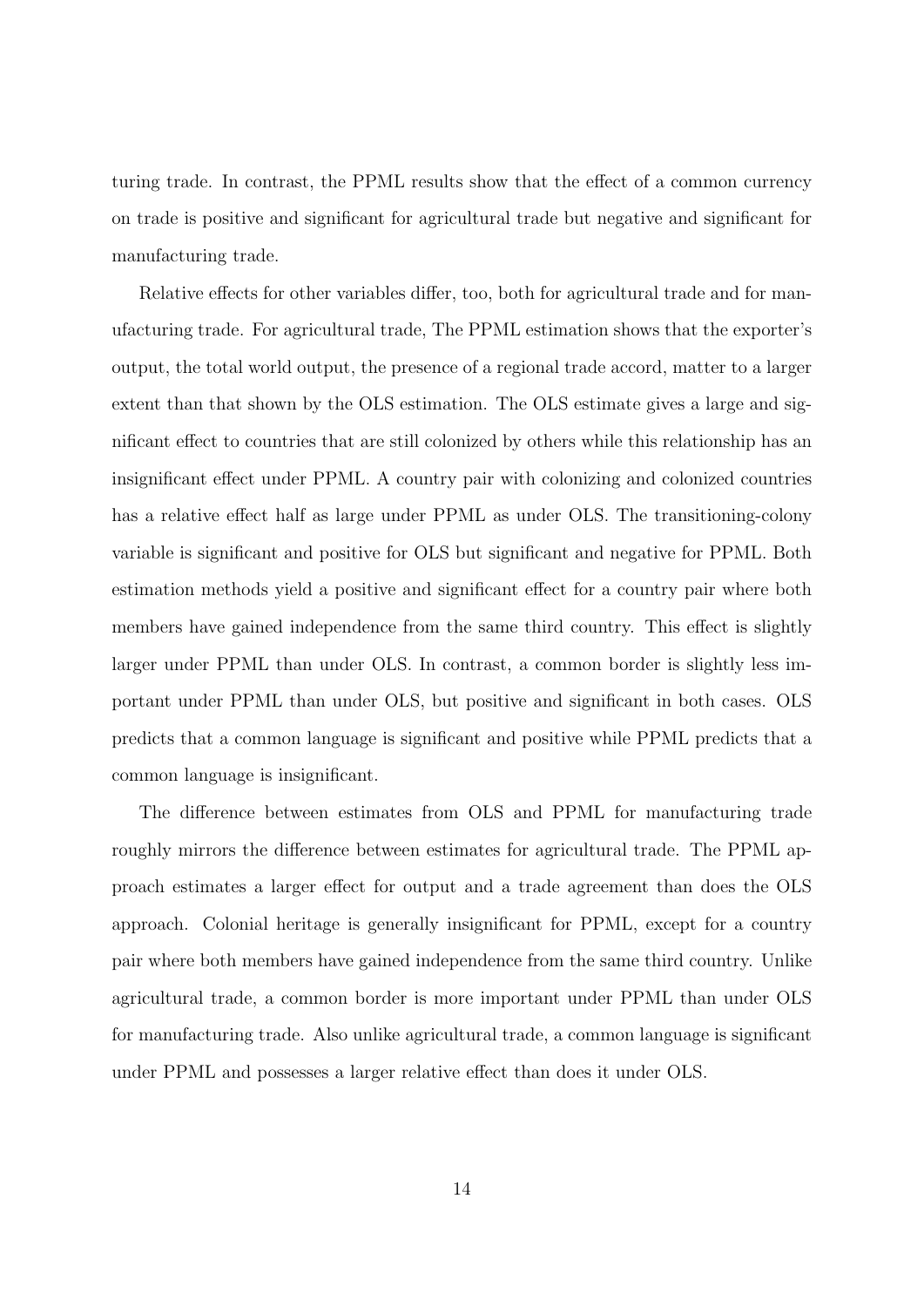### 3.2.3 Tariffs

Recall that the significance of tariffs for aggregate trade in table [5](#page-42-0) may arise from a combination of two factors. Suppose that a common currency has a differential impact on trade by commodity type, a particular case of the general situation suggested by [Anderson and Yotov](#page-60-1) [\(2010\)](#page-60-1) regarding trade costs. Note that for aggregate trade in table [5,](#page-42-0) the tariff variable is the sole variable able to distinguish the composition of a trade flow. If a common currency does have a differential impact on trade by commodity type, then studying agricultural trade separately from manufacturing trade should reduce the significance of tariffs in explaining trade within a currency union.

Controlling for all trade costs by including tariffs reduces the magnitude of the statistical significance and/or the magnitude of the relative effects of currency union membership, similar to the case for aggregate trade (see tables [12](#page-49-0) and [13\)](#page-50-0). For agricultural trade, the UEMOA and Dollar zones lose their significance. All stand-alone or inherent currency union relative effects become insignificant. The tariff and currency union membership interactions for the ECCU and India-Bhutan are positive and significant. For manufacturing trade, the ECCU retains a large, significant relative effect when controlling for tariffs. The relative of effect of the CEMAC retains its significance and increases in magnitude. The UEMOA, Dollar zone, and India-Bhutan lose significance and/or decrease in relative effect. The log of tariffs is significant and negative for agricultural goods but insignificant and negative for manufactured goods.

The interactions between currency union membership and tariff rates for disaggregated trade are generally positive, as is the case with aggregate trade. Yet unlike the case for aggregate trade, the interactions are generally insignificant or less significant, especially for agricultural trade. Two tariff interactions between currency unions and tariff rates for agricultural trade are positive and significant (the ECCU and India-Bhutan). However, only one currency union, the UEMOA, has a tariff interaction with a negative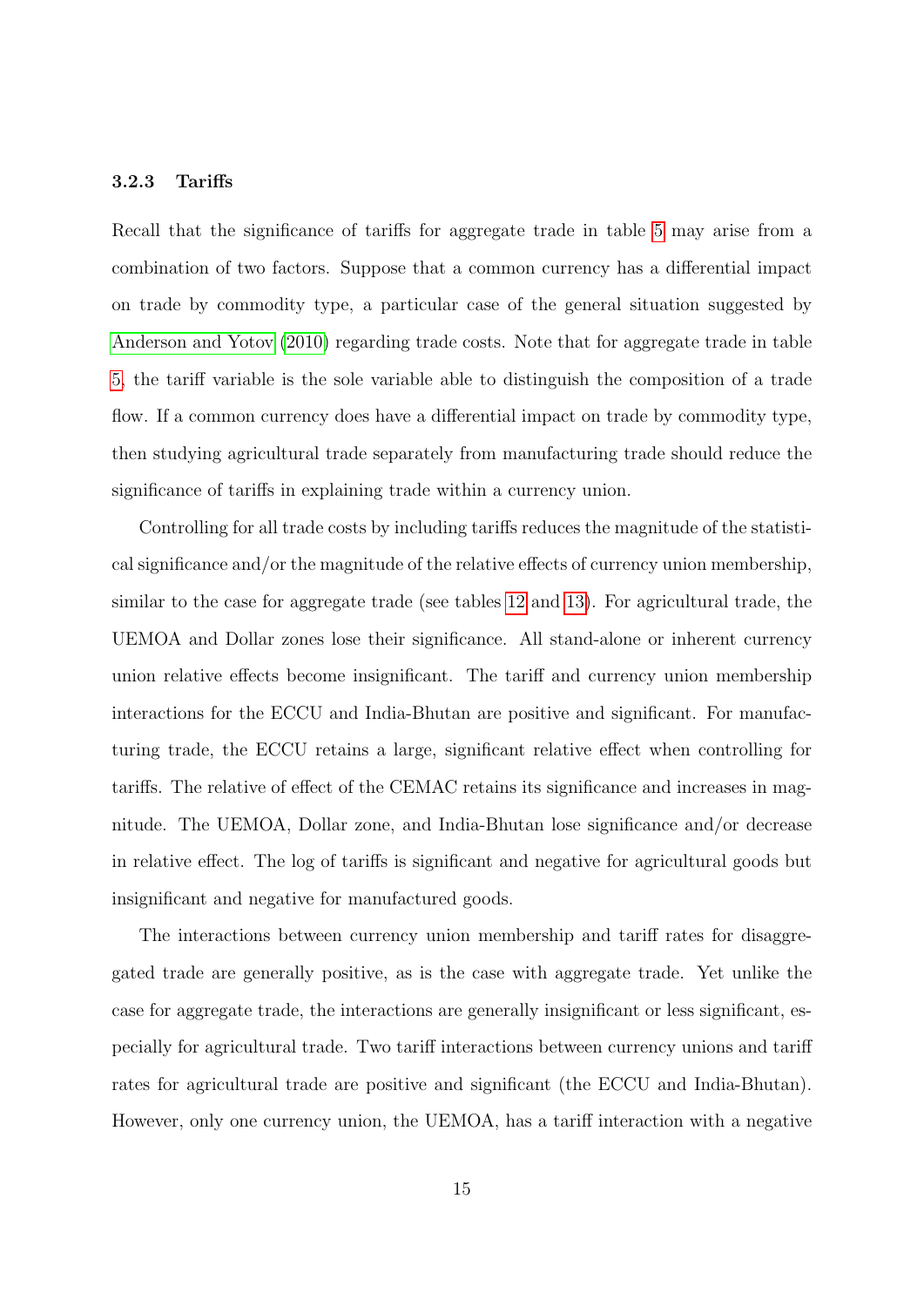effect. Recall that the UEMOA-tariff interaction for aggregate trade also was negative and significant. Two tariff interactions between currency unions and tariff rates for manufacturing trade are positive and significant (the Australian zone and India-Bhutan). Most others are positive and insignificant, though manufacturing trade in the Dollar zone has a negative and significant interaction. Comparing the point estimates of the relative effects within the same currency union but across goods type shows that agricultural trade has larger effects than does manufacturing trade.

How do these results inform our assessment of the results in [Whitten](#page-61-4) [\(2012\)](#page-61-4)? Does the interpretation of the role of tariffs change, given fewer instances of statistical significance for tariff and currency union membership interactions? Recall that the results from tables [8](#page-45-0) and [9](#page-46-0) show that the currency effects are larger for manufacturing trade than are the for agricultural trade. Tariffs represent the only variable that can distinguish the composition of a trade flow. Suppose that two trade flows are of equal, pre-tariff value, but differ in their composition. If one trade flow contains a greater share of high-tariffed goods than does the other trade flow, then the common currency facilitates the former trade flow to a greater extent than does the latter trade flow. Hence, the interactions on common currency and the level of tariff rates are significant in a regression of aggregate trade flows as no other variable reveals heterogeneity in trade flow composition. Separating trade flows by composition in a way that leads to a relatively high-tariff rate type of trade (agricultural) and a relatively low-tariff rate type of trade (manufacturing) necessarily reduces the variance of tariff rates within the trade flow of each type. Thus, the tariff rate itself becomes less significant in predicting trade within a currency union as the common currency's effectiveness at facilitating trade in the presence of high tariffs is preempted by the separation of trade flow regressions by commodity, and, tariff-rate (low versus high) type. Recall also that the particular class of high tariffed goods in this decomposition, agricultural goods, contains goods that are generally transacted in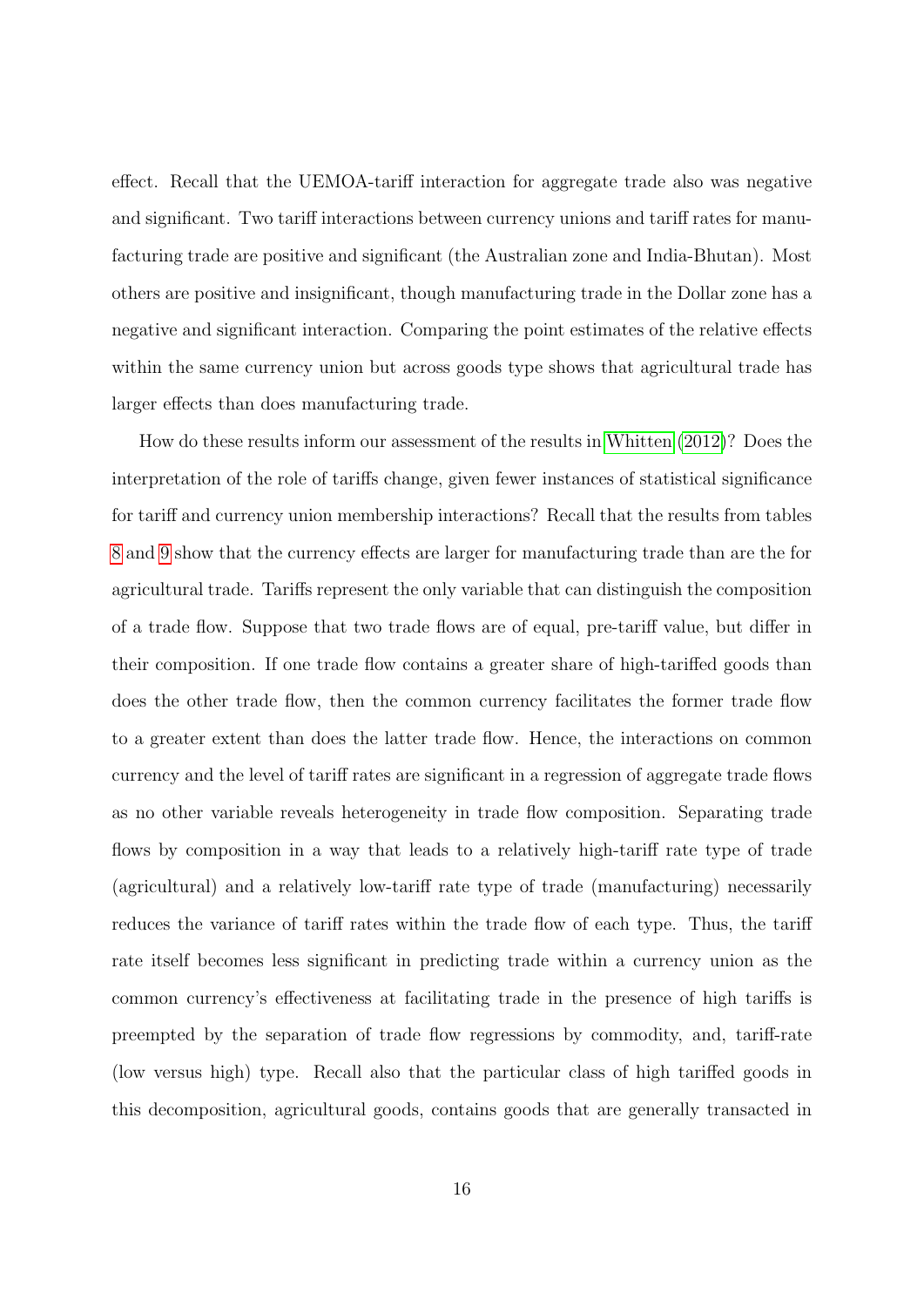a particular currency, the U.S. dollar. Therefore, variables pertaining to the sharing of a common currency other than the U.S. dollar across countries are unlikely to have a significant influence in determining trade. The point estimates of the relative effects for currency union-tariff interactions are generally larger for agricultural trade than for manufacturing trade. Hence, though the estimates be insignificant, they are consistent with the pattern of a currency union being used more extensively for trade in high-tariffed goods than in low-tariffed goods.

### <span id="page-16-0"></span>4 Results from a second level of disaggregation

As the results in tables [9](#page-46-0) and [13](#page-50-0) indicate a non-negligible currency union effect in the manufacturing industry, an effect not fully-explained by tariffs, this section of the paper investigates a further disaggregation but restricted to the manufacturing sector. Using the ISIC 3 classifications, I disaggregate manufactured products into two types. The first type consists of the 2-digit manufacturing codes, 15-19.[4](#page-16-1) The second type consists of all other 2-digit manufacturing codes, 20-37.[5](#page-16-2) The regressions in this section do not include  $Y_i^k$ , the sales of goods at destination prices from i in goods class k, as such variables are not sufficiently available for currency union countries. As the time-varying importer fixed effects control for  $E_j^k$ , the time-varying exporter fixed effects will control for  $Y_i^k$ .

Table [3](#page-17-0) shows clear distinctions in the tariff rates for the two divisions of manufacturing products. Industries with codes 15-19, industries that process primary products, tend

<span id="page-16-1"></span><sup>4</sup> food products and beverages; tobacco products; textiles; wearing apparel; dressing and dyeing of fur; tanning and dressing of leather; manufacture of luggage, handbags, saddlery, harness and footwear

<span id="page-16-2"></span><sup>&</sup>lt;sup>5</sup> wood and products of wood and cork, except furniture; articles of straw and plaiting materials; paper and paper products; publishing, printing and reproduction of recorded media; coke, refined petroleum products and nuclear fuel; chemicals and chemical products; rubber and plastics products; other nonmetallic mineral products; basic metals; fabricated metal products, except machinery and equipment; machinery and equipment n.e.c.; office, accounting and computing machinery; electrical machinery and apparatus n.e.c.; radio, television and communication equipment and apparatus; medical, precision and optical instruments, watches and clocks; motor vehicles, trailers and semi-trailers; other transport equipment; furniture; manufacturing n.e.c.; recycling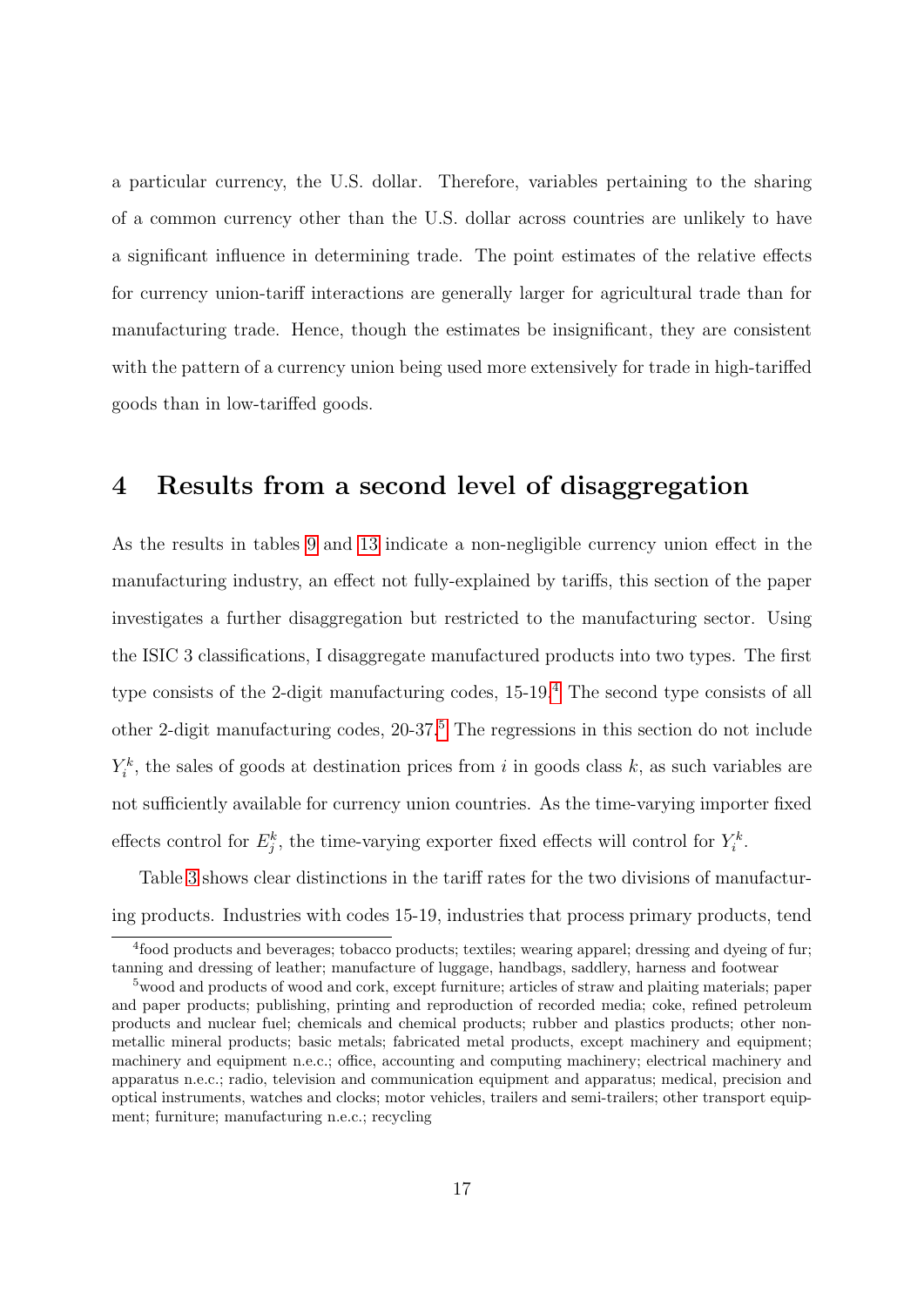| Currency Union | Industries 15-19 | Industries 20-37 |
|----------------|------------------|------------------|
| <b>CEMAC</b>   | 28.49            | 18.3             |
|                | (5.47)           | (2.47)           |
| <b>ECCU</b>    | 21.96            | 14.36            |
|                | (1.88)           | (2.96)           |
| India-Bhutan   | 42.25            | 27.2             |
|                | (15.53)          | (18.61)          |
| South Africa   | 19.48            | 9.95             |
|                | (2.84)           | (4.36)           |
| <b>USA</b>     | 12.13            | 7.4              |
|                | (2.14)           | (3.2)            |
| <b>UEMOA</b>   | 18.91            | 13.38            |
|                | (2.54)           | (1.48)           |

<span id="page-17-0"></span>Table 3: Average tariffs on manufacturing industries for currency unions, 1988-2011 (standard deviations in parentheses)

to have higher tariffs than do more advanced industries classified with codes ranging from 20-37. This difference is consistent with Cline regarding higher tariffs for agriculturalrelated and low skilled-intensive manufacturing industries. These differences are persistent over time, as indicated by figures [11](#page-36-0) through [15.](#page-40-0) Thus, manufacturing trade alone likely creates an aggregation bias regarding the effect of a common currency on trade. A further disaggregation will eliminate this bias.

Tables [14](#page-51-0) through [21](#page-58-0) report the results from estimating equation [1](#page-6-1) for the classes of goods defined by ISIC 3 manufacturing codes 15-19 and 20-37. As was the case in the previous section, there exists a clear distinction between the effect of a common currency on trade for products with industry codes 15-19 and for products with industry codes 20-37, regardless of the estimation technique used. Unlike the case with OLS, the nature of the distinction is one of magnitude, not one of sign. For OLS, the effect of a common currency under the assumption of homogeneous integration is positive and significant. For PPML, the effect is negative and insignificant.

The results in tables [18](#page-55-0) and [19](#page-56-0) assume heterogeneous integration and indicate gen-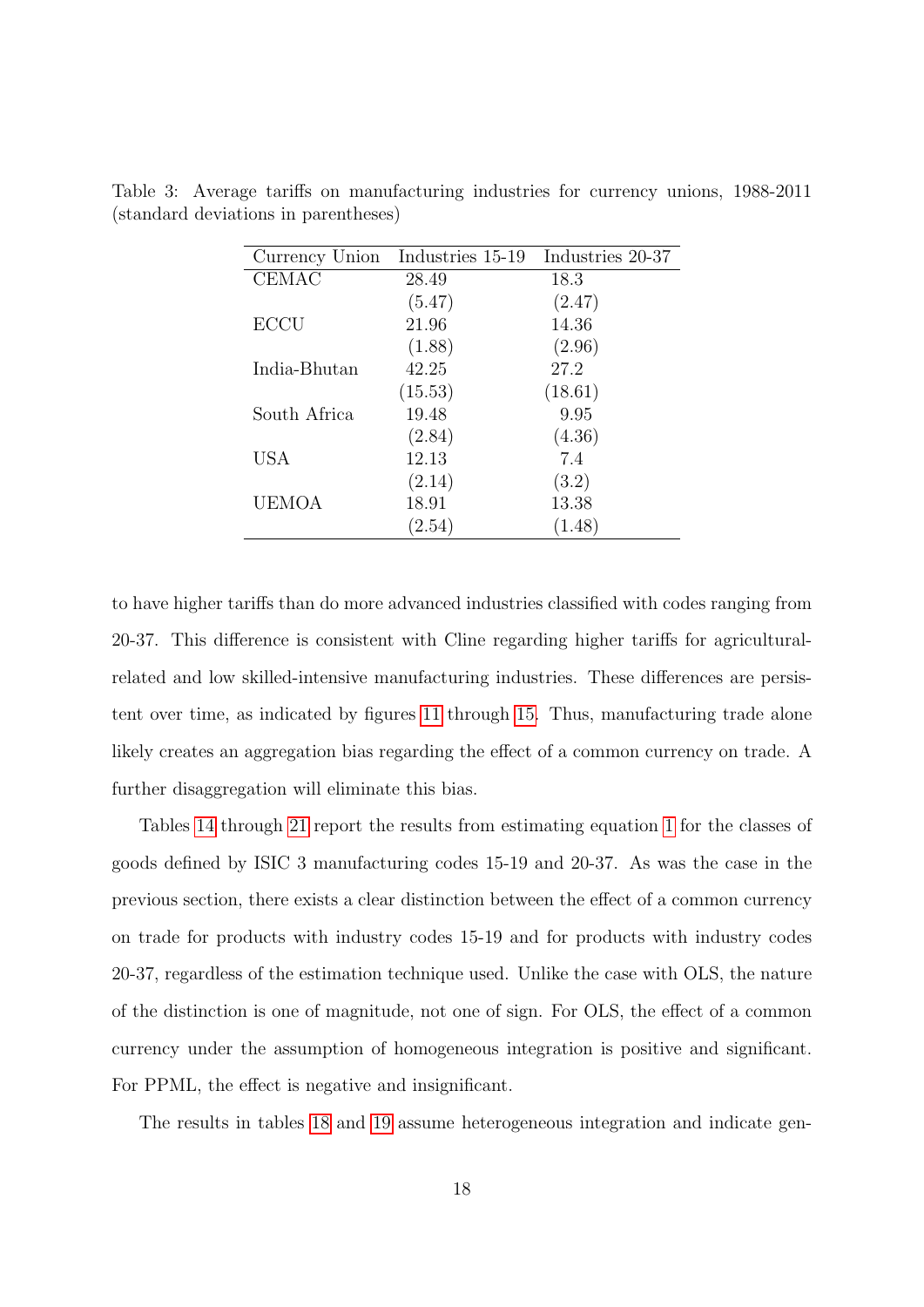erally stronger currency union effects for products in codes 20-37. Exceptions include the Dollarized zone and India-Bhutan. Given that products with codes 15-19 are closely linked to agricultural production, it is not surprising to find stronger effects for trade in products coded 20-37, particularly for the Dollarized zone where the common currency predicted a significant, positive effect on intra-union, agricultural trade but a significant, negative effect on intra-union, manufacturing trade.

Controlling for tariffs in tables [20](#page-57-0) and [21](#page-58-0) reveals more heterogeneity among the types of manufactured goods and among currency unions. For goods with codes 15-19, the ECCU and Dollarized zones demonstrate a higher direct level of integration after controlling for tariffs as is evidenced by the currency union specific dummy variables. In contrast, the UEMOA, CEMAC, and India-Bhutan zones lose significance after controlling for tariffs. Tariff interactions with currency union membership are generally negative (except for the CEMAC) and significant (except for the CEMAC and India-Bhutan). Surprisingly, the log of tariff rates, without interaction, is positive and significant. I interpret this result to mean that goods with higher tariffs are traded more frequently than are goods with lower tariffs.

Comparing tables [19](#page-56-0) and [21](#page-58-0) shows that controlling for tariffs has a similar effect for trade in goods with codes 20-37 as does it for aggregate trade. In table [19,](#page-56-0) only the Dollarized zone and the Eurozone are not both positive and significant. Controlling for tariffs in table [21](#page-58-0) leaves only one currency union, the UEMOA, with a positive and significant direct effect. Unlike the results for aggregate trade controlling for tariffs, the interactions between tariff rates and currency union membership are largely insignificant, except for the dollarized zone where the interaction is negative and significant. The point estimates for the currency union-tariff interactions are larger for trade in codes 15-19 than for trade in codes 20-37, similar to the pattern in the agricultural versus manufacturing comparison.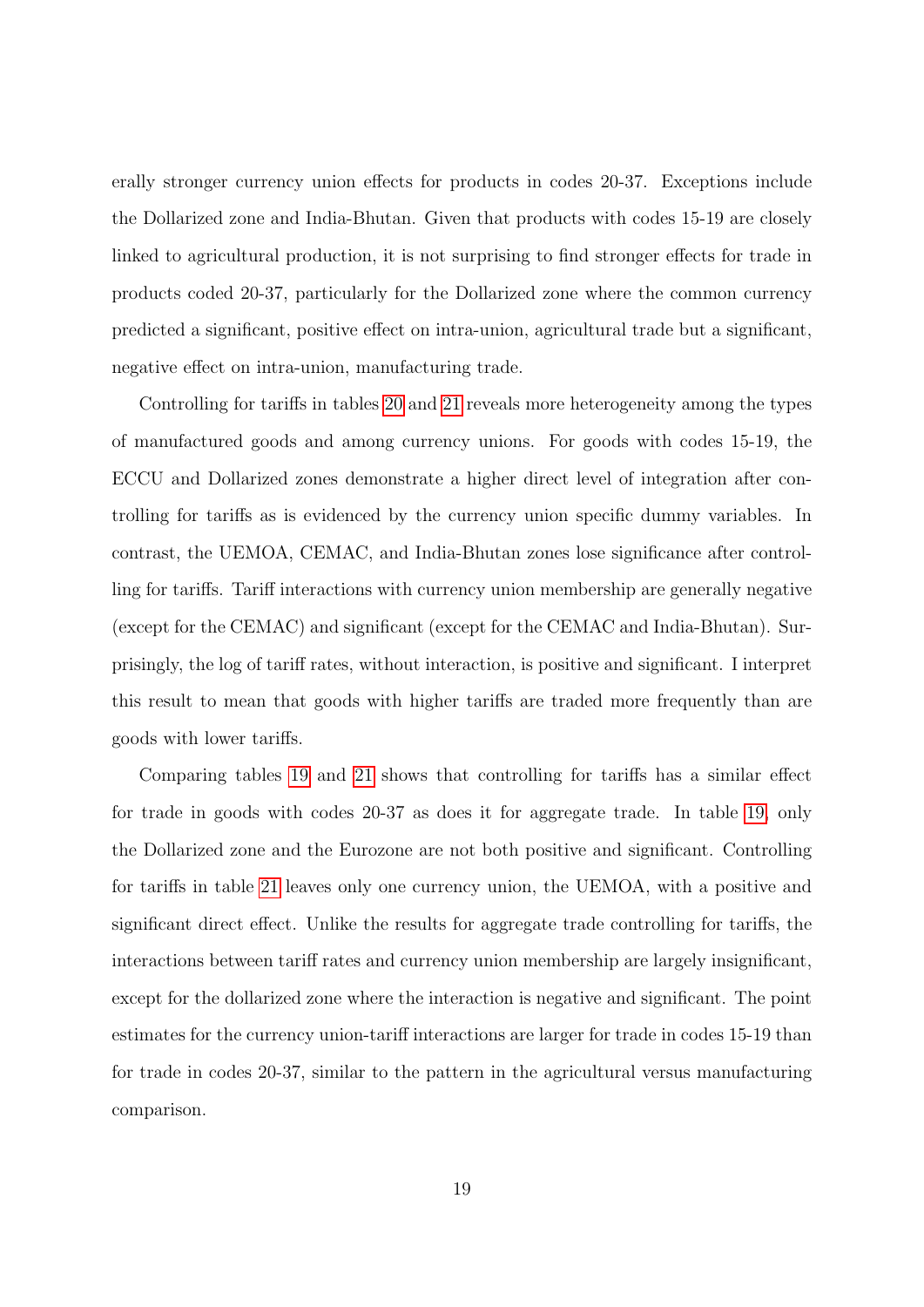### <span id="page-19-0"></span>5 Textile trade

The trade data come from WITS/UNCTAD. Trade in textiles is defined by ISIC Division 32 (ISIC revision 2) or ISIC Division 17 (ISIC revision 3). When available, I use the ISIC revision 3 data with Harmonized System nomenclature. Otherwise, I use the ISIC revision 2 data with SITC nomenclature. To construct data on textile output, I use textile output as a share of value added in manufacturing and the current dollar measure of manufacturing value added from the World Bank's World Development Indicators.

Table [22](#page-59-0) shows the results. The WAEMU, the CEMAC, and the Krone zone are associated with a large extent of intraunion textile trade. The Eurozone and the Benelux countries predict a significantly lower level of intraunion trade in textiles. The ECCU also predicts less intraunion trade in textiles, though the effect just misses the test for significance at the 10% level. Regional trade agreements and a common language predict a higher level of trade while shared colonial heritage predicts no effect (colonizer-colonized relationship) or a negative effect (the two variables capturing a country pair's shared history as colonies).

The results in table [22](#page-59-0) generally resemble the results for the larger group of goods in the ISIC 3 15-19 group (see table [18\)](#page-55-0). The ECCU is associated with a significant and positive effect for the broader category of trade though it is borderline negative and significant for textile trade. The Australian zone and India-Bhutan also have large and significant effects for ISIC 3 15-19 trade, though they are insignificant for textile trade. The World Supply of textiles matters more for trade than does World Supply for the broader category of trade. Though a regional trade agreement is significant for textile trade and for ISIC 3 15-19 trade, the effect is of a higher order of magnitude for the broader category than is it for textile trade. Colonial heritage tends to matter more for predicting more trade in the broader category than for textiles where the effect is negative or insignificant.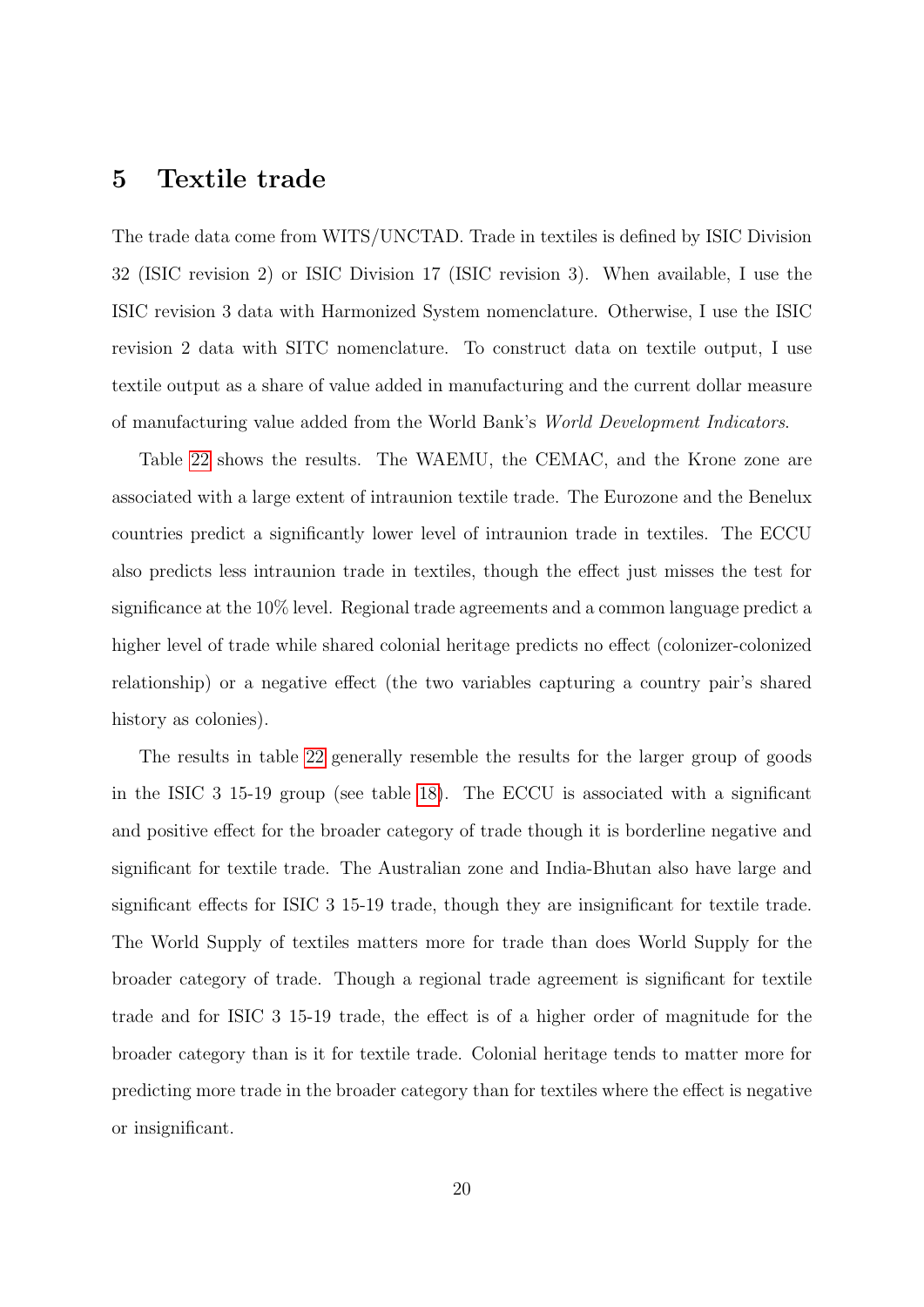### 6 Conclusion

Theoretical and empirical literature supports the hypothesis that a group of countries sharing a common currency demonstrate higher degree of integration than does a group of otherwise similar countries lacking a common currency. [Whitten](#page-61-4) [\(2012\)](#page-61-4) shows that currency unions differ in the extent of integration by trade and that tariffs tend to be positively correlated with with the extent of integration.

This paper analyzes the results in [Whitten](#page-61-4) [\(2012\)](#page-61-4). Both tariffs and a common currency affect trade through their impact on the costs to trade. [Anderson and Yotov](#page-60-1) [\(2010\)](#page-60-1) note that trade costs have different impacts on the volume of trade. Consequently, understanding the interaction of two prominent trade costs requires a disaggregated trade analysis. In order to identify particular sectors a common currency enhances trade, this paper uses the sector-specific gravity equation developed by [Anderson and Yotov](#page-60-1) [\(2010\)](#page-60-1) to analyze bilateral trade flows in particular sectors. Trade within the Eurozone and the Dollarized countries tends to be in agricultural products. For other unions, intra-union trade tends to be in manufacturing products. Tariffs tend to facilitate agricultural trade for the ECCU and India-Bhutan while the same statement is true for manufacturing trade in the Rand zone, the Australian dollar zone, and India-Bhutan.

This finding is consistent with the finding in [Whitten](#page-61-4) [\(2012\)](#page-61-4) that tariffs play a key role in determining the extent of intra-union trade. As tariffs tend to differ across sectors, it is not surprising that intra-currency union agricultural trade differs from intra-currency union manufacturing trade. A common currency tends to predict more trade within manufacturing industries classified according to ISIC Revision 3 codes 20-37 than in industries classified with codes 15-19. Tariff rates for these industries with codes 15-19 tend to be higher than are tariff rates for industries with codes 20-37. After controlling for tariffs, the ECCU and the Dollarized countries display a significant, inherent extent of trade in industries coded 15-19 while only the UEMOA displays such effect for industries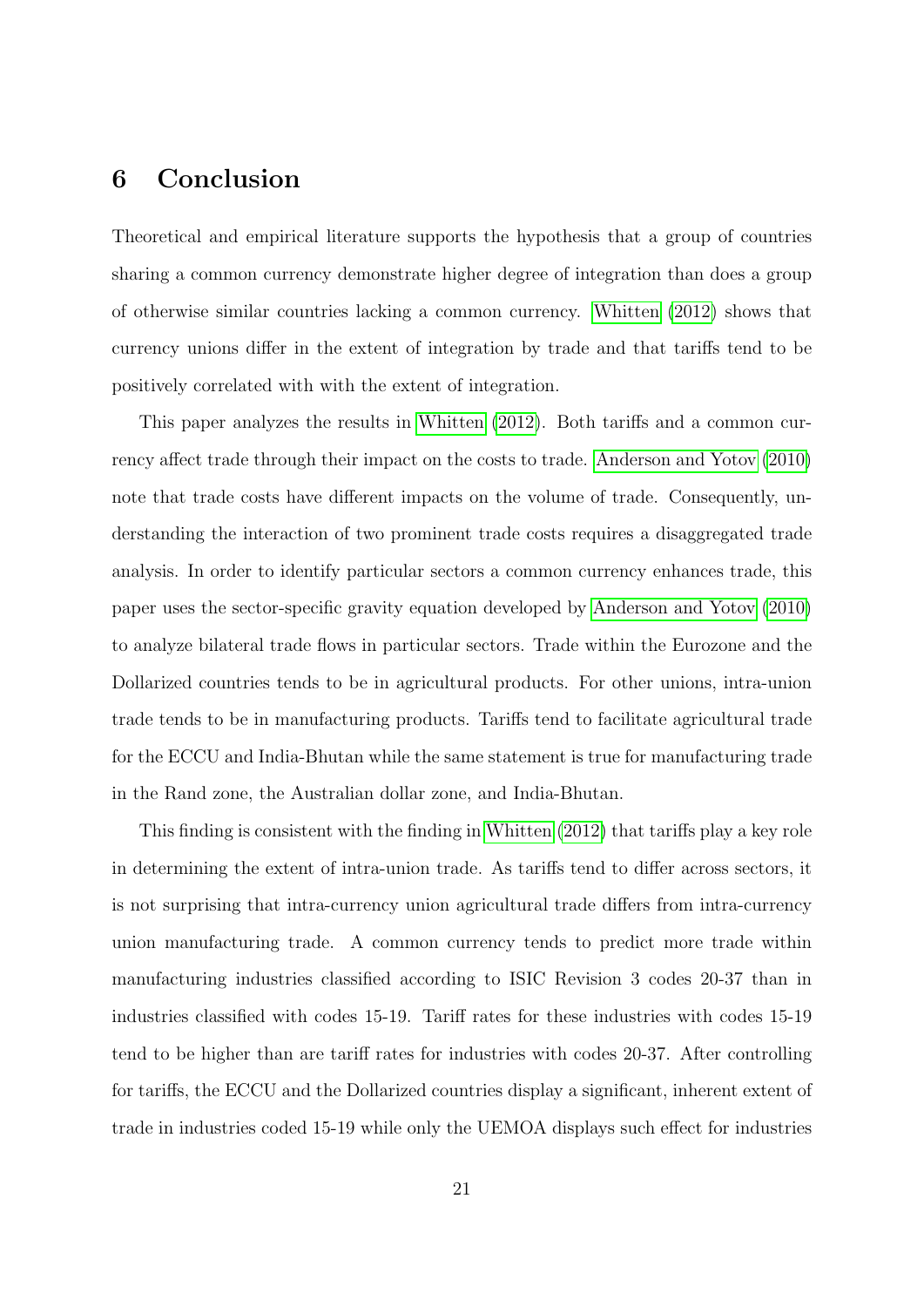coded 20-37.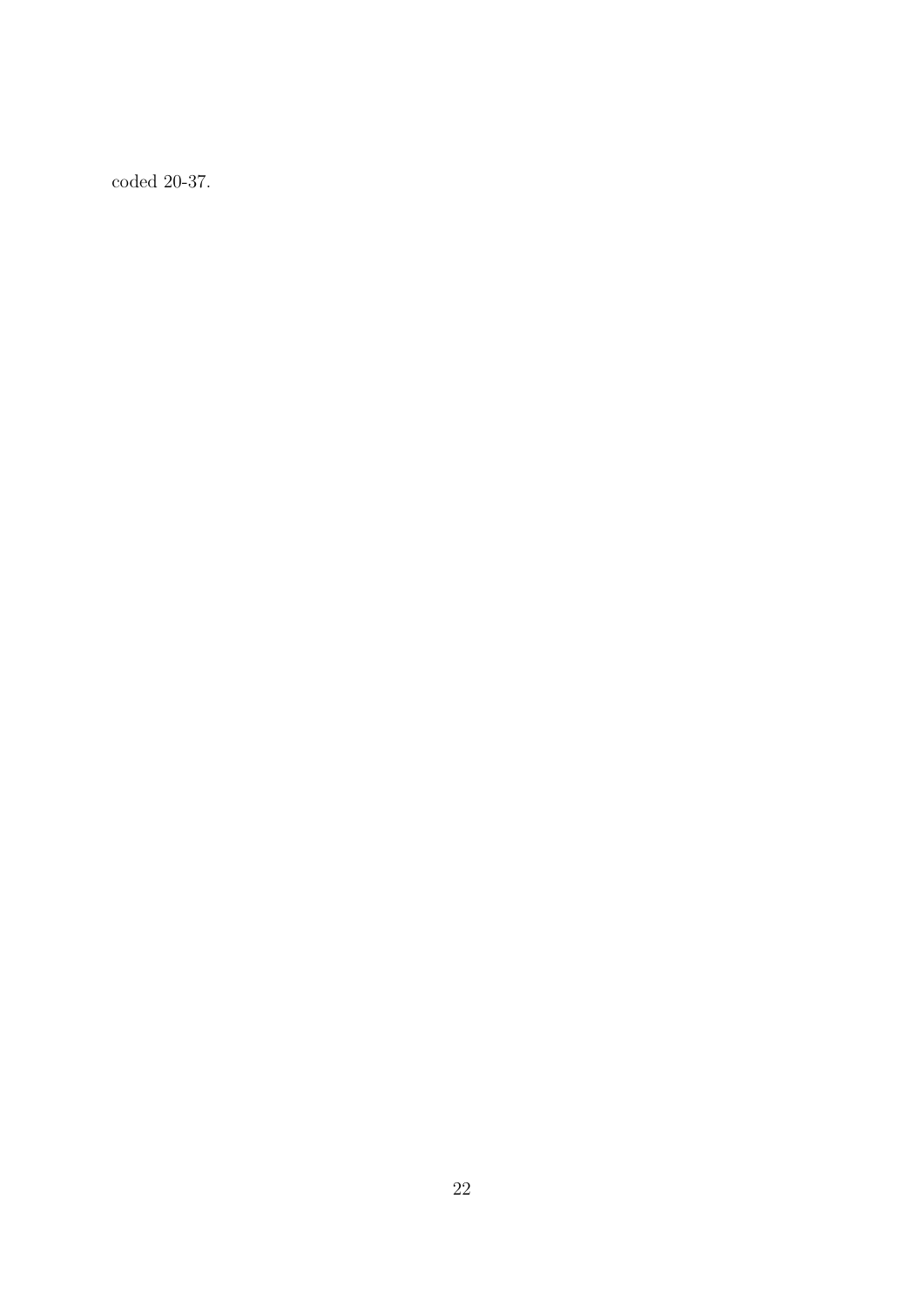## 7 Appendix 1: Currency unions and their composition

East Caribbean Currency Union (ECCU)

Antigua and Barbuda Barbados (1965-1972) Dominica St. Kitts and Nevis St. Lucia St. Vincent and the Grenadines

### West African Economic and Monetary Union (UEMOA)

Benin Burkina Faso Côte d'Ivoire Guinea-Bissau (1997-) Mali Mauritania (1960-1973) Niger Sénégal Togo

## Communauté Économique et Monétaire de l'Afrique Centrale (CEMAC)

Cameroon Central African Republic Chad Congo, Rep. Equatorial Guinea (1985-) Gabon Madagascar (1960-1972)

### European Monetary Union (EMU) / Euroized

Austria (1999-) Belgium (1999-) Cyprus (2004-) Estonia (2004-) France (1999-) Finland (1999-)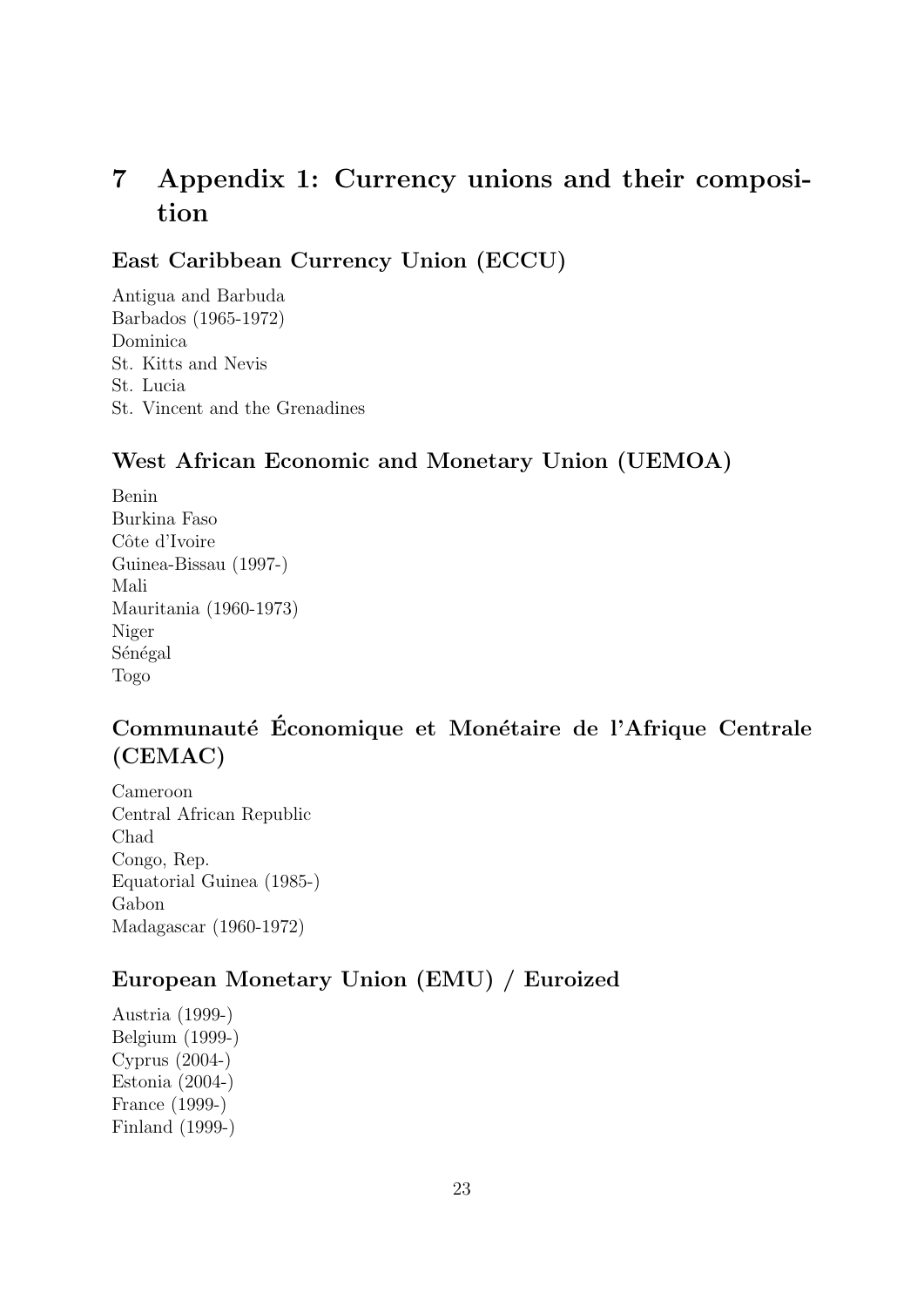Germany (1999-) Greece (2001-) Ireland (1999-) Italy (1999-) Latvia (2005-) Luxembourg (1999-) Macedonia (2002-) Malta (2005-) Netherlands (1999-) Portugal (1999-) Slovak Republic (2006-) Slovenia (2007-) Spain (1999-)

### Dollarized countries

American Samoa The Bahamas (1973-) Bermuda Ecuador (2000-) El Salvador (2001-) Guam Liberia Marshall Islands Federated States of Micronesia Northern Mariana Islands Palau Panama Puerto Rico Virgin Islands (U.S.)

### India

Bhutan India

### Denmark

Denmark Færoe Islands Greenland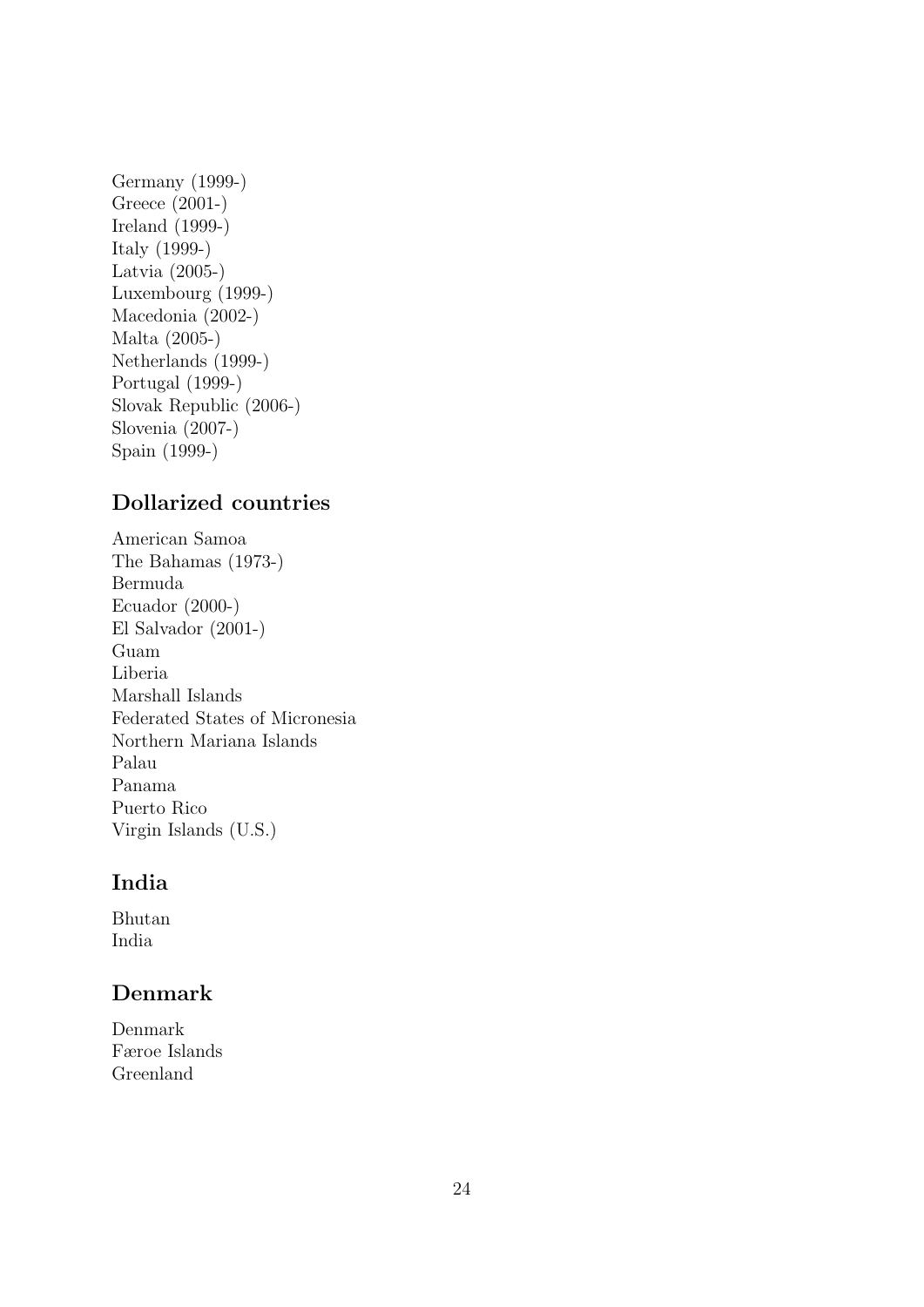## Australia

Australia Kiribati Tonga (until 1990)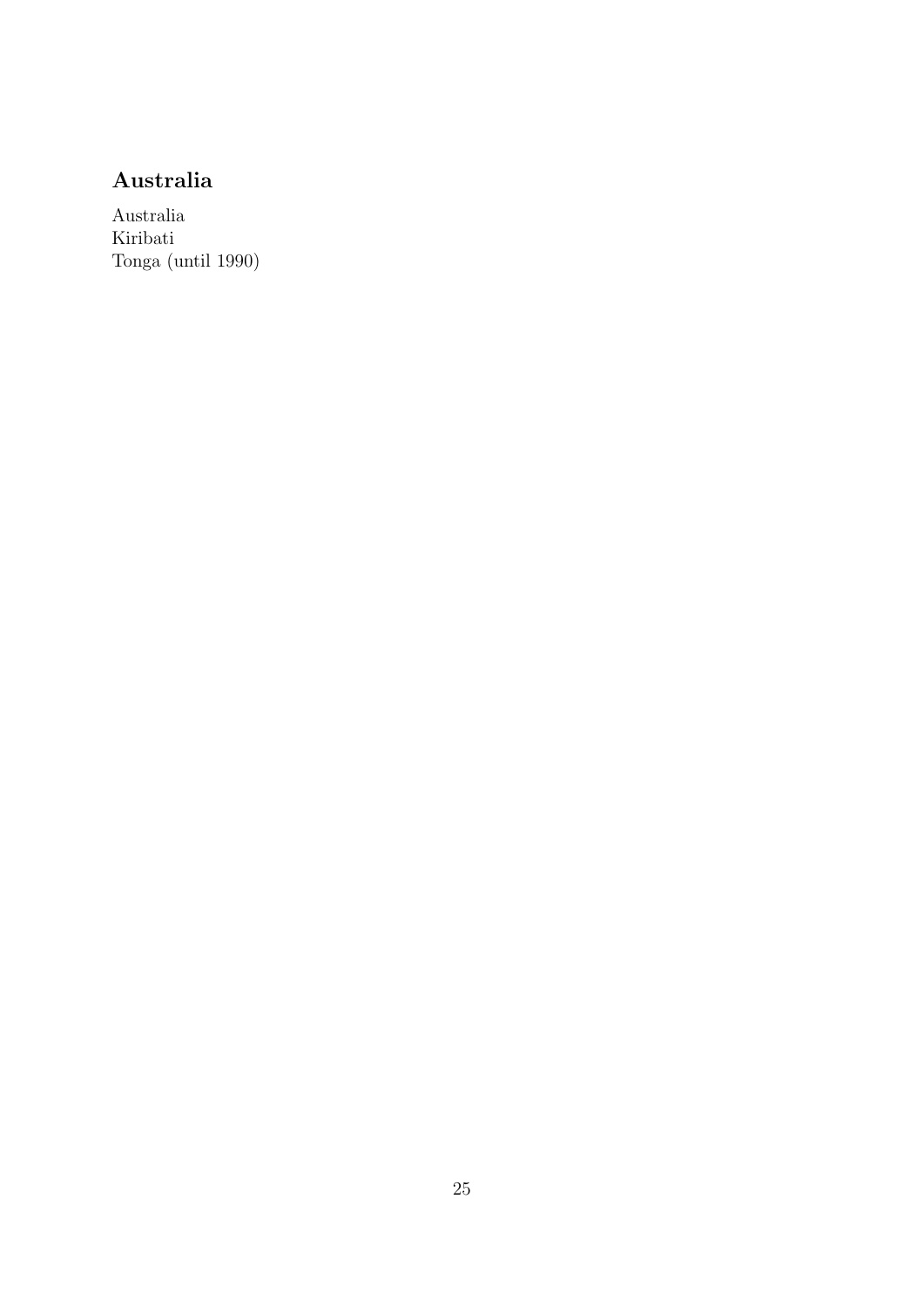### 8 Appendix 2: Control variables and definitions

- $CU_{ijt}$  is 1 if countries i and j belong to the same currency union in time t.
- $ECCU_{ijt}$  is 1 if countries i and j belong to the East Caribbean Currency Union in time t.
- $UEMOA<sub>ijt</sub>$  is 1 if countries i and j belong to the Union Economique et Monétaire Ouest Africaine (West African Economic and Monetary Union) in time t.
- CEMAC<sub>ijt</sub> is 1 if countries i and j belong to the Communauté Economique et Monétaire de l'Afrique Centrale (Central African Economic and Monetary Coummnity) in time  $t$ .
- $AUSTRALIA_{ijt}$  is 1 if countries i and j both use the Australian dollar at time t.
- $EMU_{ijt}$  is 1 if countries i and j both use the Euro at time t.
- BHUTAN<sub>ijt</sub> is 1 if  $i =$  India and  $j =$  Bhutan (or vice versa) at time t.
- BRUNEI<sub>ijt</sub> is 1 if if  $i =$  Singapore and  $j =$  Brunei (or vice versa) at time t.
- $ln\_dist_{ijt}$  is the log of Great Circle distance between countries i and j.
- contig<sub>iit</sub> is 1 if countries i and j share a border.
- comlang of  $f_{iit}$  is 1 if countries i and j share a common or official language.
- $rta_{ijt}$  if 1 if countries i and j adhere to a trade agreement in time t.
- *colonizer\_variant<sub>ijt</sub>* is 1 if *i* maintains or has maintained some level of sovereignty over  $j$  up to time  $t$ , 0 otherwise. Sovereignty could be of an administrative nature, such as the US relationship with Guam, or complete sovereignty, such as France's control over Algeria before 1962.
- comcol<sub>ijt</sub> is 1 if countries i and j are both under the same, third-country colonizer in time t.
- postcol<sub>ijt</sub> is 1 if countries i and j were both under the same, third-country colonizer before time  $t$  but are now independent.
- transcol<sub>iit</sub> is 1 if countries i and j were both under the same, third-country colonizer before time t but only 1 country has left the colonial relationship.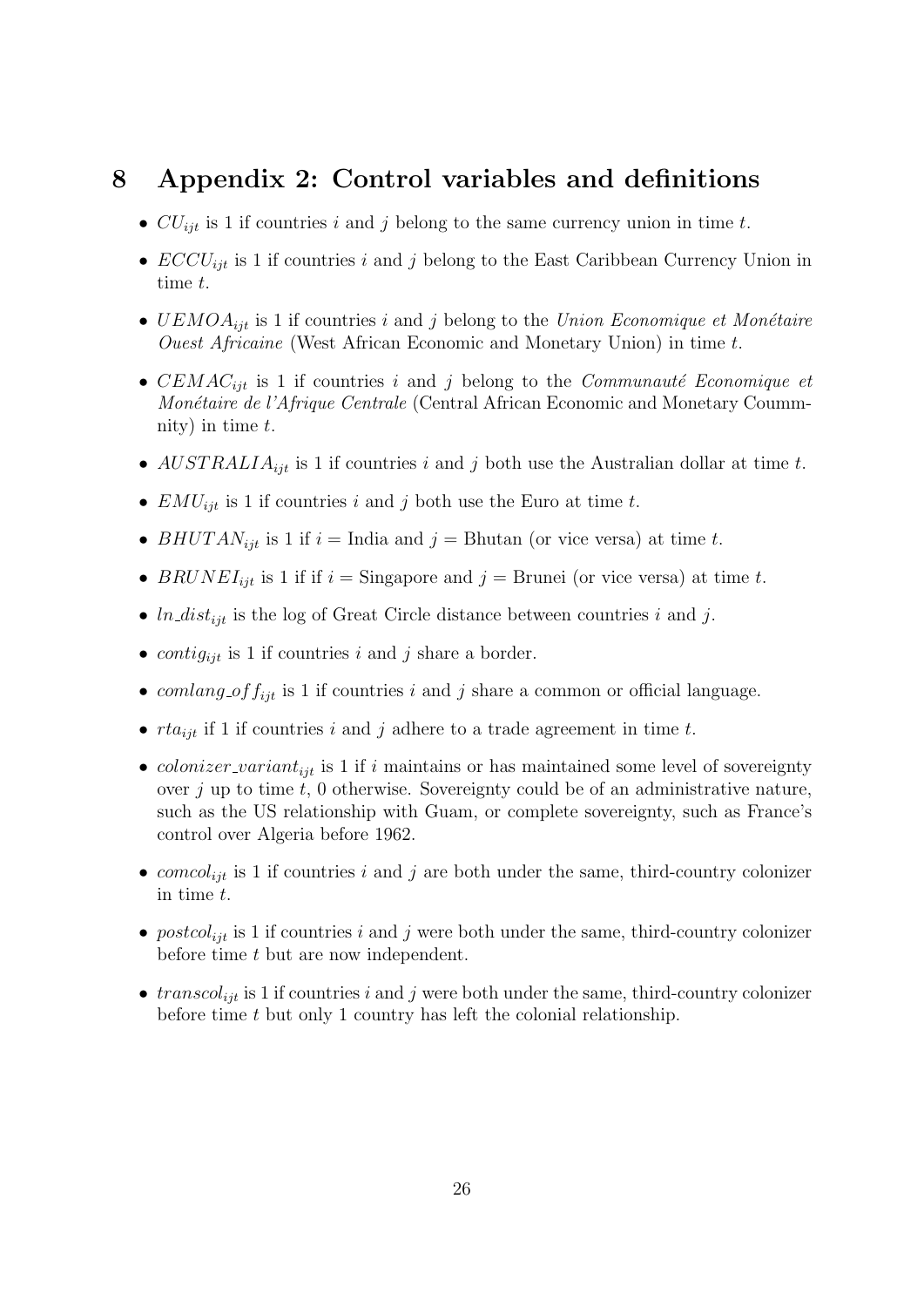<span id="page-26-0"></span>Figure 1: Average share of agricultural exports by currency union

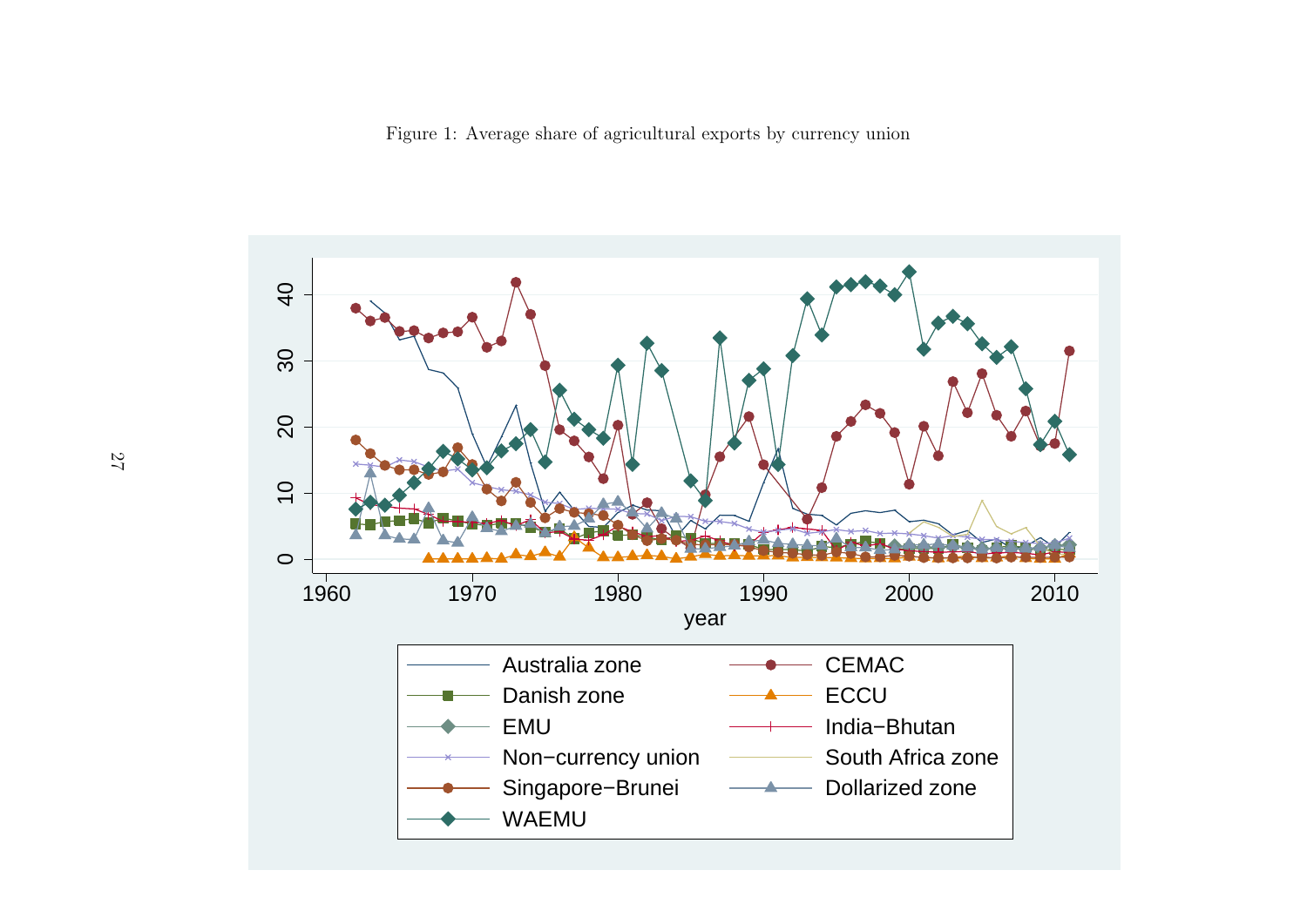<span id="page-27-0"></span>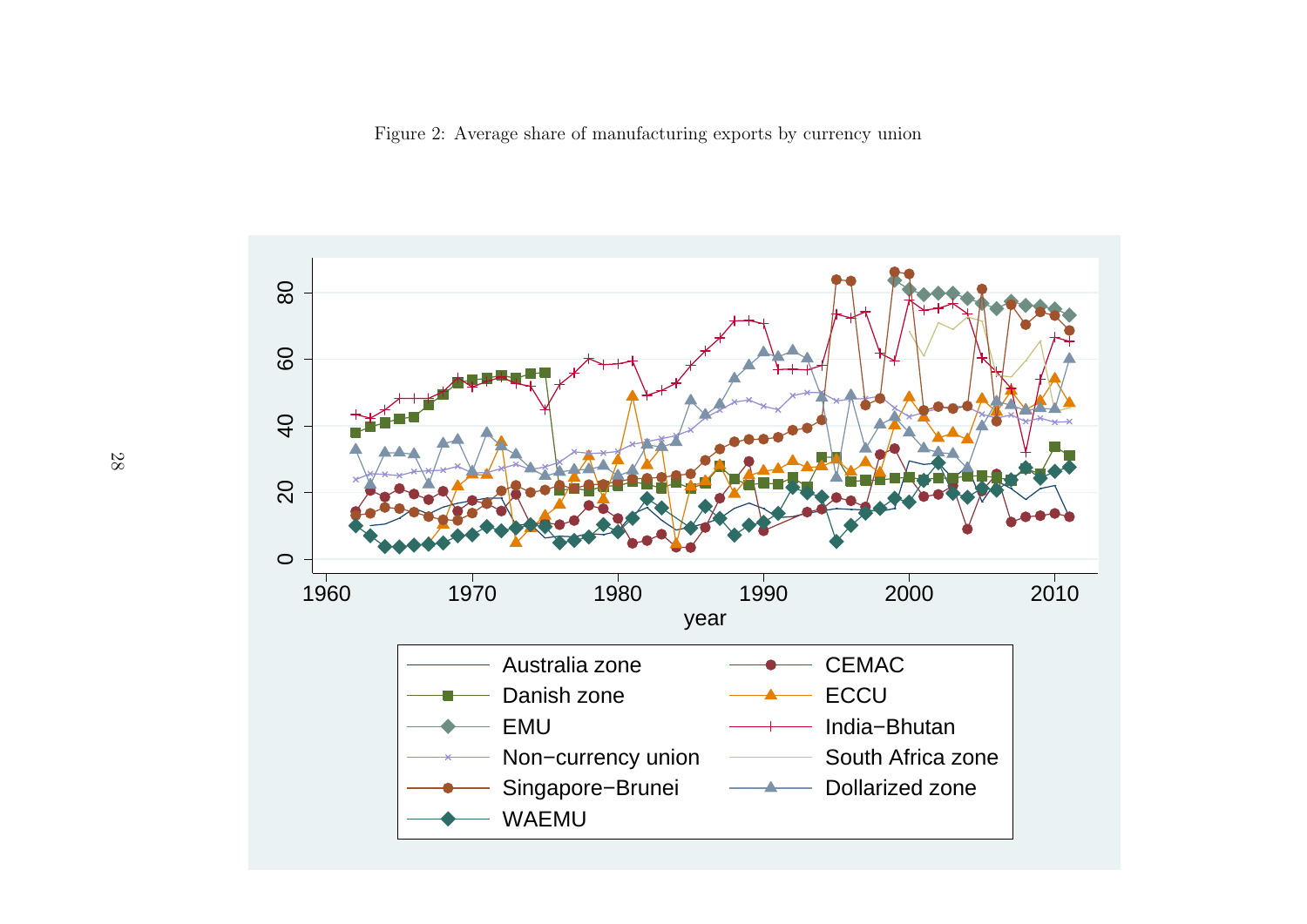<span id="page-28-0"></span>Figure 3: Average tariff rates across currency union countries for agricultural and manufacturing goods

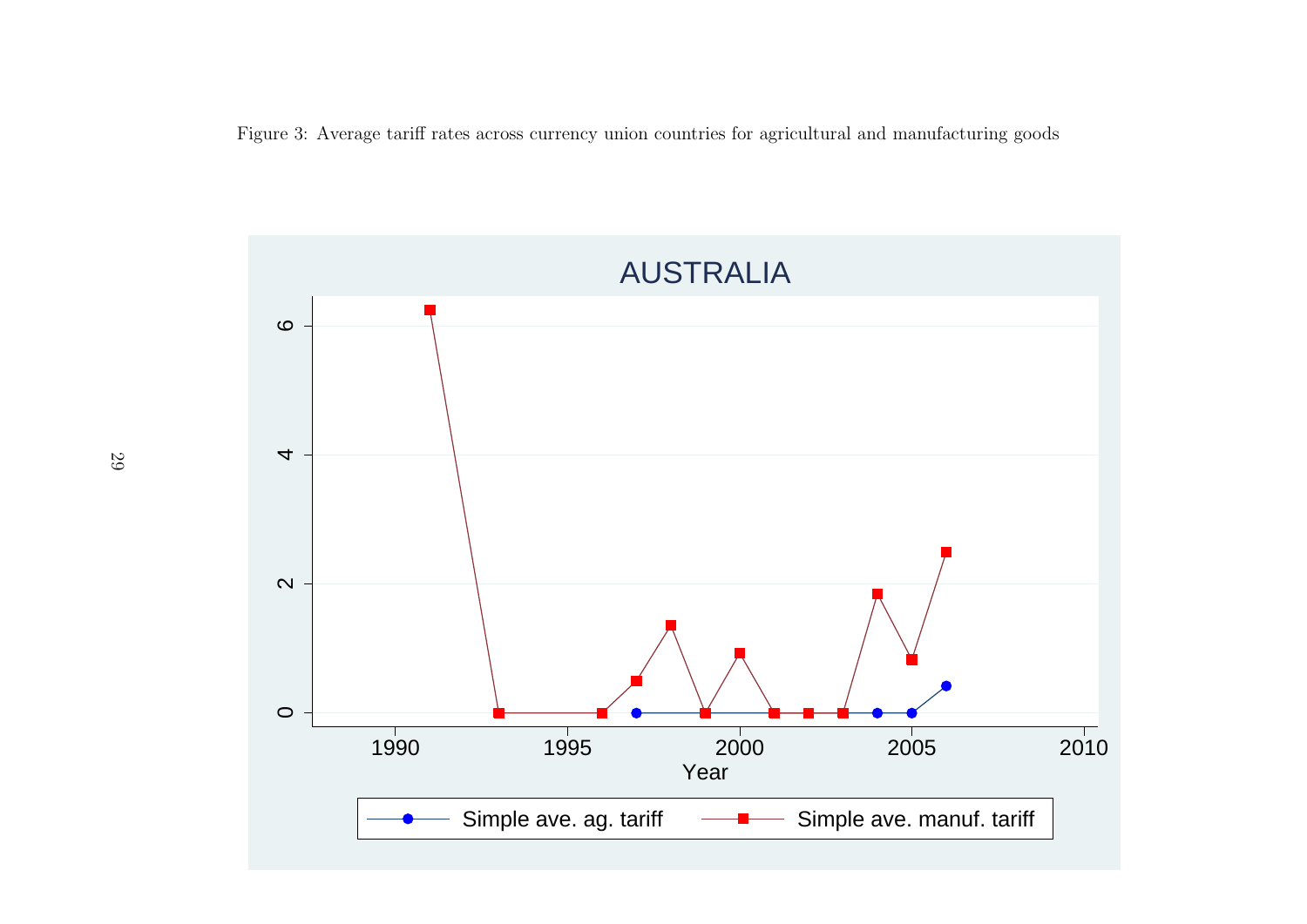Figure 4: Average tariff rates across currency union countries for agricultural and manufacturing goods

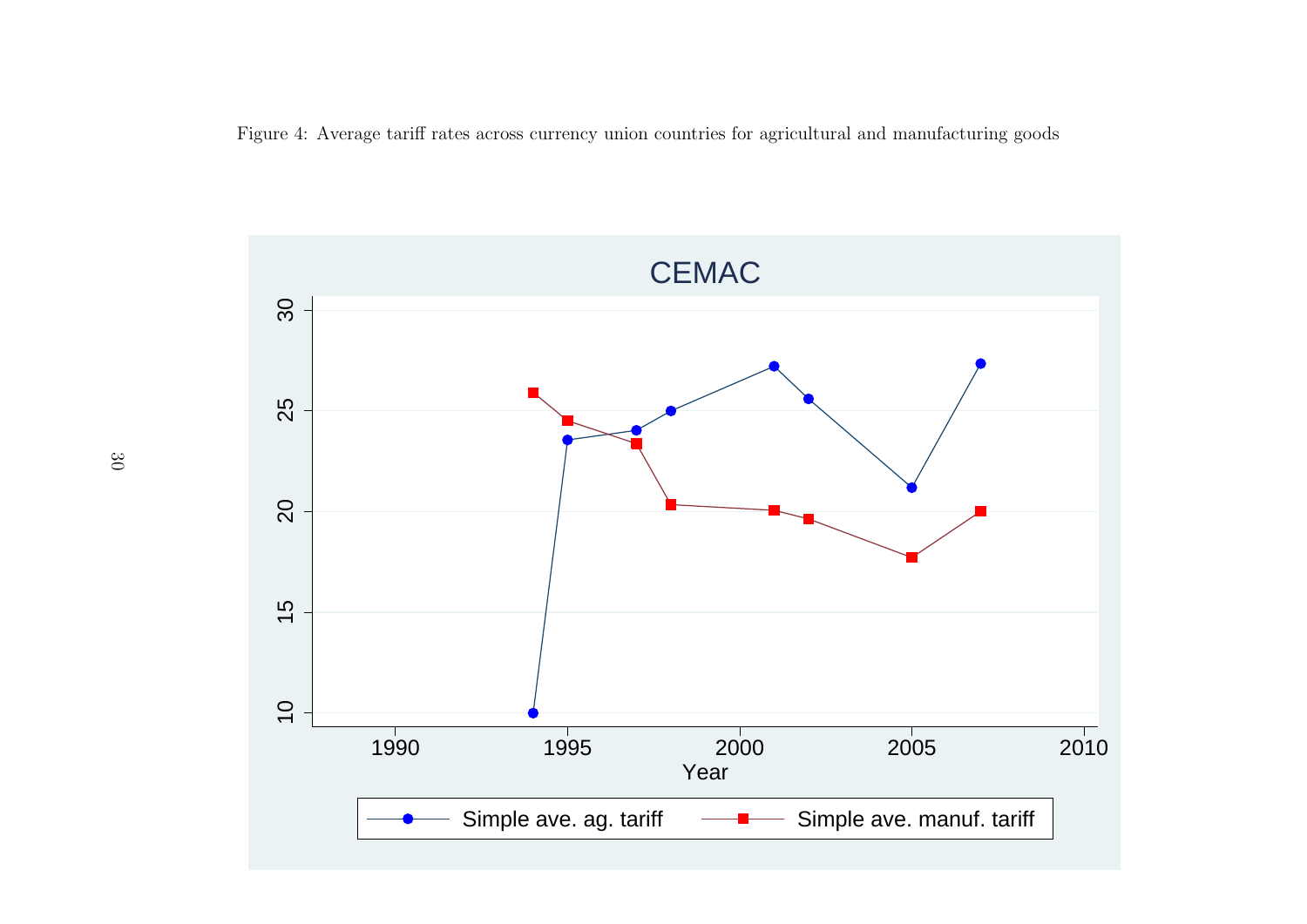Figure 5: Average tariff rates across currency union countries for agricultural and manufacturing goods

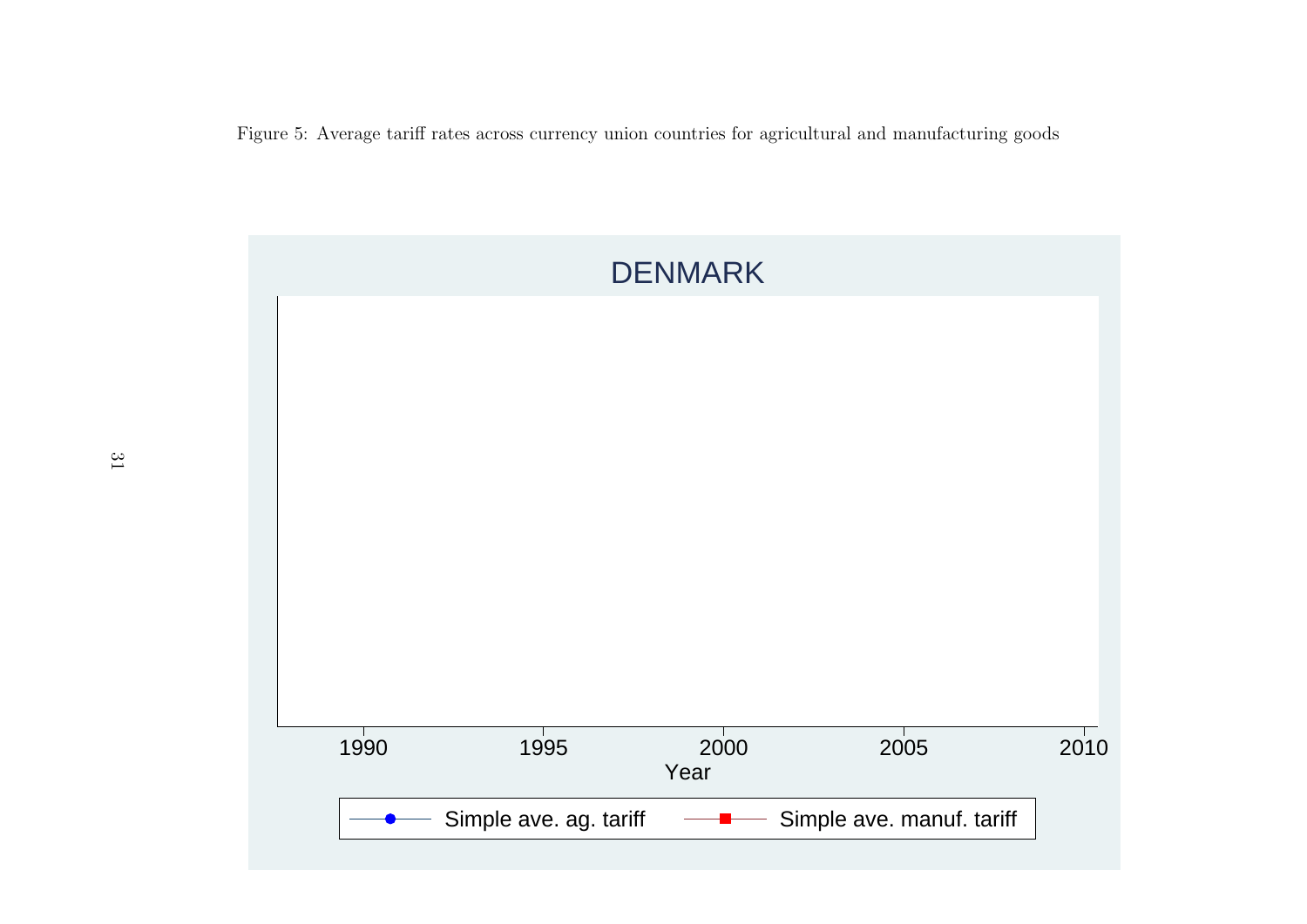Figure 6: Average tariff rates across currency union countries for agricultural and manufacturing goods

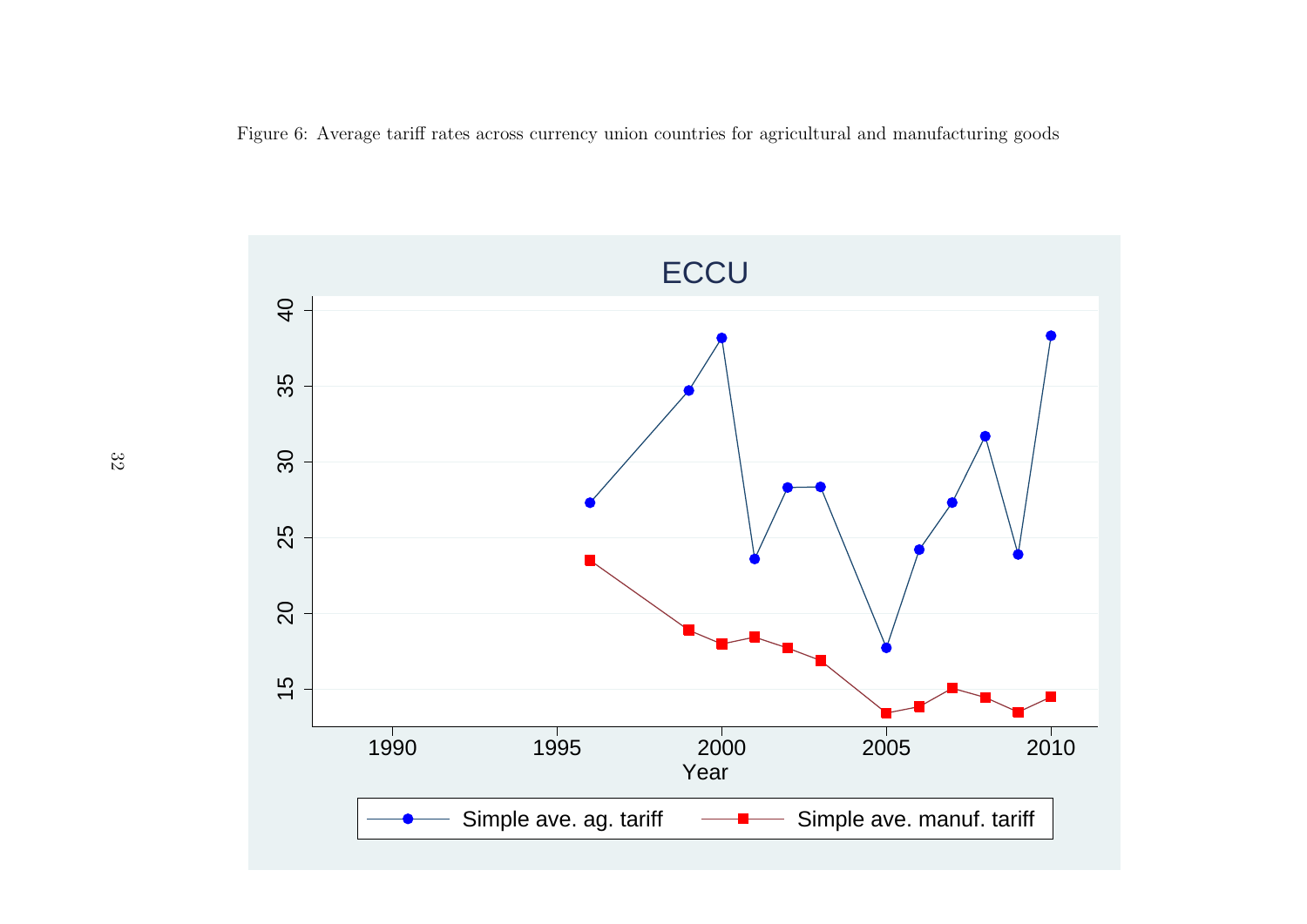Figure 7: Average tariff rates across currency union countries for agricultural and manufacturing goods

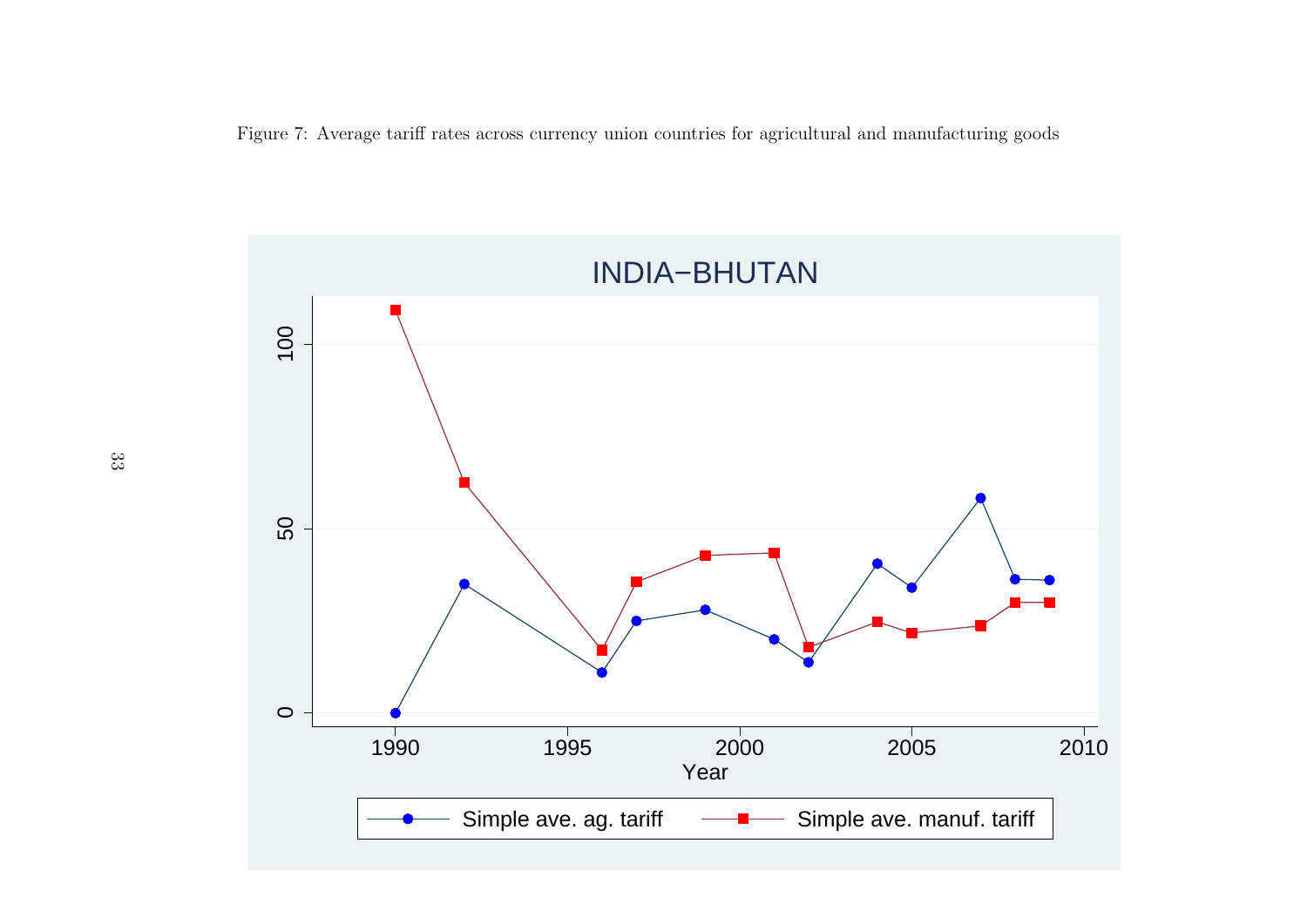Figure 8: Average tariff rates across currency union countries for agricultural and manufacturing goods

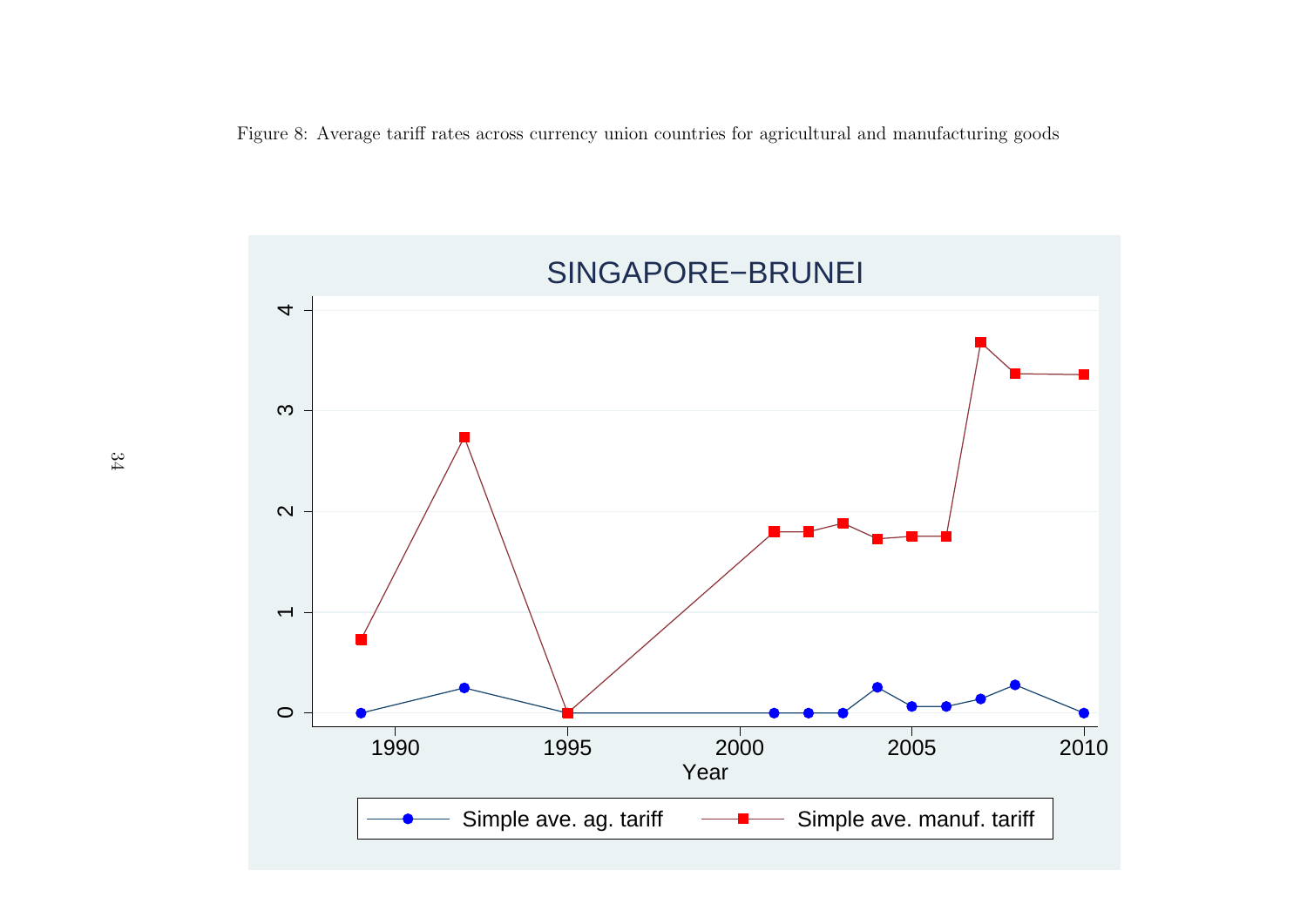Figure 9: Average tariff rates across currency union countries for agricultural and manufacturing goods

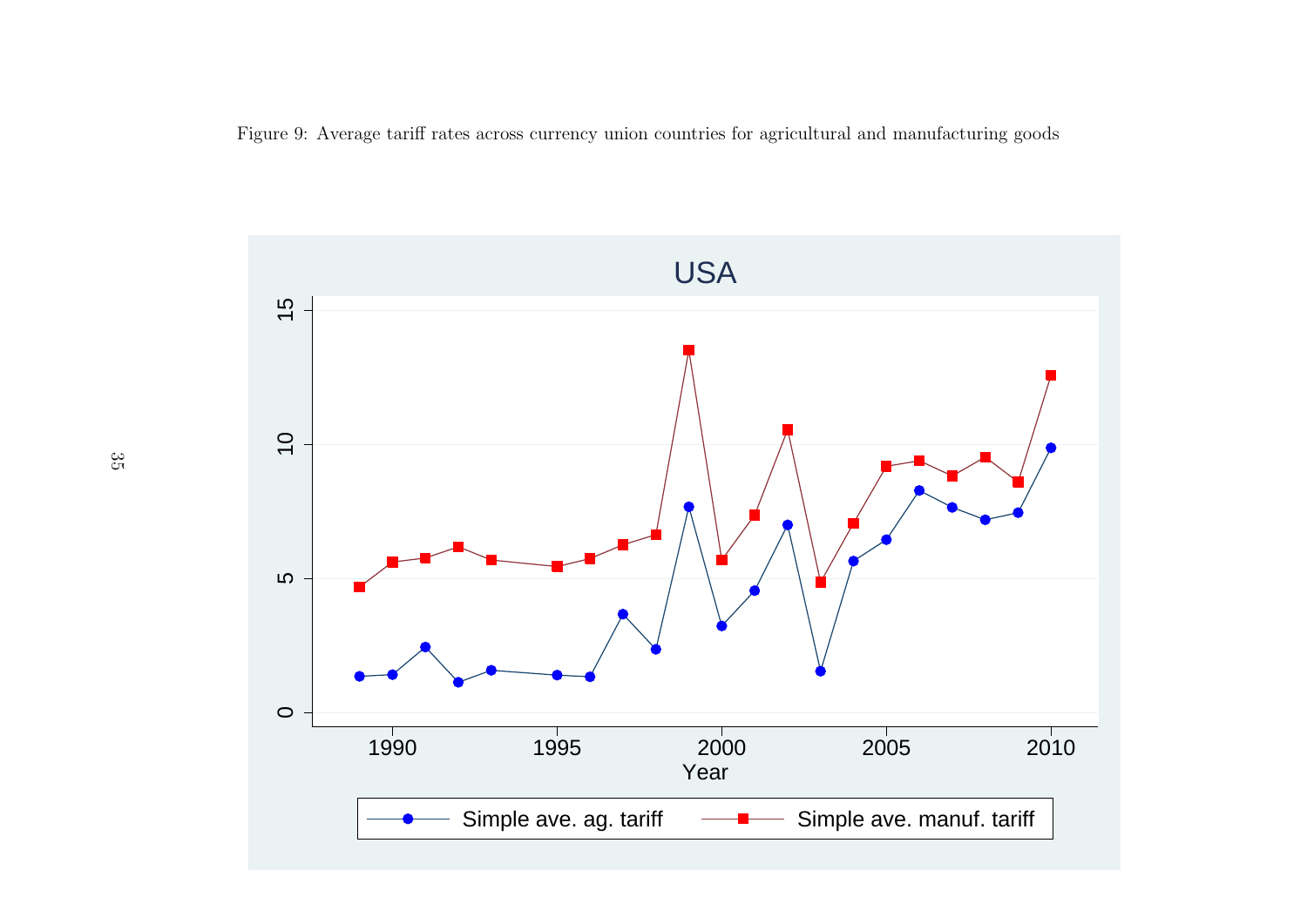<span id="page-35-0"></span>Figure 10: Average tariff rates across currency union countries for agricultural and manufacturing goods

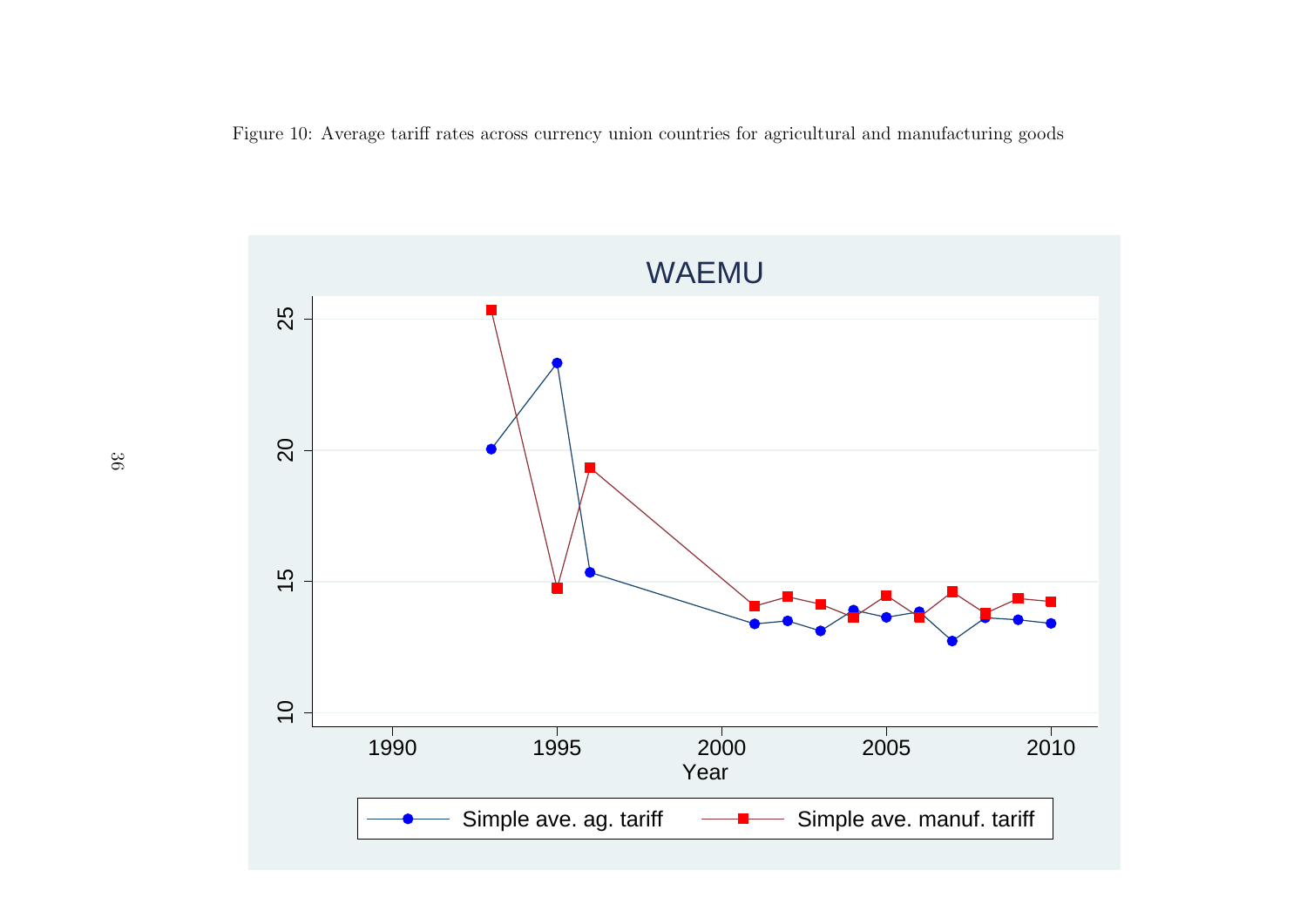<span id="page-36-0"></span>Figure 11: Average tariff rates across currency union countries for disaggregated manufacturing goods

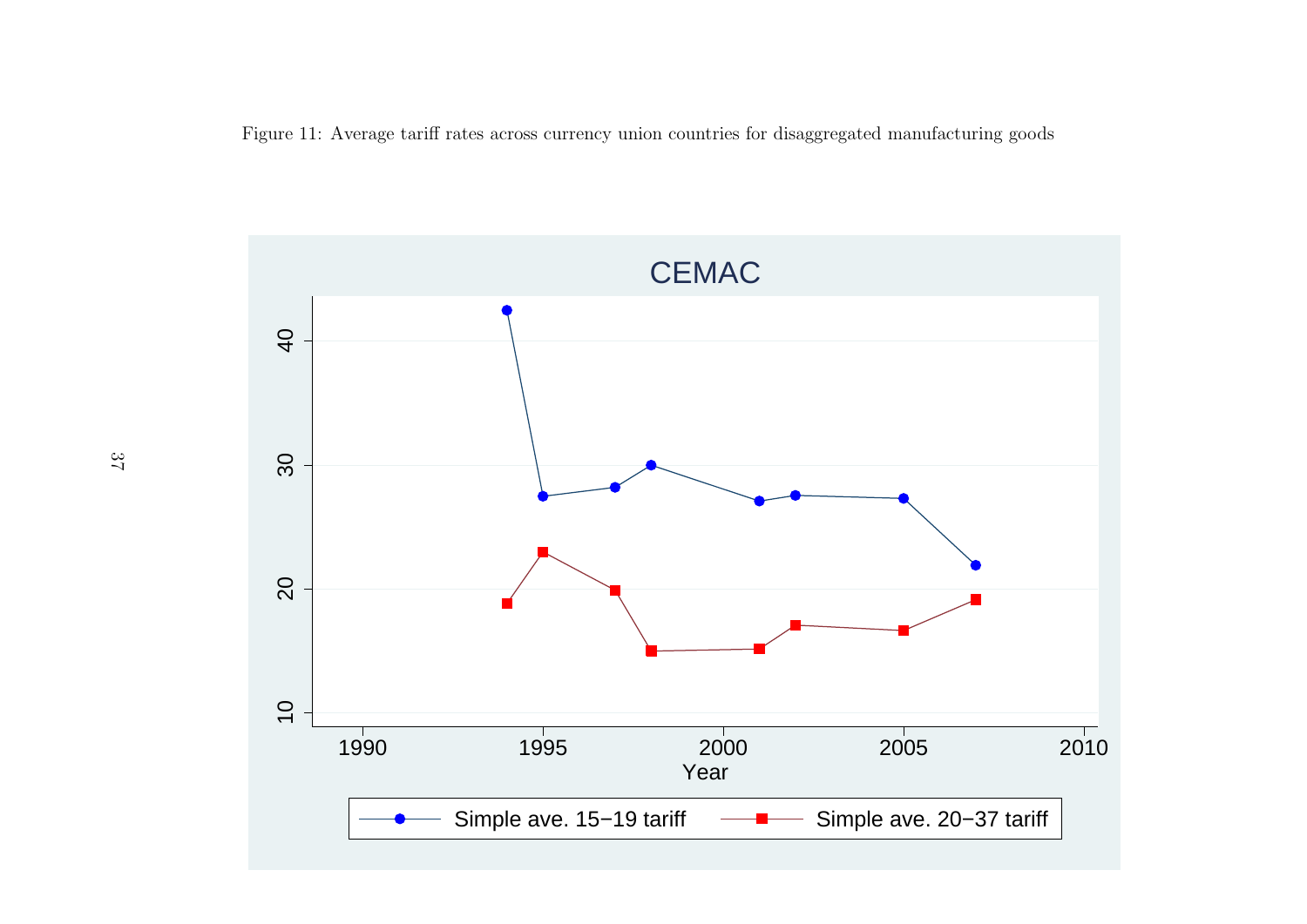Figure 12: Average tariff rates across currency union countries for disaggregated manufacturing goods

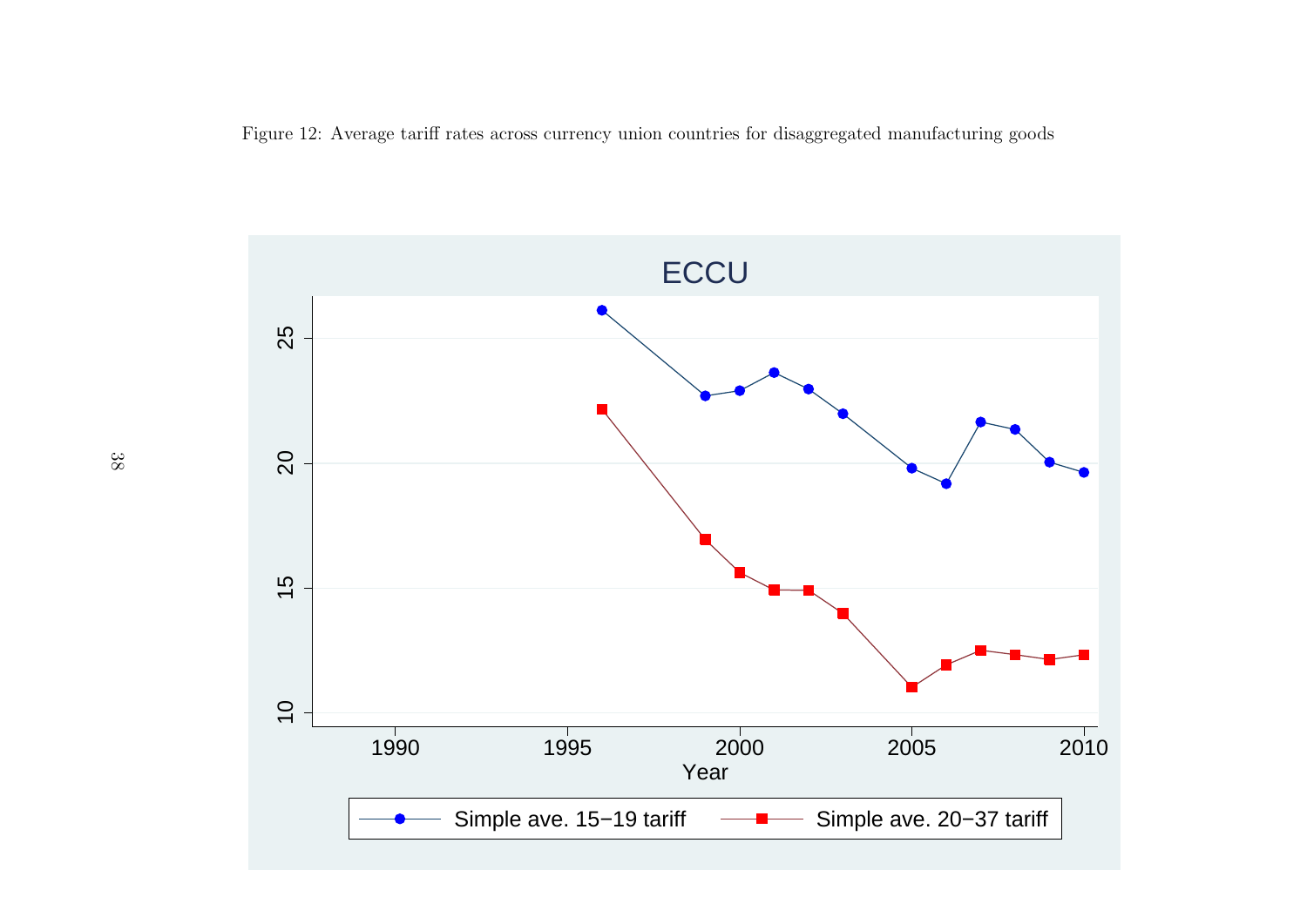Figure 13: Average tariff rates across currency union countries for disaggregated manufacturing goods

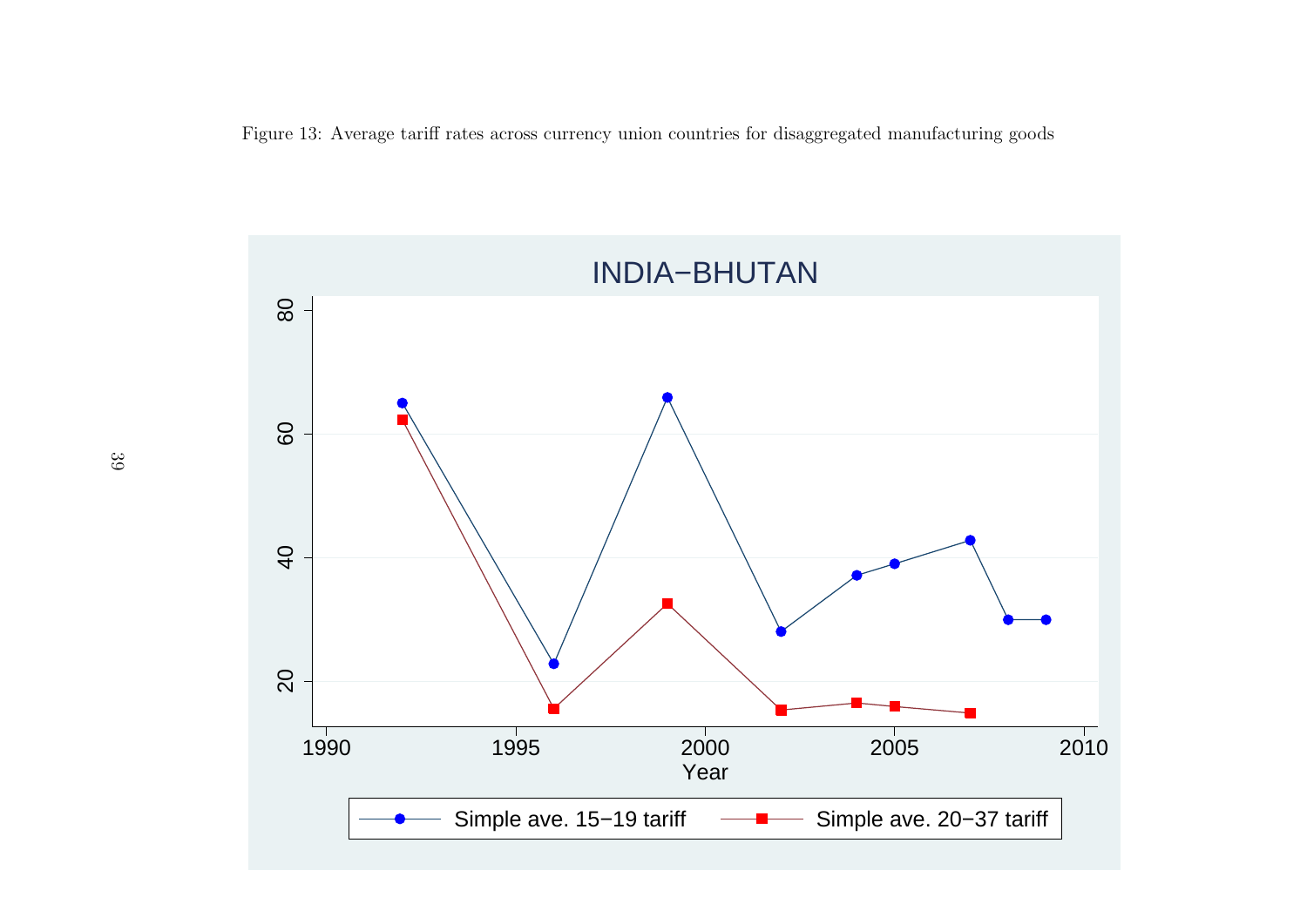Figure 14: Average tariff rates across currency union countries for disaggregated manufacturing goods

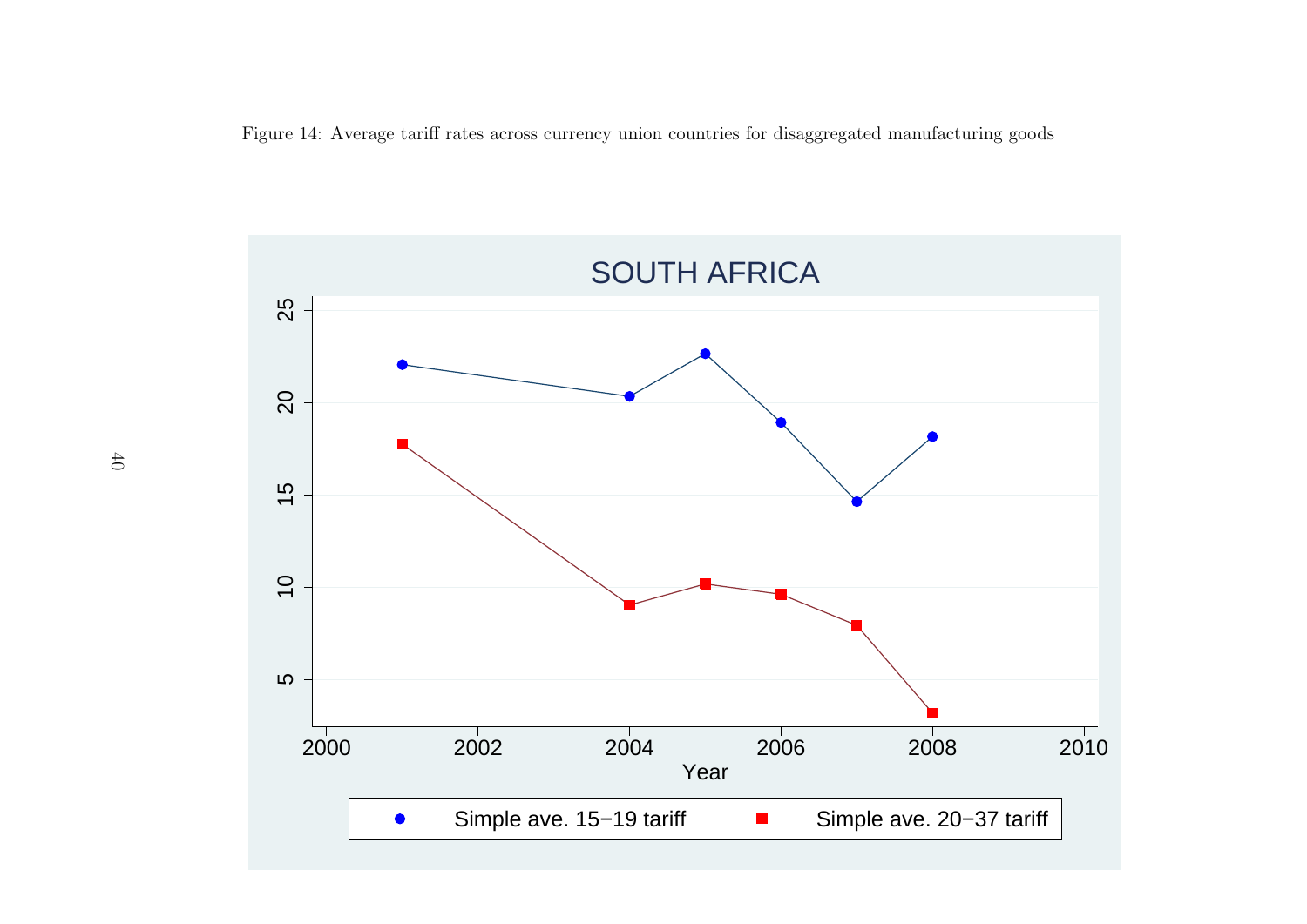<span id="page-40-0"></span>Figure 15: Average tariff rates across currency union countries for disaggregated manufacturing goods

![](_page_40_Figure_1.jpeg)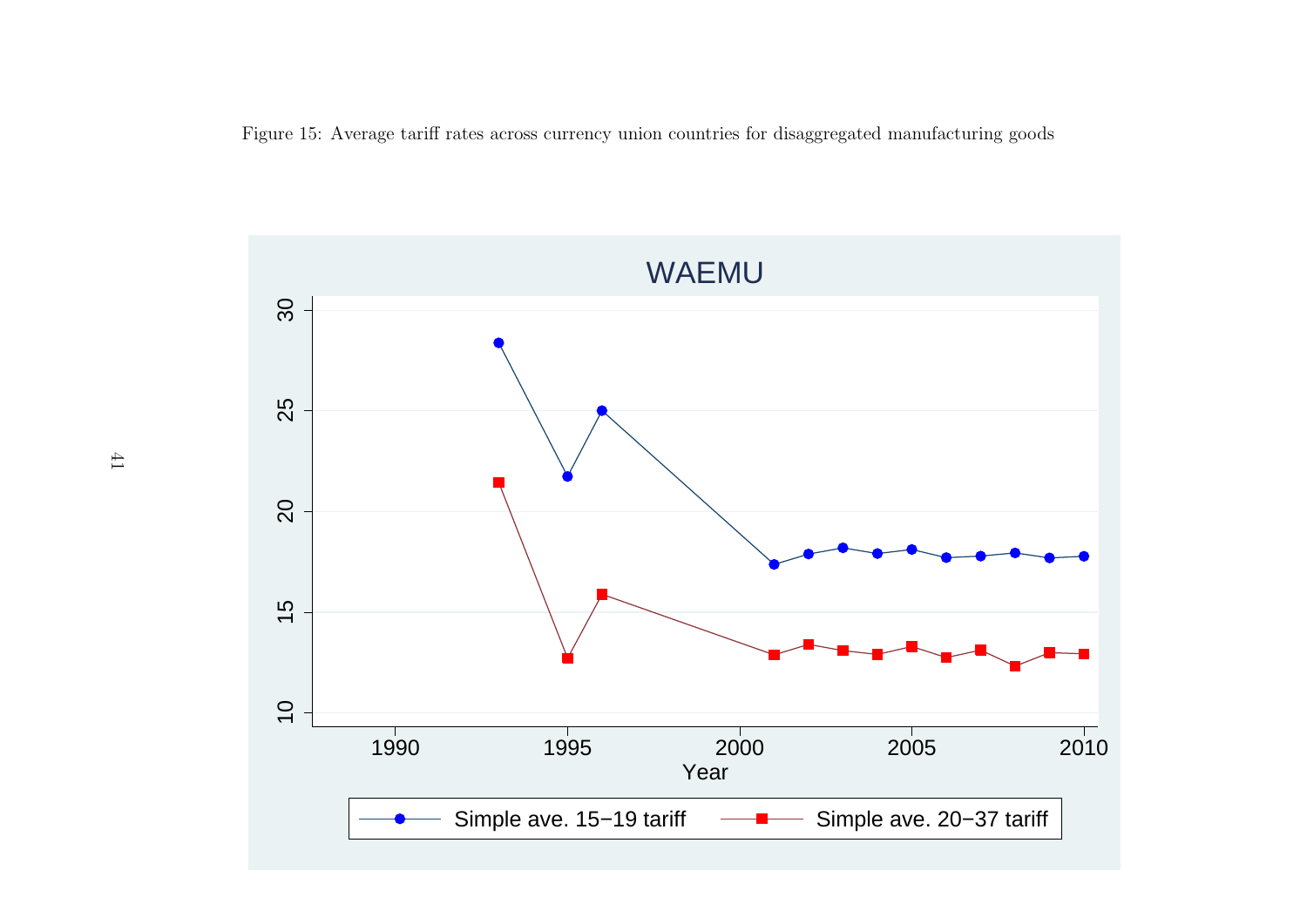## <span id="page-41-0"></span>9 Appendix: Tables

Table 4: Estimation results : Baseline model, heterogeneous common currency effects, 1950-2008

Dependent variable is the level of exports.

| Variable                                    | <b>PPML</b>        |         |
|---------------------------------------------|--------------------|---------|
|                                             |                    | p-value |
| East Caribbean Currency Union               | $3.945**$          | (0.000) |
| West African Economic and Monetary Union    | $3.285^{\ast\ast}$ | (0.000) |
| Central African Economic and Monetary Union | 0.069              | (0.911) |
| Australia zone                              | $1.655***$         | (0.001) |
| Dollarized zone                             | $-0.509$           | (0.183) |
| Euro zone                                   | 0.095              | (0.454) |
| Danish zone                                 | $8.013**$          | (0.000) |
| India-Bhutan                                | $4.214**$          | (0.000) |
| Singapore-Brunei                            | $1.35*$            | (0.014) |
| $\ln(Y_{it} \times Y_{it})$                 | $0.892**$          | (0.000) |
| $\ln Y_t^W$                                 | 0.068              | (0.411) |
| Pair belongs to a Regional Trade Accord     | $0.545**$          | (0.000) |
| Countries are contiguous                    | $0.793**$          | (0.001) |
| Colonizer-colonized relationship            | $0.763**$          | (0.001) |
| Countries are colonies of same country      | $-1.511*$          | (0.047) |
| Country pair transitioning from colonialism | $-0.612^{\dagger}$ | (0.081) |
| Countries were colonies of same country     | $0.332*$           | (0.041) |
| Shared common or official language          | $0.364*$           | (0.011) |
|                                             |                    |         |

| Number of observations | 346254 |
|------------------------|--------|
| Number of pairs        | 14912  |

P-values in parentheses are calculated from robust standard errors clustered on exporter-importer pair.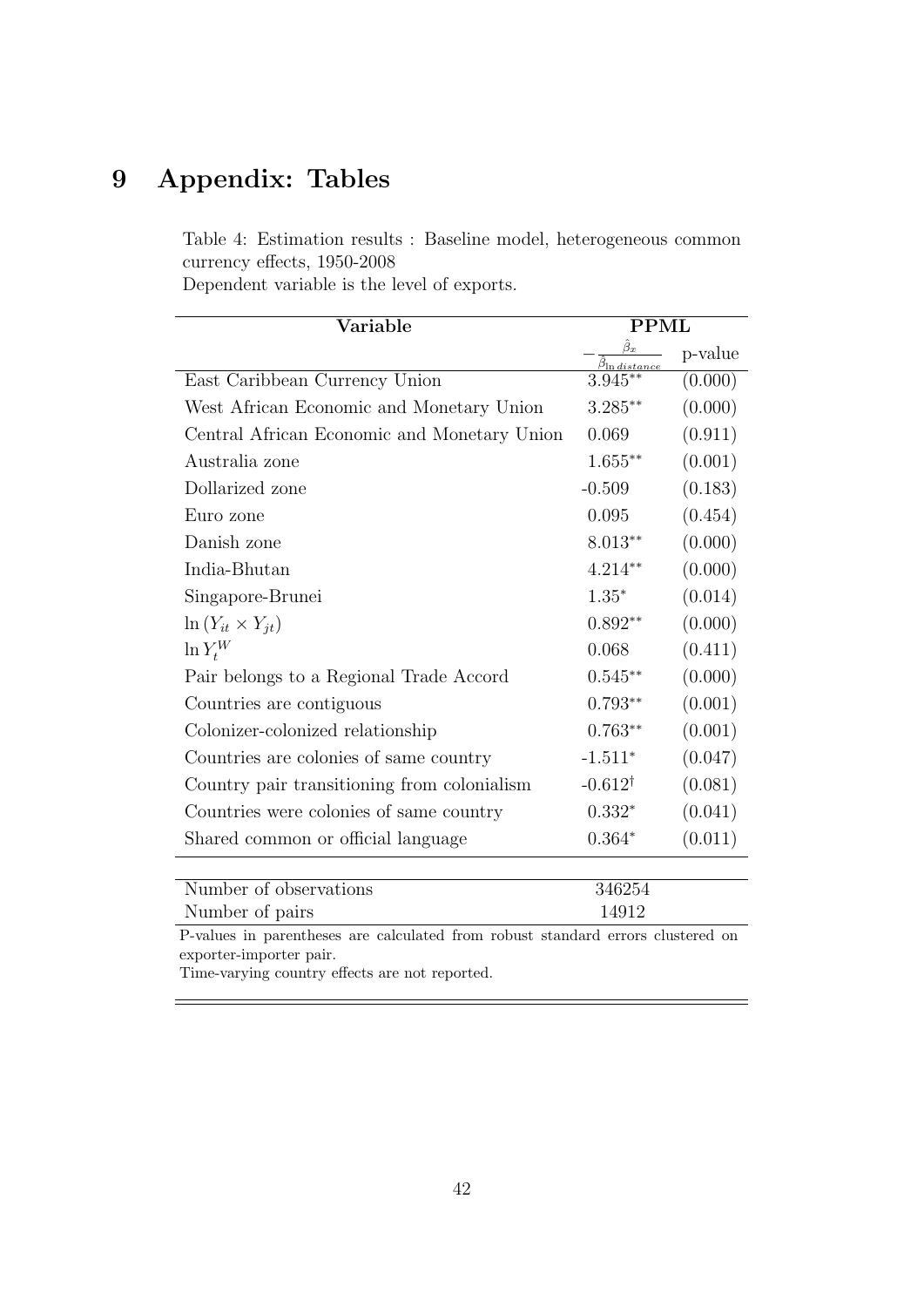| Variable                                            | <b>PPML</b>        |         |
|-----------------------------------------------------|--------------------|---------|
|                                                     |                    | p-value |
| East Caribbean Currency Union                       | $-2.798$           | (0.48)  |
| West African Economic & Monetary Union              | $8.385**$          | (0.000) |
| Central African Economic & Monetary Union           | $-8.936**$         | (0.000) |
| Dollar zone                                         | $-2.211**$         | (0.000) |
| India-Bhutan                                        | $7.453**$          | (0.000) |
| Singapore-Brunei                                    | $1.418*$           | (0.01)  |
| $\text{ECCU} \times \ln \text{tariffs}_{ijt}$       | $2.377*$           | (0.04)  |
| UEMOA $\times$ ln tariffs <sub>ijt</sub>            | $-1.726^{\dagger}$ | (0.05)  |
| CEMAC $\times$ ln tariffs <sub>ijt</sub>            | $2.765*$           | (0.01)  |
| Dollar zone $\times$ ln tariffs <sub>ijt</sub>      | $0.994**$          | (0.000) |
| India-Bhutan $\times$ ln tariffs <sub>iit</sub>     | $-0.69**$          | (0.000) |
| Singapore-Brunei $\times$ ln tariffs <sub>ijt</sub> | 0.079              | (0.62)  |
| $\ln \text{tariffs}_{ijt}$                          | $-0.099*$          | (0.01)  |
| $\ln \sigma_{tariffs}$                              | $0.201**$          | (0.000) |
| $\ln(Y_{it} \times Y_{jt})$                         | $0.669**$          | (0.000) |
| $\ln Y_t^W$                                         | $0.447*$           | (0.01)  |
| Pair belongs to a Regional Trade Accord             | $0.355***$         | (0.000) |
| $\ln(TFP_{it} \times TFP_{it})$                     | $1.312**$          | (0.000) |
| Countries are contiguous                            | $1.634**$          | (0.000) |
| Colonizer-colonized relationship                    | 0.253              | (0.52)  |
| Country pair transitioning from colonialism         | $-0.483$           | (0.33)  |
| Countries were colonies of same country             | $0.405*$           | (0.04)  |
| Shared common or official language                  | 0.26               | (0.11)  |
|                                                     |                    |         |

<span id="page-42-0"></span>Table 5: Estimation results : Tariffs (interacted) and TFP, Relative heterogeneous effects, 1988-2008.

Number of pairs 9876 P-values in parentheses are calculated from robust standard errors clustered on

Number of observations 69609

exporter-importer pair.

Time-varying country effects are not reported. Dependent variable is the level of exports.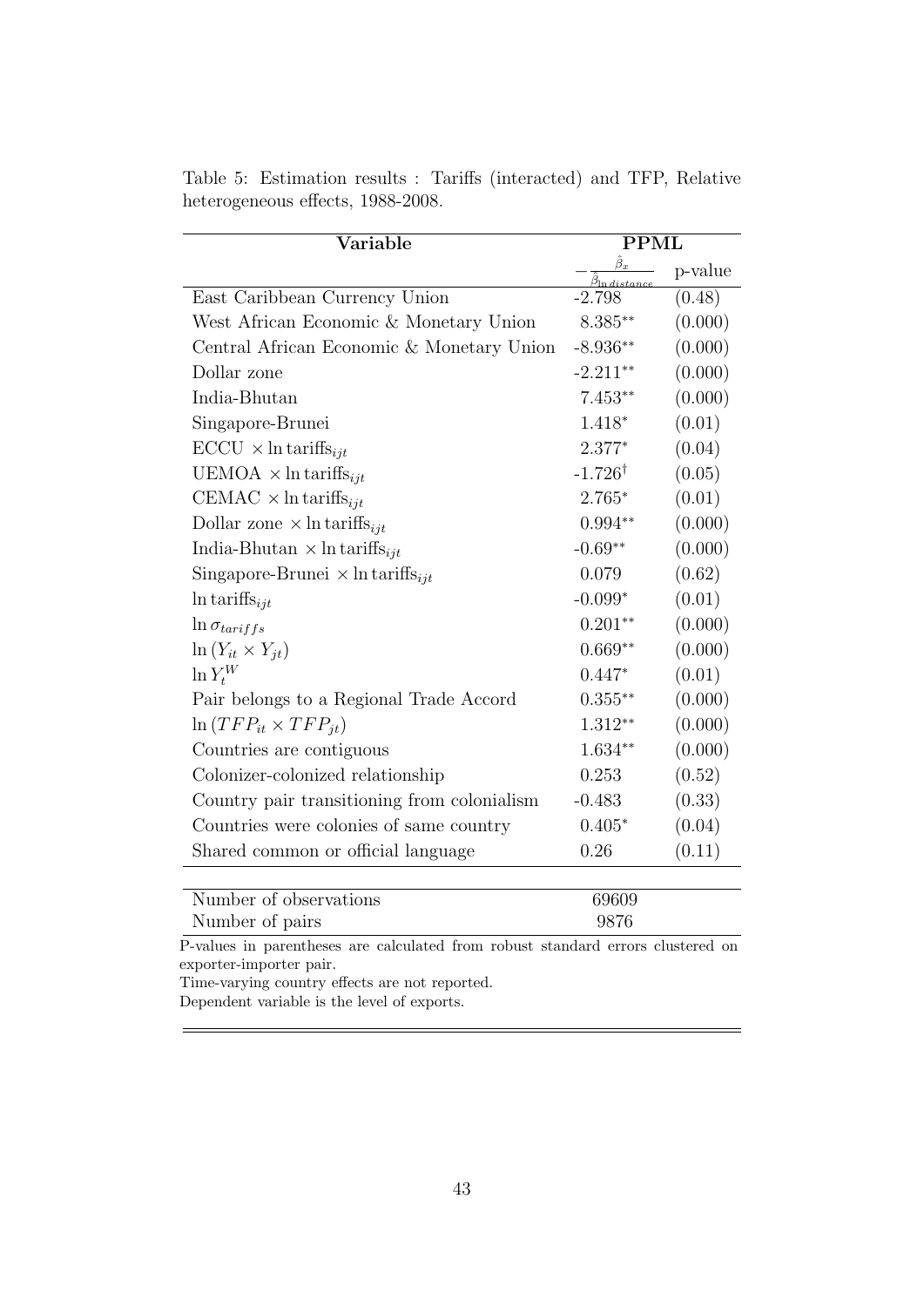| Variable                                                                        | PPML                    |              |
|---------------------------------------------------------------------------------|-------------------------|--------------|
|                                                                                 | $\beta_x$<br>n distance | p-value      |
| Countries share a common currency                                               | 0.313                   | $(0.001)$ ** |
| $\ln Y_{it}^{ag}$                                                               | 0.41                    | $(0.000)$ ** |
| $\ln Y_{world,t}^{ag}$                                                          | 0.554                   | $(0.000)$ ** |
| Pair belongs to a Regional Trade Accord                                         | 0.575                   | $(0.000)$ ** |
| Colonizer-colonized relationship                                                | 0.605                   | $(0.000)$ ** |
| Countries are colonies of same country                                          | 1.118                   | (0.345)      |
| Country pair transitioning from colonialism                                     | $-0.983$                | $(0.009)$ ** |
| Countries were colonies of same country                                         | 0.289                   | $(0.016)^*$  |
| Countries are contiguous                                                        | 0.546                   | $(0.000)$ ** |
| Shared common or official language                                              | $-0.002$                | (0.982)      |
|                                                                                 |                         |              |
| Number of observations                                                          | 307064                  |              |
| Number of pairs                                                                 | 24472                   |              |
| P-values in parentheses are calculated from robust standard errors clustered on |                         |              |

<span id="page-43-0"></span>Table 6: Estimation results: Agricultural trade, 1976-2010 Dependent variable is the level of exports.

Time-varying country effects are not reported.

 $\equiv$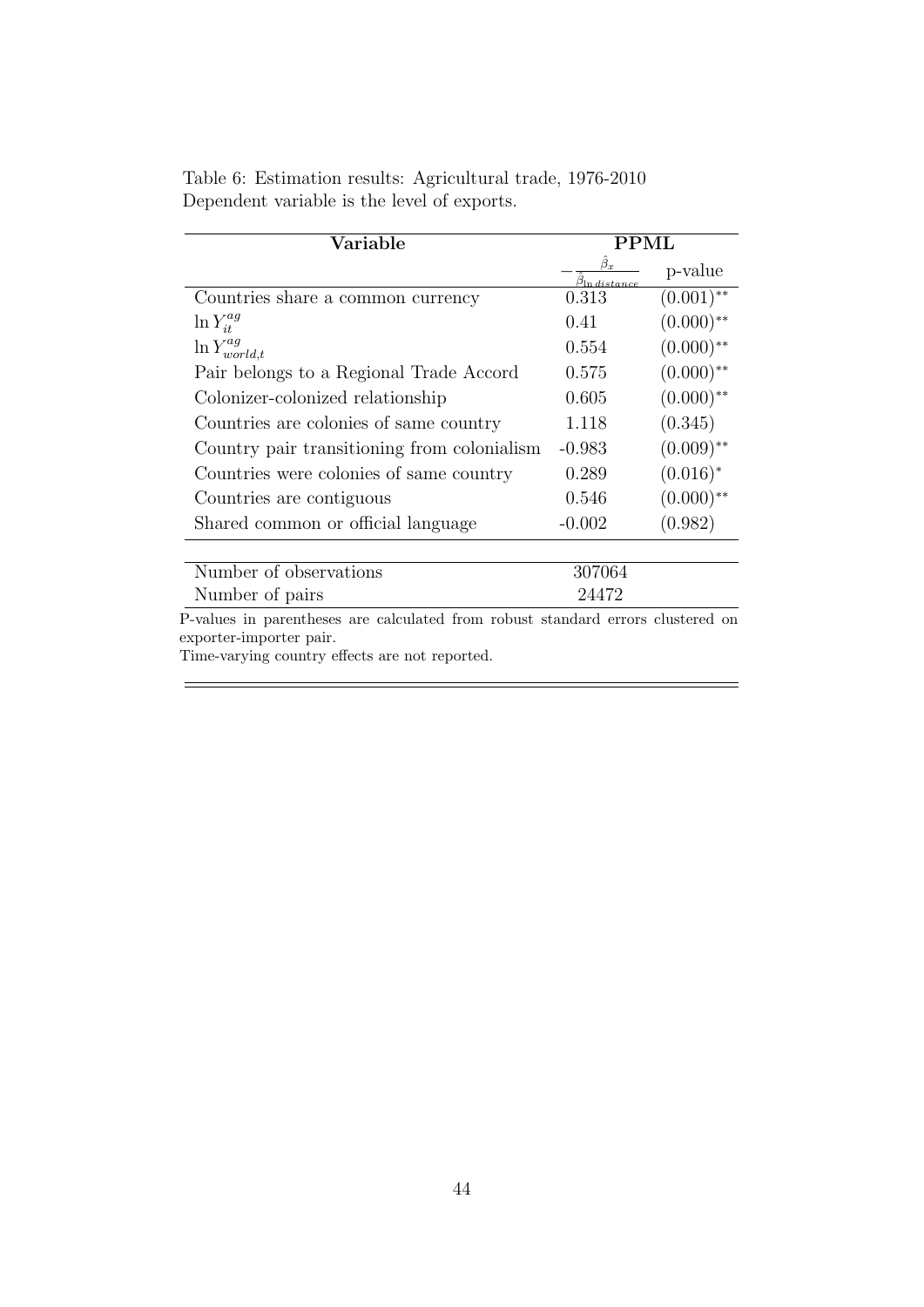| Variable                                                                        | PPML       |                     |
|---------------------------------------------------------------------------------|------------|---------------------|
|                                                                                 | n distance | p-value             |
| Countries share a common currency                                               | $-0.145$   | $(0.085)^{\dagger}$ |
| $\ln Y^{manuf}_{it}$                                                            | 0.8        | $(0.000)$ **        |
| $\ln Y^{manuf}_{world,t}$                                                       | 0.917      | $(0.000)$ **        |
| Pair belongs to a Regional Trade Accord                                         | 0.833      | $(0.000)$ **        |
| Colonizer-colonized relationship                                                | 0.161      | (0.347)             |
| Countries are colonies of same country                                          | $-0.085$   | (0.941)             |
| Country pair transitioning from colonialism                                     | $-0.361$   | (0.189)             |
| Countries were colonies of same country                                         | 0.441      | $(0.000)$ **        |
| Countries are contiguous                                                        | 0.599      | $(0.000)$ **        |
| Shared common or official language                                              | 0.41       | $(0.000)$ **        |
|                                                                                 |            |                     |
| Number of observations                                                          | 277684     |                     |
| Number of pairs                                                                 | 24356      |                     |
| P-values in parentheses are calculated from robust standard errors clustered on |            |                     |

<span id="page-44-0"></span>Table 7: Estimation results : Manufacturing trade, 1980-2010 Dependent variable is the level of exports.

 $\equiv$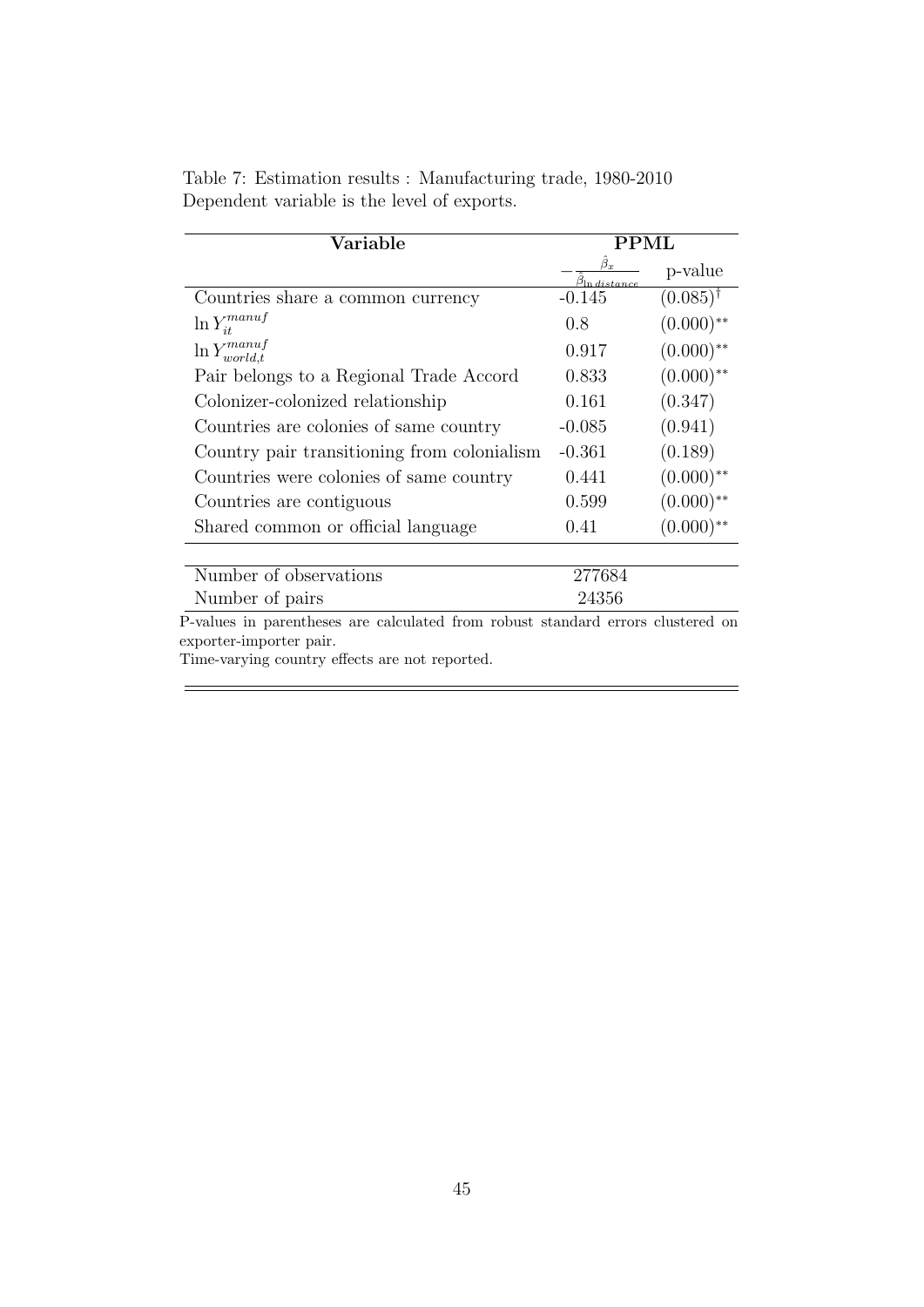| Variable                                    | <b>PPML</b>                                   |         |
|---------------------------------------------|-----------------------------------------------|---------|
|                                             | $\beta_{\underline{x}}$<br>$\beta$ In distanc | p-value |
| East Caribbean Currency Union               | $-0.32$                                       | (0.767) |
| West African Economic & Monetary Union      | $1.154*$                                      | (0.025) |
| Central African Economic & Monetary Union   | $-0.893$                                      | (0.245) |
| Rand zone (South Africa)                    | $2.281*$                                      | (0.028) |
| Australia zone                              | $-0.505$                                      | (0.318) |
| Dollarized zone                             | $0.621*$                                      | (0.012) |
| Eurozone                                    | $0.332**$                                     | (0.000) |
| Krone zone (denmark)                        | $3.581**$                                     | (0.000) |
| India-Bhutan                                | $2.517**$                                     | (0.007) |
| <b>Benelux</b>                              | $-1.809**$                                    | (0.000) |
| $\ln Y_{it}^{ag}$                           | $0.4**$                                       | (0.000) |
| $\ln Y_{world,t}^{ag}$                      | $0.536**$                                     | (0.000) |
| Pair belongs to a regional trade agreement  | $0.541**$                                     | (0.000) |
| Colonizer-colonized relationship            | $0.81**$                                      | (0.000) |
| Countries are colonies of same country      | 1.109                                         | (0.341) |
| Country pair transitioning from colonialism | $-0.96**$                                     | (0.009) |
| Countries were colonies of same country     | $0.285*$                                      | (0.017) |
| Countries are contiguous                    | $0.548**$                                     | (0.000) |
| Pair share a common language                | $-0.005$                                      | (0.963) |
|                                             |                                               |         |
| Number of observations                      | 307064                                        |         |

<span id="page-45-0"></span>Table 8: Estimation results : Agricultural trade, 1976-2010 Dependent variable is the level of exports.

Number of pairs 24472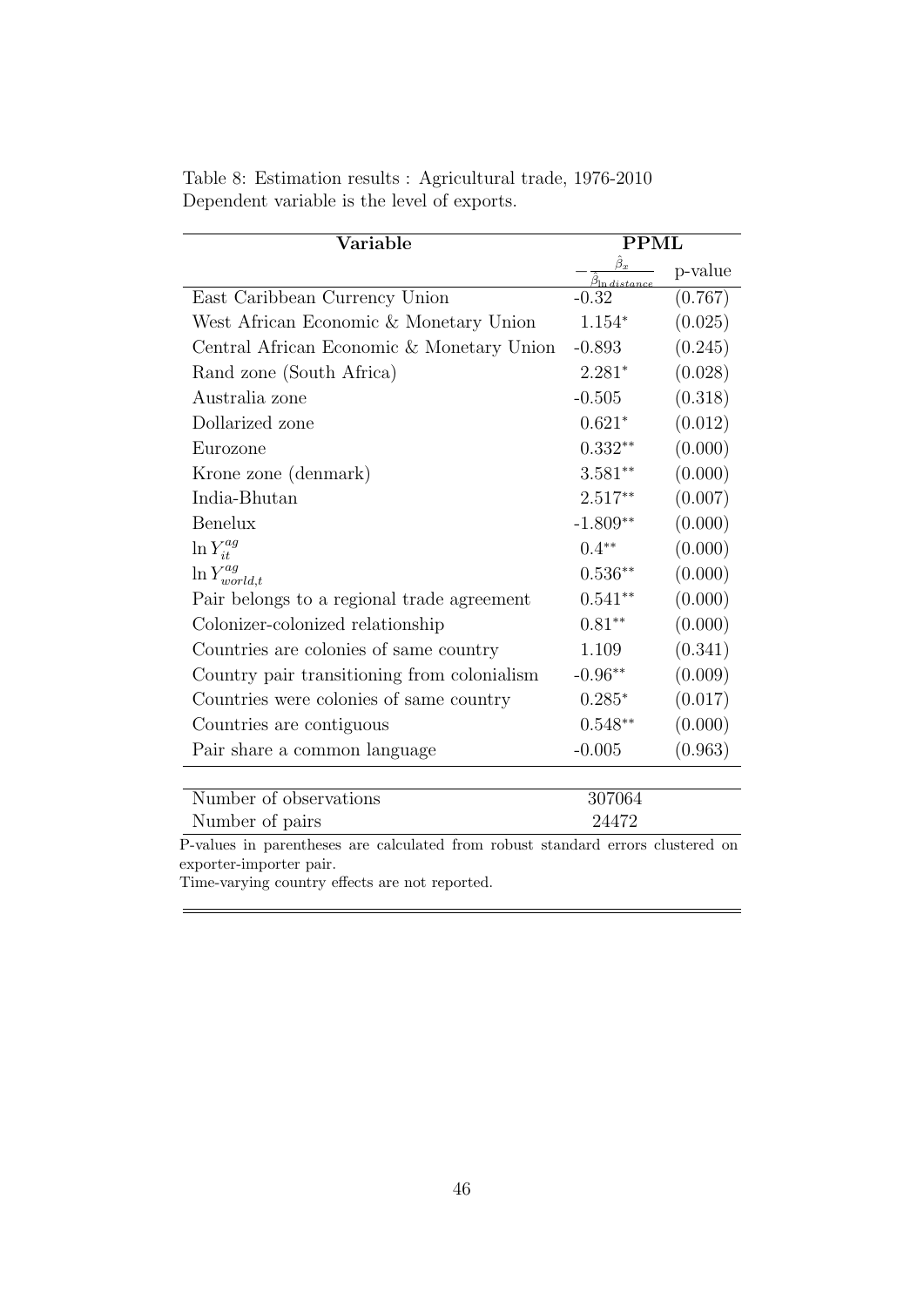| Variable                                    | <b>PPML</b>             |         |
|---------------------------------------------|-------------------------|---------|
|                                             | $\beta_{\underline{x}}$ | p-value |
| East Caribbean Currency Union               | $4.485**$               | (0.000) |
| West African Economic & Monetary Union      | $3.022**$               | (0.000) |
| Central African Economic & Monetary Union   | $3.082**$               | (0.000) |
| Rand zone (South Africa)                    | 1.742**                 | (0.004) |
| Australia zone                              | $3.288**$               | (0.000) |
| Dollarized zone                             | $-1.534**$              | (0.001) |
| Eurozone                                    | $-0.004$                | (0.959) |
| Krone zone (denmark)                        | $6.45**$                | (0.000) |
| India-Bhutan                                | $4.201**$               | (0.000) |
| Benelux                                     | $-0.691*$               | (0.024) |
| $\ln Y^{manuf}_{it}$                        | $0.832**$               | (0.000) |
| $\ln Y^{manuf}_{world.t}$                   | $1.0**$                 | (0.000) |
| Pair belongs to a regional trade agreement  | $0.822**$               | (0.000) |
| Colonizer-colonized relationship            | 0.242                   | (0.229) |
| Countries are colonies of same country      | $-0.555$                | (0.6)   |
| Country pair transitioning from colonialism | $-0.306$                | (0.258) |
| Countries were colonies of same country     | $0.465**$               | (0.000) |
| Countries are contiguous                    | $0.619**$               | (0.000) |
| Pair share a common language                | $0.333**$               | (0.000) |
| Number of observations                      | 277684                  |         |

<span id="page-46-0"></span>Table 9: Estimation results : Manufacturing trade, 1980-2010 Dependent variable is the level of exports.

Number of observations 277684 Number of pairs 24356 P-values in parentheses are calculated from robust standard errors clustered on

exporter-importer pair.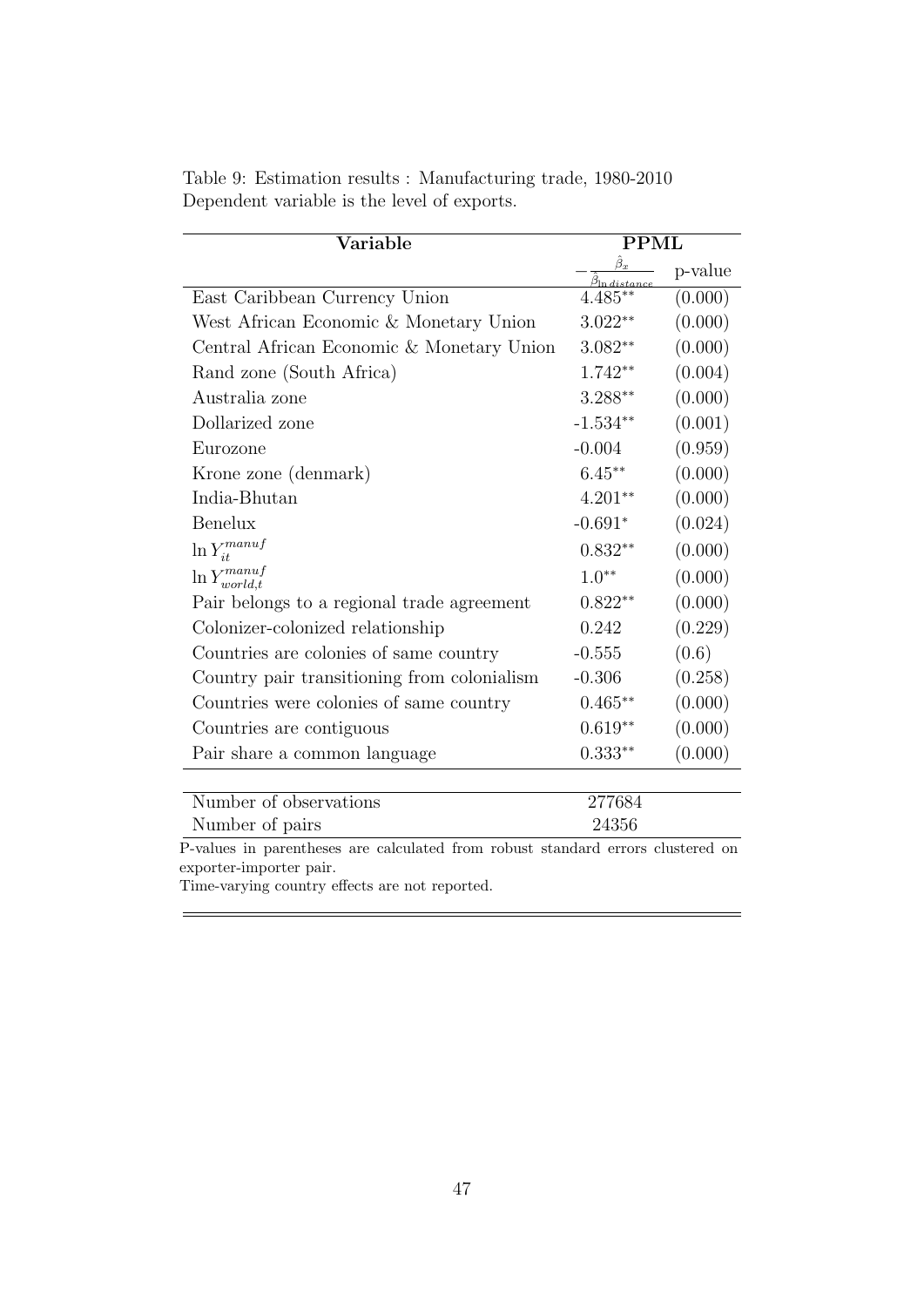| Variable                                                                                                   | <b>OLS</b>                             |                     |
|------------------------------------------------------------------------------------------------------------|----------------------------------------|---------------------|
|                                                                                                            | $\hat{\beta}_x$<br>$\beta$ ln distance | p-value             |
| Countries share a common currency                                                                          | $-0.012$                               | (0.909)             |
| $\ln Y_{it}^{ag}$                                                                                          | 0.287                                  | $(0.000)$ **        |
| $\ln Y_{world,t}^{ag}$                                                                                     | 0.093                                  | $(0.069)^{\dagger}$ |
| Pair belongs to a Regional Trade Accord                                                                    | 0.299                                  | $(0.000)$ **        |
| Colonizer-colonized relationship                                                                           | 1.2                                    | $(0.000)$ **        |
| Countries are colonies of same country                                                                     | 2.054                                  | $(0.014)^*$         |
| Country pair transitioning from colonialism                                                                | 0.395                                  | $(0.044)^*$         |
| Countries were colonies of same country                                                                    | 0.266                                  | $(0.000)$ **        |
| Countries are contiguous                                                                                   | 0.77                                   | $(0.000)$ **        |
| Shared common or official language                                                                         | 0.329                                  | $(0.000)$ **        |
|                                                                                                            |                                        |                     |
| Number of observations<br>$R^2$                                                                            | 186103                                 |                     |
|                                                                                                            | 0.5965                                 |                     |
| Number of pairs                                                                                            | 17079                                  |                     |
| P-values in parentheses are calculated from robust standard errors clustered on<br>exporter-importer pair. |                                        |                     |
| Time-varying country effects are not reported.                                                             |                                        |                     |

 $=$ 

<span id="page-47-0"></span>Table 10: Estimation results: Agricultural trade, 1976-2010 Dependent variable is the log of exports.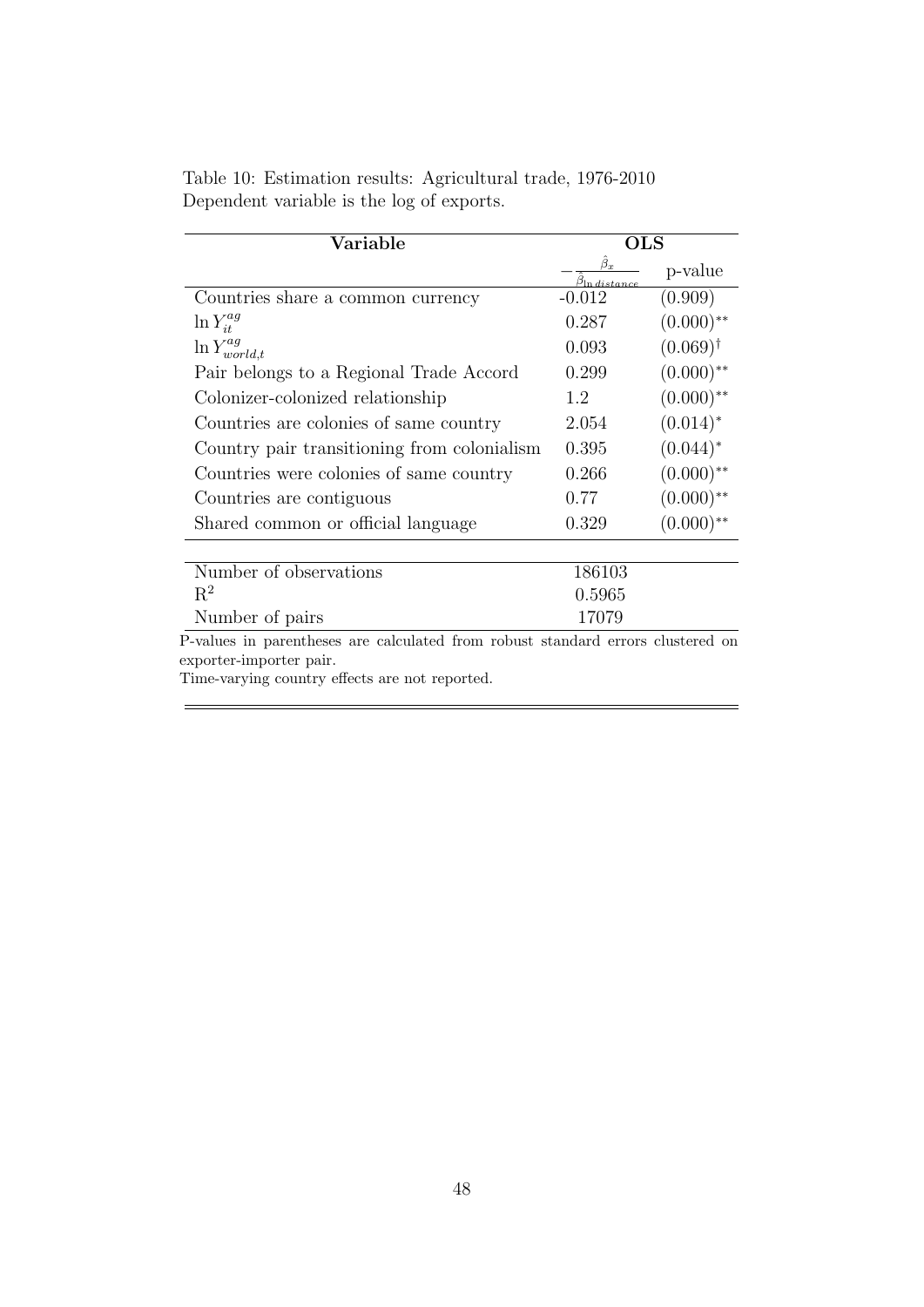| Variable                                                                                                   | $_{\rm OLS}$                  |                         |
|------------------------------------------------------------------------------------------------------------|-------------------------------|-------------------------|
|                                                                                                            | $\hat{\beta}_x$<br>n distance | p-value                 |
| Countries share a common currency                                                                          | 0.472                         | $(0.000)$ **            |
| $\ln Y^{manuf}_{it}$                                                                                       | 0.207                         | $(0.000)$ **            |
| $\ln Y^{manuf}_{world,t}$                                                                                  | 0.65                          | $(0.000)$ **            |
| Pair belongs to a Regional Trade Accord                                                                    | 0.24                          | $(0.000)$ **            |
| Colonizer-colonized relationship                                                                           | 0.737                         | $(0.000)$ **            |
| Countries are colonies of same country                                                                     | 1.107                         | $(0.012)^*$             |
| Country pair transitioning from colonialism                                                                | 0.162                         | (0.113)                 |
| Countries were colonies of same country                                                                    | 0.387                         | $(0.000)$ **            |
| Countries are contiguous                                                                                   | 0.379                         | $(0.000)$ **            |
| Shared common or official language                                                                         | 0.344                         | $(0.000)$ <sup>**</sup> |
|                                                                                                            |                               |                         |
| Number of observations                                                                                     | 256644                        |                         |
| $R^2$                                                                                                      | 0.7407                        |                         |
| Number of pairs                                                                                            | 23022                         |                         |
| P-values in parentheses are calculated from robust standard errors clustered on<br>exporter-importer pair. |                               |                         |

<span id="page-48-0"></span>Table 11: Estimation results: Manufacturing trade, 1980-2010 Dependent variable is the log of exports.

Time-varying country effects are not reported.

Ë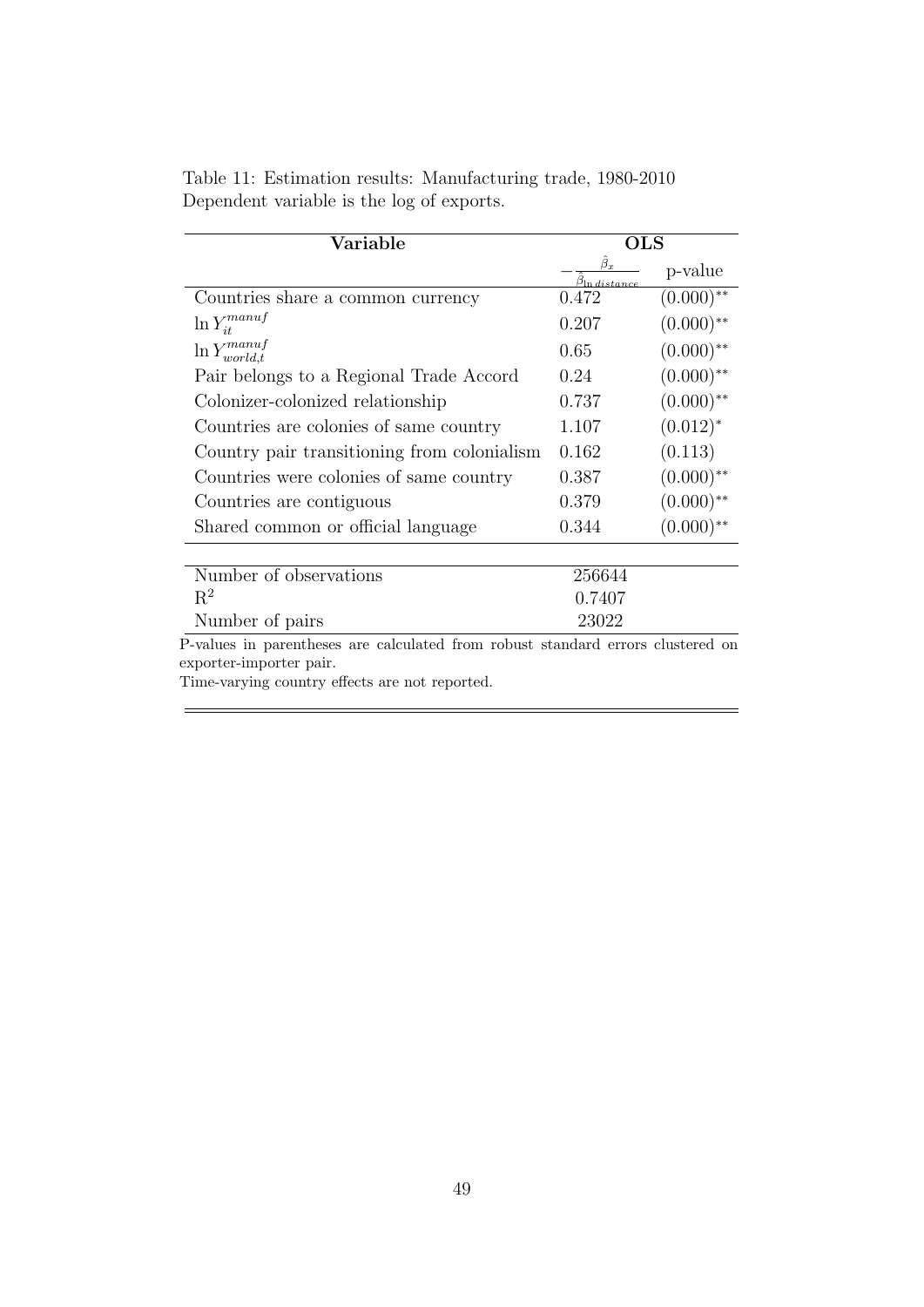<span id="page-49-0"></span>Table 12: Estimation results : Agricultural trade with tariffs, 1988- 2010

Dependent variable is the level of exports.

| Variable                                           | <b>PPML</b>        |         |
|----------------------------------------------------|--------------------|---------|
|                                                    |                    | p-value |
| East Caribbean Currency Union                      | $-3.959$           | (0.119) |
| West African Economic & Monetary Union             | 1.329              | (0.262) |
| Central African Economic & Monetary Union          | $-32.179$          | (0.278) |
| Rand zone (South Africa)                           | $-1.212^{\dagger}$ | (0.098) |
| Dollarized zone                                    | 0.487              | (0.158) |
| India-Bhutan                                       | $-2.937$           | (0.148) |
| Log of tariffs on agricultural goods               | $-0.122**$         | (0.000) |
| $\text{ECCU} \times \text{ln}\text{tariffs}_{ijt}$ | 1.937**            | (0.004) |
| UEMOA $\times$ ln tariffs <sub>ijt</sub>           | $-0.186$           | (0.685) |
| CEMAC $\times$ ln tariffs <sub>ijt</sub>           | 9.337              | (0.285) |
| USA $\times$ ln tariffs <sub>ijt</sub>             | 0.076              | (0.609) |
| India-Bhutan $\times$ ln tariffs <sub>iit</sub>    | $1.909**$          | (0.004) |
| $\ln Y_{it}^{ag}$                                  | $0.272**$          | (0.000) |
| $\ln Y_{world,t}^{ag}$                             | $0.719**$          | (0.000) |
| Pair belongs to a regional trade agreement         | 0.169              | (0.161) |
| Colonizer Variant                                  | $0.951**$          | (0.000) |
| Transitional colonial relationship                 | $-1.216**$         | (0.000) |
| Former subjects of a colonial empire               | $0.435**$          | (0.000) |
| Countries are contiguous                           | 0.14               | (0.286) |
| Pair share a common language                       | $-0.305*$          | (0.024) |
| $\ln \sigma_{tariff}$                              | $0.196**$          | (0.000) |
| Number of observations                             | 31308              |         |

Number of pairs 6646 P-values in parentheses are calculated from robust standard errors clustered on exporter-importer pair.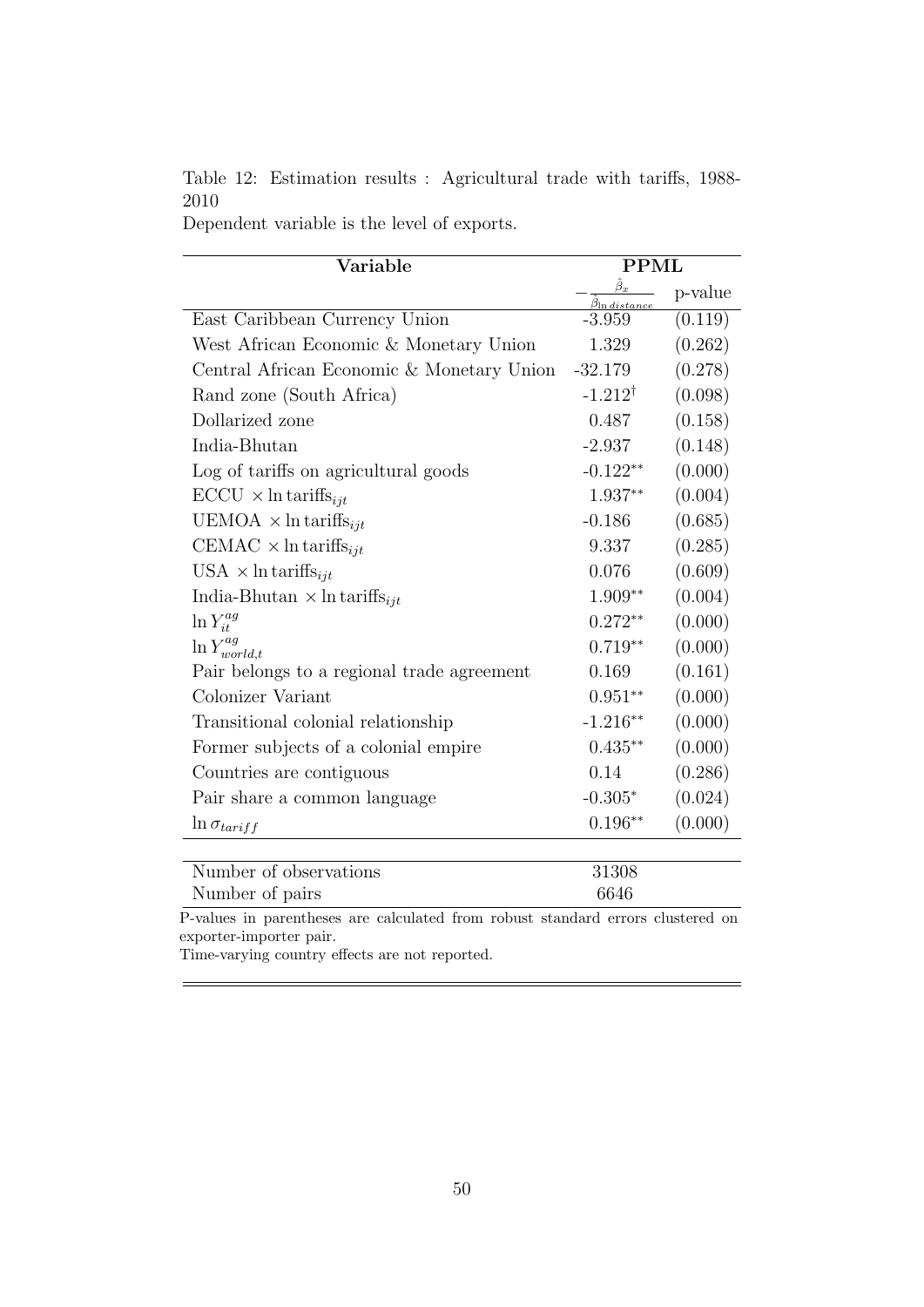<span id="page-50-0"></span>Table 13: Estimation results : Manufacturing trade with tariffs, 1988- 2010

Dependent variable is the level of exports.

| Variable                                        | <b>PPML</b> |         |
|-------------------------------------------------|-------------|---------|
|                                                 |             | p-value |
| East Caribbean Currency Union                   | $4.024**$   | (0.008) |
| West African Economic & Monetary Union          | 4.562       | (0.105) |
| Central African Economic & Monetary Union       | $8.167*$    | (0.034) |
| Rand zone (South Africa)                        | $-0.822$    | (0.15)  |
| Australia zone                                  | $5.551**$   | (0.000) |
| Dollarized zone                                 | 0.73        | (0.33)  |
| India-Bhutan                                    | $-2.929*$   | (0.036) |
| Log of tariffs on manufactured goods            | $-0.03$     | (0.582) |
| $\text{ECCU} \times \ln \text{tariffs}_{iit}$   | 0.106       | (0.814) |
| UEMOA $\times$ ln tariffs <sub>ijt</sub>        | $-0.523$    | (0.653) |
| CEMAC $\times$ ln tariffs <sub>iit</sub>        | $-1.52$     | (0.216) |
| South Africa $\times$ ln tariffs <sub>iit</sub> | $0.729**$   | (0.000) |
| Australia $\times$ ln tariffs <sub>ijt</sub>    | 2.197**     | (0.000) |
| USA $\times$ ln tariffs <sub>iit</sub>          | $-0.832*$   | (0.023) |
| India-Bhutan $\times$ ln tariffs <sub>iit</sub> | $2.61**$    | (0.000) |
| $\ln Y^{manuf}_{it}$                            | $0.772**$   | (0.000) |
| $\ln Y^{manuf}_{world,t}$                       | $0.911**$   | (0.000) |
| Pair belongs to a regional trade agreement      | $0.946**$   | (0.000) |
| Colonizer Variant                               | $-0.13$     | (0.664) |
| Transitional colonial relationship              | $-1.845*$   | (0.011) |
| Former subjects of a colonial empire            | $0.562**$   | (0.000) |
| Countries are contiguous                        | $0.87**$    | (0.000) |
| Pair share a common language                    | $0.302**$   | (0.000) |
| $\ln \sigma_{tariff}$                           | $0.121*$    | (0.01)  |
|                                                 |             |         |

| ___                    |       |
|------------------------|-------|
| Number of pairs        | 13362 |
| Number of observations | 64799 |

P-values in parentheses are calculated from robust standard errors clustered on exporter-importer pair.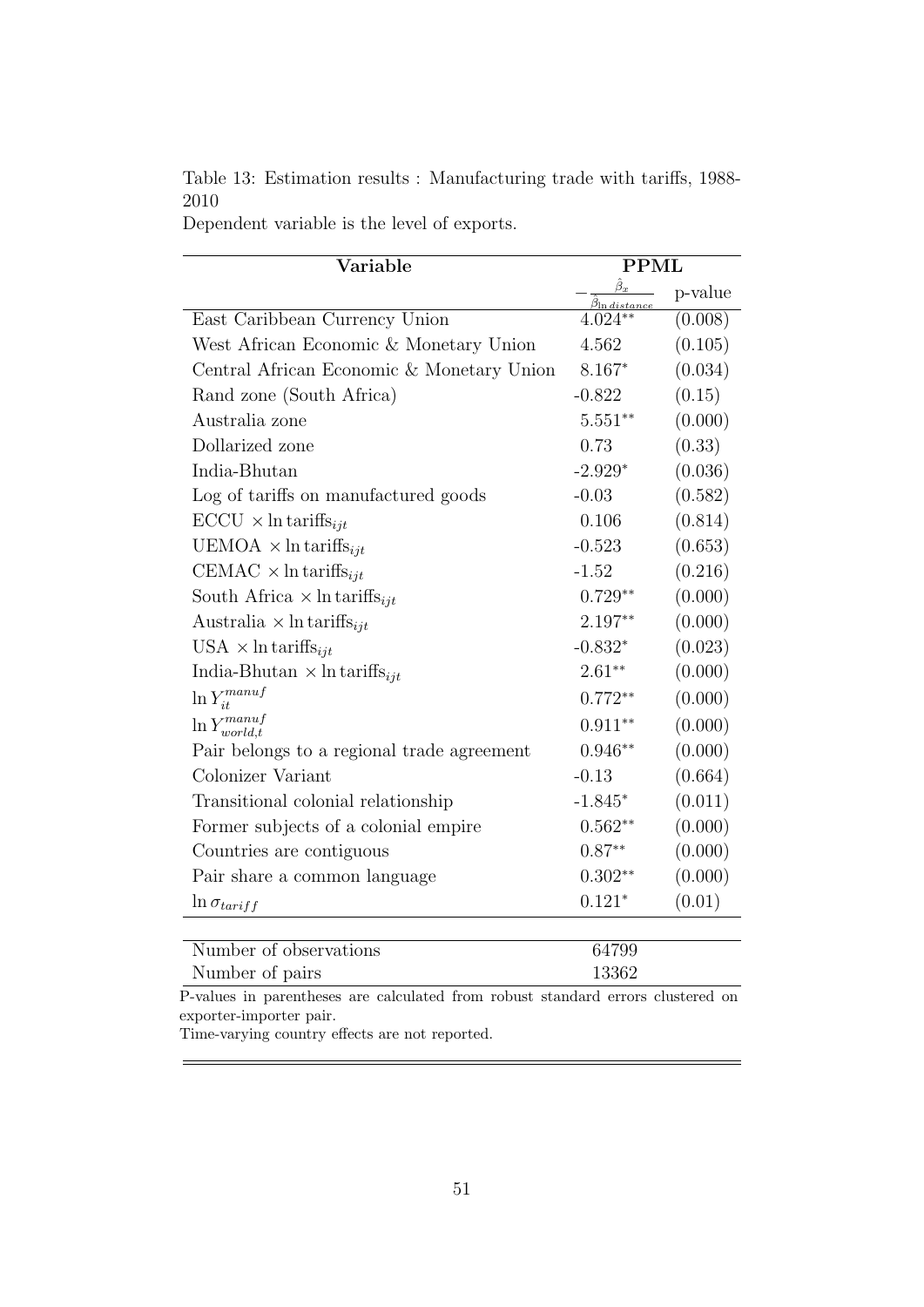<span id="page-51-0"></span>

| Table 14: Estimation results : ISIC 15-19 trade, 1977-2010 |  |  |  |
|------------------------------------------------------------|--|--|--|
| Dependent variable is the log of exports.                  |  |  |  |

| Variable                                                                                                   | <b>OLS</b>                    |                     |
|------------------------------------------------------------------------------------------------------------|-------------------------------|---------------------|
|                                                                                                            | $\hat{\beta}_x$<br>n distance | p-value             |
| Countries share a common currency                                                                          | 0.388                         | $(0.000)$ **        |
| $\ln Y_{world,t}^{15-19}$                                                                                  | 0.047                         | $(0.000)$ **        |
| Countries are contiguous                                                                                   | 0.39                          | $(0.000)$ **        |
| Shared common or official language                                                                         | 0.391                         | $(0.000)$ **        |
| Pair belongs to a Regional Trade Accord                                                                    | 0.299                         | $(0.000)$ **        |
| Colonizer-colonized relationship                                                                           | 0.925                         | $(0.000)$ **        |
| Countries are colonies of same country                                                                     | 0.819                         | $(0.074)^{\dagger}$ |
| Country pair transitioning from colonialism                                                                | 0.312                         | $(0.001)$ **        |
| Countries were colonies of same country                                                                    | 0.453                         | $(0.000)$ **        |
| Number of observations                                                                                     | 190027                        |                     |
| $R^2$                                                                                                      | 0.7                           |                     |
| Number of pairs                                                                                            | 17166                         |                     |
| P-values in parentheses are calculated from robust standard errors clustered on<br>exporter-importer pair. |                               |                     |

Time-varying country effects are not reported.

Ė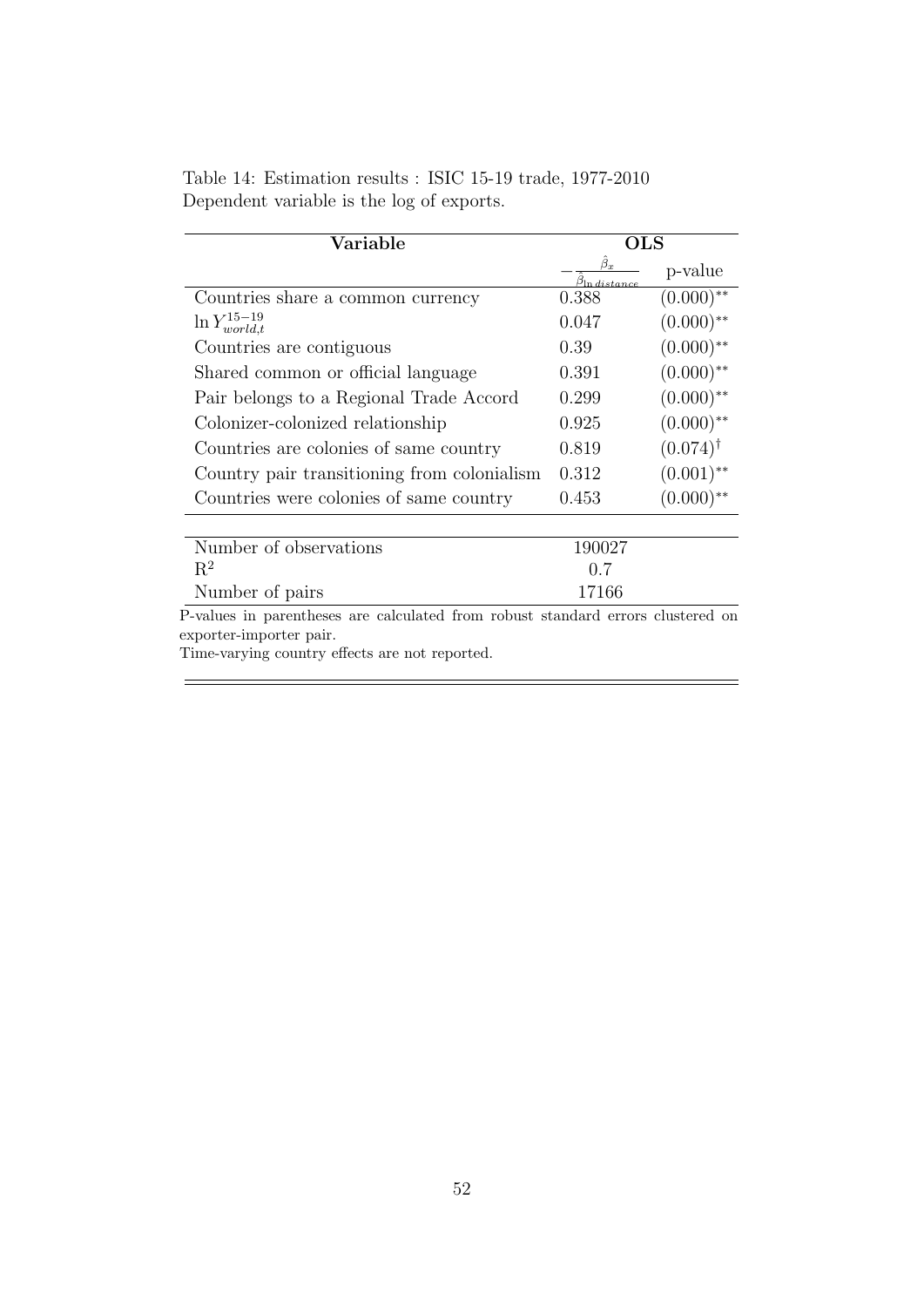|  |                                             |  |  | Table 15: Estimation results : ISIC 15-19 trade, 1977-2010 |
|--|---------------------------------------------|--|--|------------------------------------------------------------|
|  | Dependent variable is the level of exports. |  |  |                                                            |

| Variable                                                                                                   | PPML       |                     |  |
|------------------------------------------------------------------------------------------------------------|------------|---------------------|--|
|                                                                                                            | n distance | p-value             |  |
| Countries share a common currency                                                                          | $-0.038$   | (0.582)             |  |
| $\ln Y_{world,t}^{15-19}$                                                                                  | 0.075      | $(0.009)$ **        |  |
| Countries are contiguous                                                                                   | 0.662      | $(0.000)$ **        |  |
| Shared common or official language                                                                         | 0.667      | $(0.000)$ **        |  |
| Pair belongs to a Regional Trade Accord                                                                    | 1.021      | $(0.000)$ **        |  |
| Colonizer-colonized relationship                                                                           | 0.697      | $(0.000)$ **        |  |
| Countries are colonies of same country                                                                     | $-1.391$   | $(0.086)^{\dagger}$ |  |
| Country pair transitioning from colonialism                                                                | $-1.107$   | $(0.001)$ **        |  |
| Countries were colonies of same country                                                                    | 0.406      | $(0.009)$ **        |  |
| Number of observations                                                                                     | 192017     |                     |  |
| Number of pairs                                                                                            | 17413      |                     |  |
| P-values in parentheses are calculated from robust standard errors clustered on<br>exporter-importer pair. |            |                     |  |

 $=$ 

Time-varying country effects are not reported.

 $\frac{1}{1}$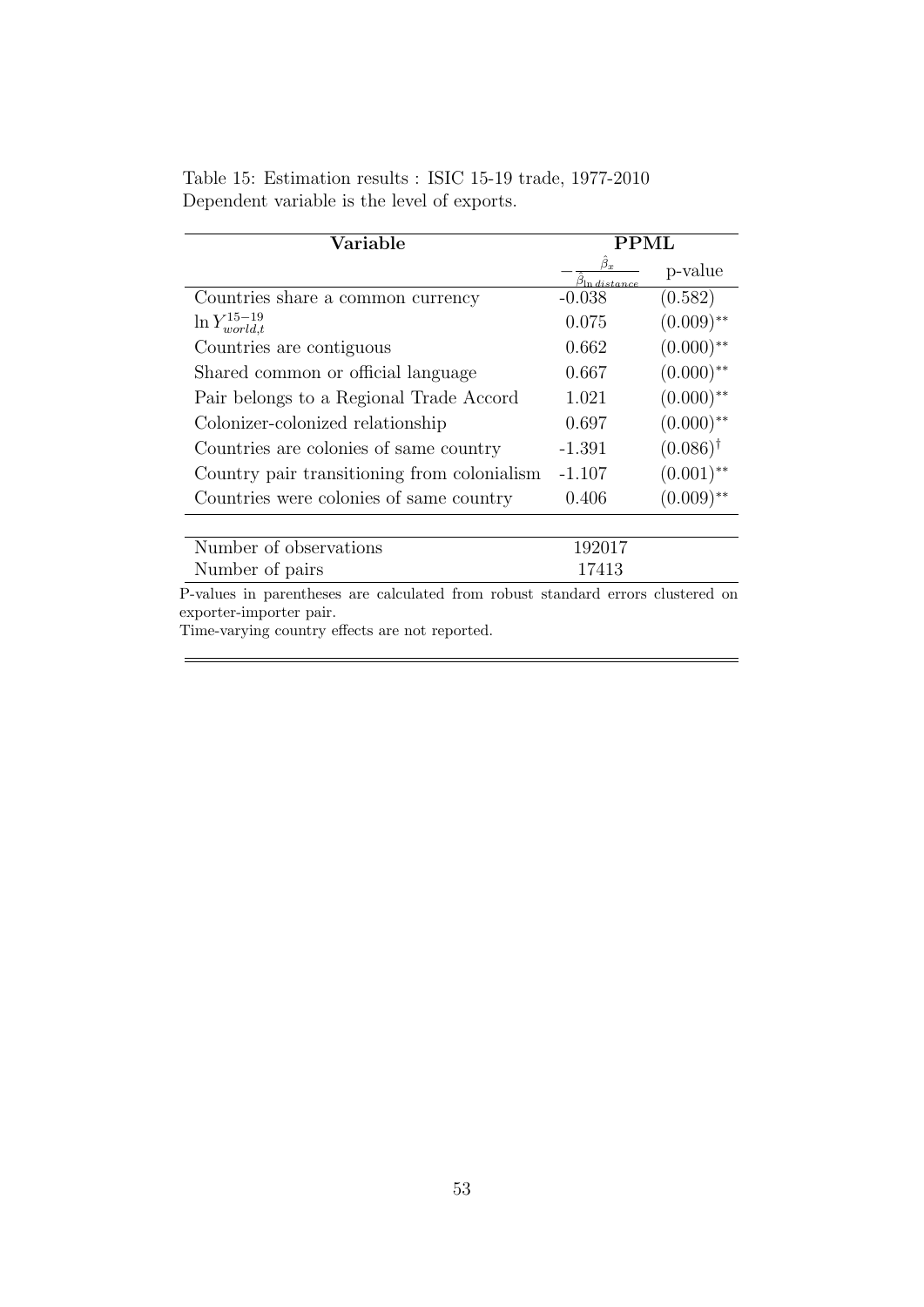|  |                                           | Table 16: Estimation results : ISIC 20-37 trade, 1966-2010 |  |
|--|-------------------------------------------|------------------------------------------------------------|--|
|  | Dependent variable is the log of exports. |                                                            |  |

| Variable                                                                                                   | OLS                              |                     |  |
|------------------------------------------------------------------------------------------------------------|----------------------------------|---------------------|--|
|                                                                                                            | $\beta_x$<br>$\beta$ ln distance | p-value             |  |
| Countries share a common currency                                                                          | 0.521                            | $(0.000)$ **        |  |
| $\ln Y_{world,t}^{20-37}$                                                                                  | 0.237                            | $(0.000)$ **        |  |
| Countries are contiguous                                                                                   | 0.277                            | $(0.000)$ **        |  |
| Shared common or official language                                                                         | 0.358                            | $(0.000)$ **        |  |
| Pair belongs to a Regional Trade Accord                                                                    | 0.192                            | $(0.000)$ **        |  |
| Colonizer-colonized relationship                                                                           | 0.745                            | $(0.000)$ **        |  |
| Countries are colonies of same country                                                                     | 0.483                            | $(0.063)^{\dagger}$ |  |
| Country pair transitioning from colonialism                                                                | 0.157                            | $(0.073)^{\dagger}$ |  |
| Countries were colonies of same country                                                                    | 0.381                            | $(0.000)$ **        |  |
|                                                                                                            |                                  |                     |  |
| Number of observations                                                                                     | 210898                           |                     |  |
| $R^2$                                                                                                      | 0.758                            |                     |  |
| Number of pairs                                                                                            | 18759                            |                     |  |
| P-values in parentheses are calculated from robust standard errors clustered on<br>exporter-importer pair. |                                  |                     |  |

Time-varying country effects are not reported.

 $\equiv$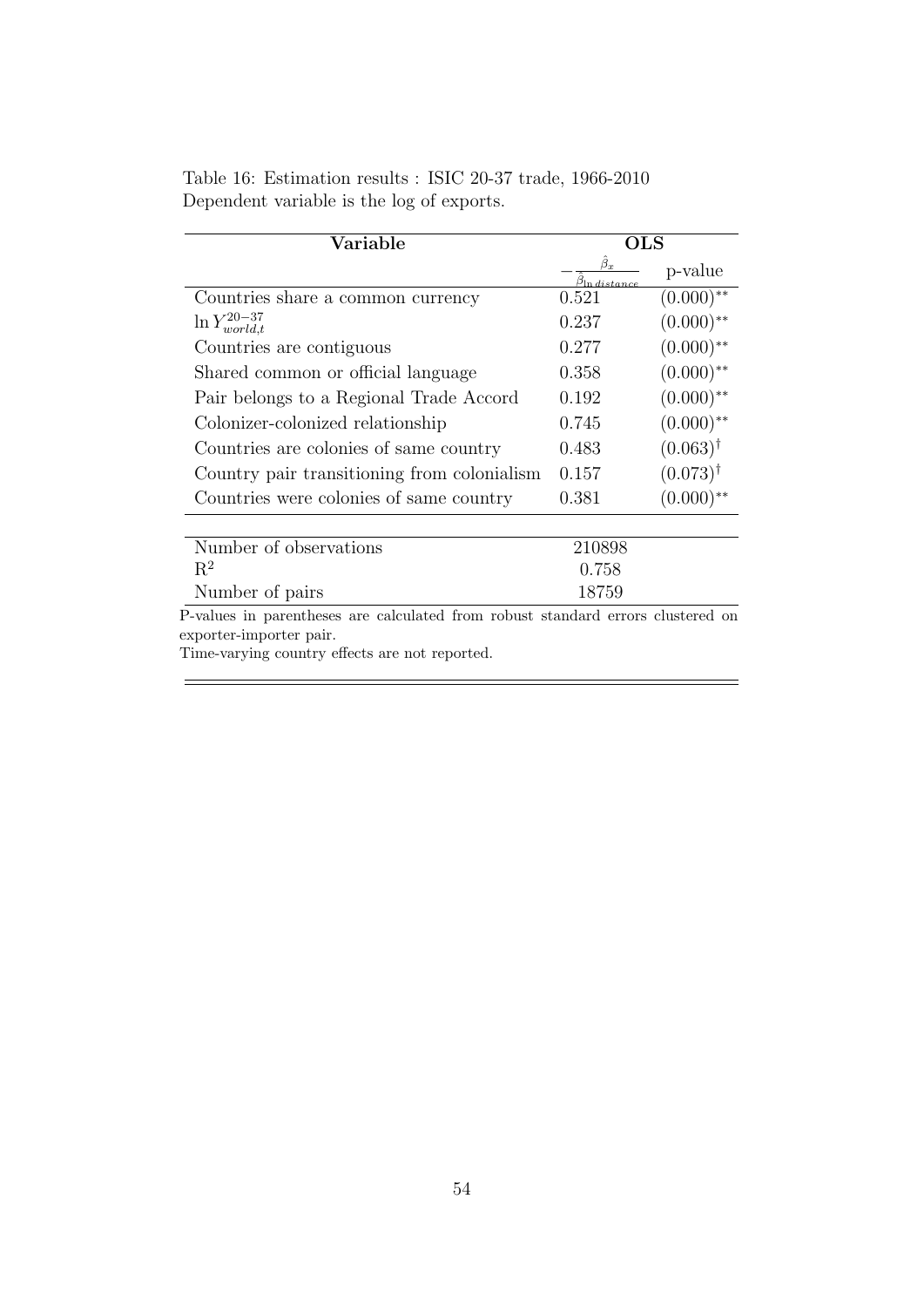|  |                                             |  |  | Table 17: Estimation results : ISIC 20-37 trade, 1966-2010 |
|--|---------------------------------------------|--|--|------------------------------------------------------------|
|  | Dependent variable is the level of exports. |  |  |                                                            |

| Variable                                                                                                   | PPML                     |               |  |
|------------------------------------------------------------------------------------------------------------|--------------------------|---------------|--|
|                                                                                                            | $\beta_x$<br>ln distance | p-value       |  |
| Countries share a common currency                                                                          | $-()$ 1                  | (0.192)       |  |
| $\ln Y_{world,t}^{15-19}$                                                                                  | 0.523                    | $(0.000)$ **  |  |
| Countries are contiguous                                                                                   | 0.644                    | $(0.000)$ **  |  |
| Shared common or official language                                                                         | 0.418                    | $(0.000)$ **  |  |
| Pair belongs to a Regional Trade Accord                                                                    | 0.878                    | $(0.000)$ **  |  |
| Colonizer-colonized relationship                                                                           | 0.209                    | (0.000)       |  |
| Countries are colonies of same country                                                                     | $-1.645$                 | $(0.000)$ **  |  |
| Country pair transitioning from colonialism                                                                | $-0.125$                 | (0.626)       |  |
| Countries were colonies of same country                                                                    | 0.32                     | $(0.024)^{*}$ |  |
| Number of observations                                                                                     | 213661                   |               |  |
| Number of pairs                                                                                            | 19123                    |               |  |
| P-values in parentheses are calculated from robust standard errors clustered on<br>exporter-importer pair. |                          |               |  |

 $=$ 

Time-varying country effects are not reported.

 $\equiv$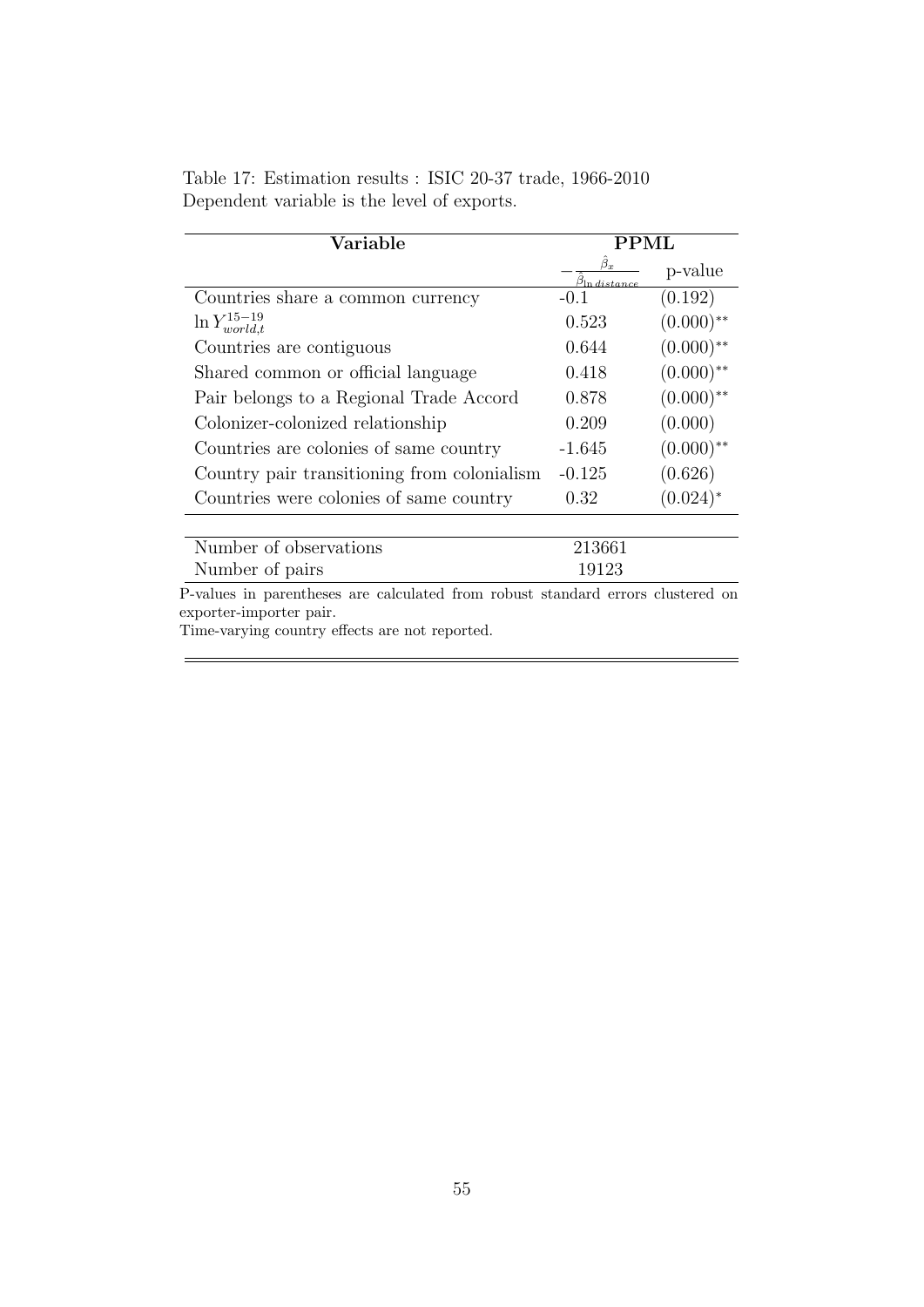<span id="page-55-0"></span>

|                                             |  | Table 18: Estimation results : ISIC 15-19 trade, 1977-2010 |
|---------------------------------------------|--|------------------------------------------------------------|
| Dependent variable is the level of exports. |  |                                                            |

| Variable                                   | $\rm PPML$                     |         |
|--------------------------------------------|--------------------------------|---------|
|                                            | $\mathfrak{I}_{\ln{distance}}$ | p-value |
| East Caribbean Currency Union              | $3.135**$                      | (0.000) |
| West African Economic & Monetary Union     | $1.266*$                       | (0.018) |
| Central African Economic & Monetary Union  | $2.913**$                      | (0.001) |
| Australia zone                             | $2.273*$                       | (0.012) |
| Dollarized zone                            | $0.632^{\dagger}$              | (0.089) |
| Eurozone                                   | $-0.056$                       | (0.422) |
| Krone zone (denmark)                       | $5.618**$                      | (0.000) |
| India-Bhutan                               | 4.986**                        | (0.000) |
| Benelux                                    | $-1.204**$                     | (0.000) |
| $\ln Y_{world,t}^{15-19}$                  | $0.075**$                      | (0.009) |
| Countries are contiguous                   | $0.666**$                      | (0.000) |
| Pair share a common language               | $0.664**$                      | (0.000) |
| Pair belongs to a regional trade agreement | $1.016**$                      | (0.000) |
| Colonizer Variant                          | $0.772**$                      | (0.000) |
| Common colonizer                           | $-1.289$                       | (0.14)  |
| Transitional colonial relationship         | $-1.095**$                     | (0.001) |
| Former subjects of a colonial empire       | $0.413**$                      | (0.008) |
| $\mathbf{r}$                               | $\overline{\phantom{a}}$       |         |

| Number of observations | 192017 |
|------------------------|--------|
| Number of pairs        | 17413  |
|                        |        |

 $=$ 

Time-varying country effects are not reported.

 $\frac{1}{2}$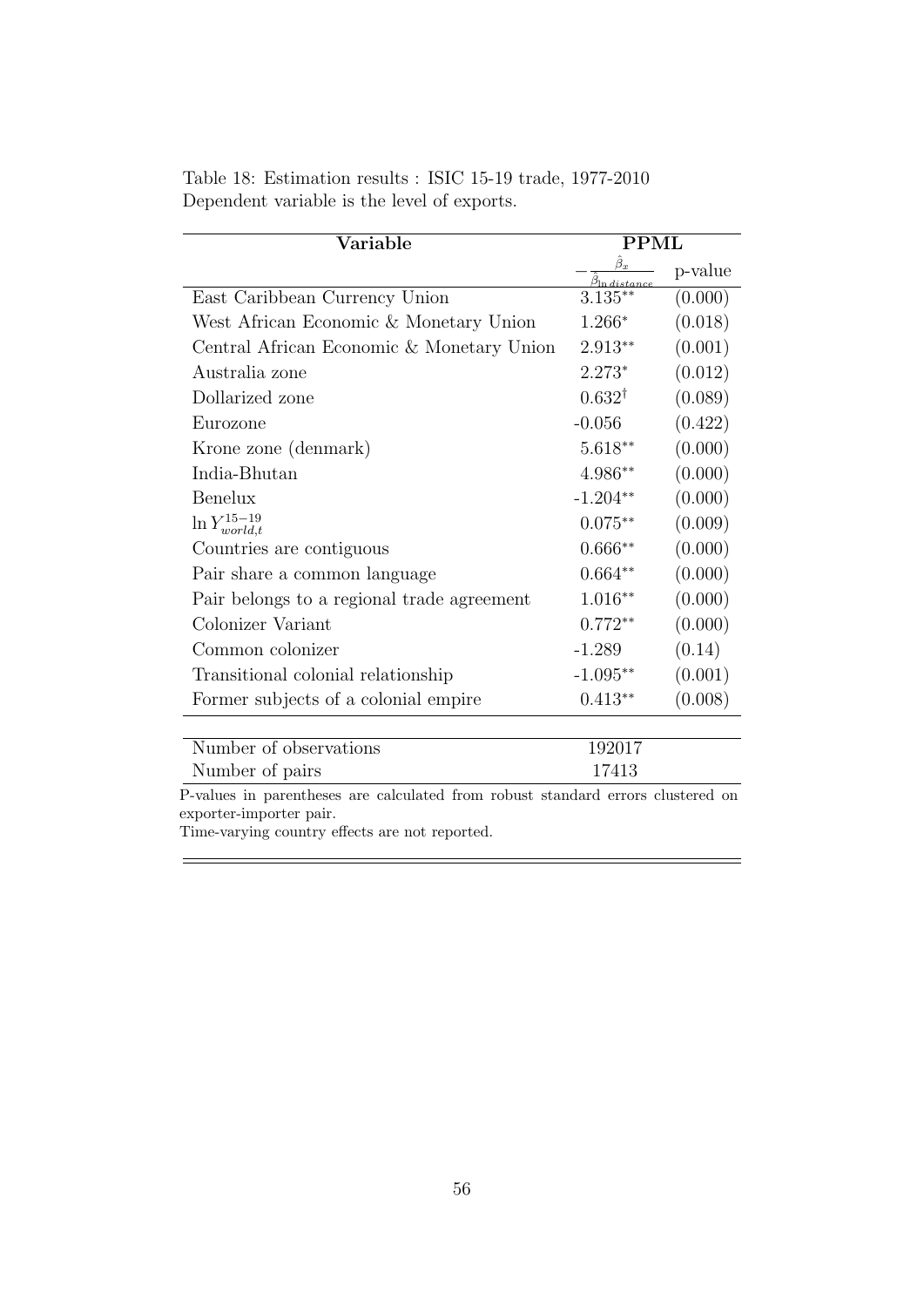<span id="page-56-0"></span>

| Table 19: Estimation results : ISIC 20-37 trade, 1966-2010 |  |  |
|------------------------------------------------------------|--|--|
| Dependent variable is the level of exports.                |  |  |

| Variable                                   | <b>PPML</b>                     |         |
|--------------------------------------------|---------------------------------|---------|
|                                            | $\beta_{\ln \textit{distance}}$ | p-value |
| East Caribbean Currency Union              | $5.101**$                       | (0.000) |
| West African Economic & Monetary Union     | 3.766**                         | (0.000) |
| Central African Economic & Monetary Union  | $3.218**$                       | (0.000) |
| Australia zone                             | $2.368**$                       | (0.000) |
| Dollarized zone                            | $-2.064**$                      | (0.000) |
| Eurozone                                   | $-0.04$                         | (0.635) |
| Krone zone (denmark)                       | $6.732**$                       | (0.000) |
| India-Bhutan                               | $4.101**$                       | (0.000) |
| <b>Benelux</b>                             | $-0.578^{\dagger}$              | (0.083) |
| $\ln Y_{world,t}^{20-37}$                  | $0.695**$                       | (0.000) |
| Countries are contiguous                   | $0.623**$                       | (0.000) |
| Pair share a common language               | $0.405**$                       | (0.000) |
| Pair belongs to a regional trade agreement | $0.835**$                       | (0.000) |
| Colonizer Variant                          | 0.226                           | (0.274) |
| Common colonizer                           | $-1.864**$                      | (0.000) |
| Transitional colonial relationship         | $-0.148$                        | (0.553) |
| Former subjects of a colonial empire       | $0.302*$                        | (0.032) |
|                                            |                                 |         |

| Number of observations | 213661 |
|------------------------|--------|
| Number of pairs        | 19123  |
|                        |        |

 $=$ 

Time-varying country effects are not reported.

 $\equiv$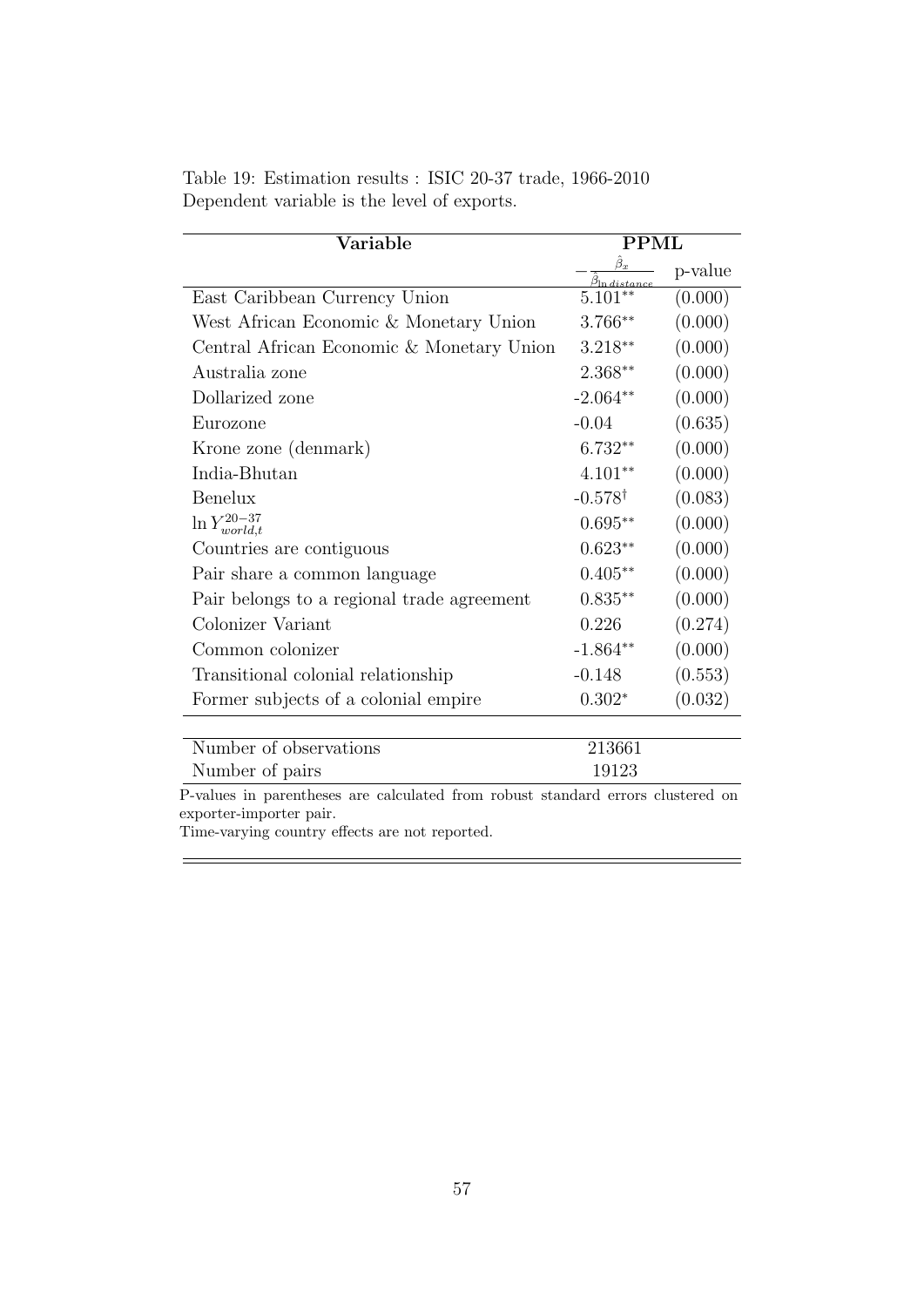| Variable                                           | <b>PPML</b> |         |
|----------------------------------------------------|-------------|---------|
|                                                    |             | p-value |
| East Caribbean Currency Union                      | 22.768**    | (0.004) |
| West African Economic & Monetary Union             | 4.823       | (0.177) |
| Central African Economic & Monetary Union          | $-24.891$   | (0.37)  |
| Dollarized zone                                    | $2.289**$   | (0.000) |
| India-Bhutan                                       | 19.644      | (0.368) |
| Log of tariffs                                     | $0.305**$   | (0.000) |
| $\text{ECCU} \times \text{ln}\text{tariffs}_{ijt}$ | $-5.739*$   | (0.012) |
| UEMOA $\times$ ln tariffs <sub>ijt</sub>           | $-1.051$    | (0.411) |
| CEMAC $\times$ ln tariffs <sub>ijt</sub>           | 8.629       | (0.3)   |
| USA $\times$ ln tariffs <sub>ijt</sub>             | $-0.72*$    | (0.04)  |
| India-Bhutan $\times$ ln tariffs <sub>ijt</sub>    | $-2.985$    | (0.602) |
| $\ln \sigma_{tariff}$                              | $0.282**$   | (0.000) |
| $\ln Y_{world,t}^{15-19}$                          | $-0.099$    | (0.196) |
| Countries are contiguous                           | $0.864**$   | (0.000) |
| Pair share a common language                       | $0.493**$   | (0.008) |
| Pair belongs to a regional trade agreement         | $1.008**$   | (0.000) |
| Colonizer Variant                                  | 0.17        | (0.676) |
| Transitional colonial relationship                 | 0.191       | (0.815) |
| Former subjects of a colonial empire               | $0.797**$   | (0.000) |
|                                                    |             |         |
| Number of observations                             | 38445       |         |
| Number of pairs                                    | 8571        |         |

<span id="page-57-0"></span>Table 20: Estimation results : ISIC 15-19 trade with tariffs, 1988-2010 Dependent variable is the level of exports.

P-values in parentheses are calculated from robust standard errors clustered on exporter-importer pair.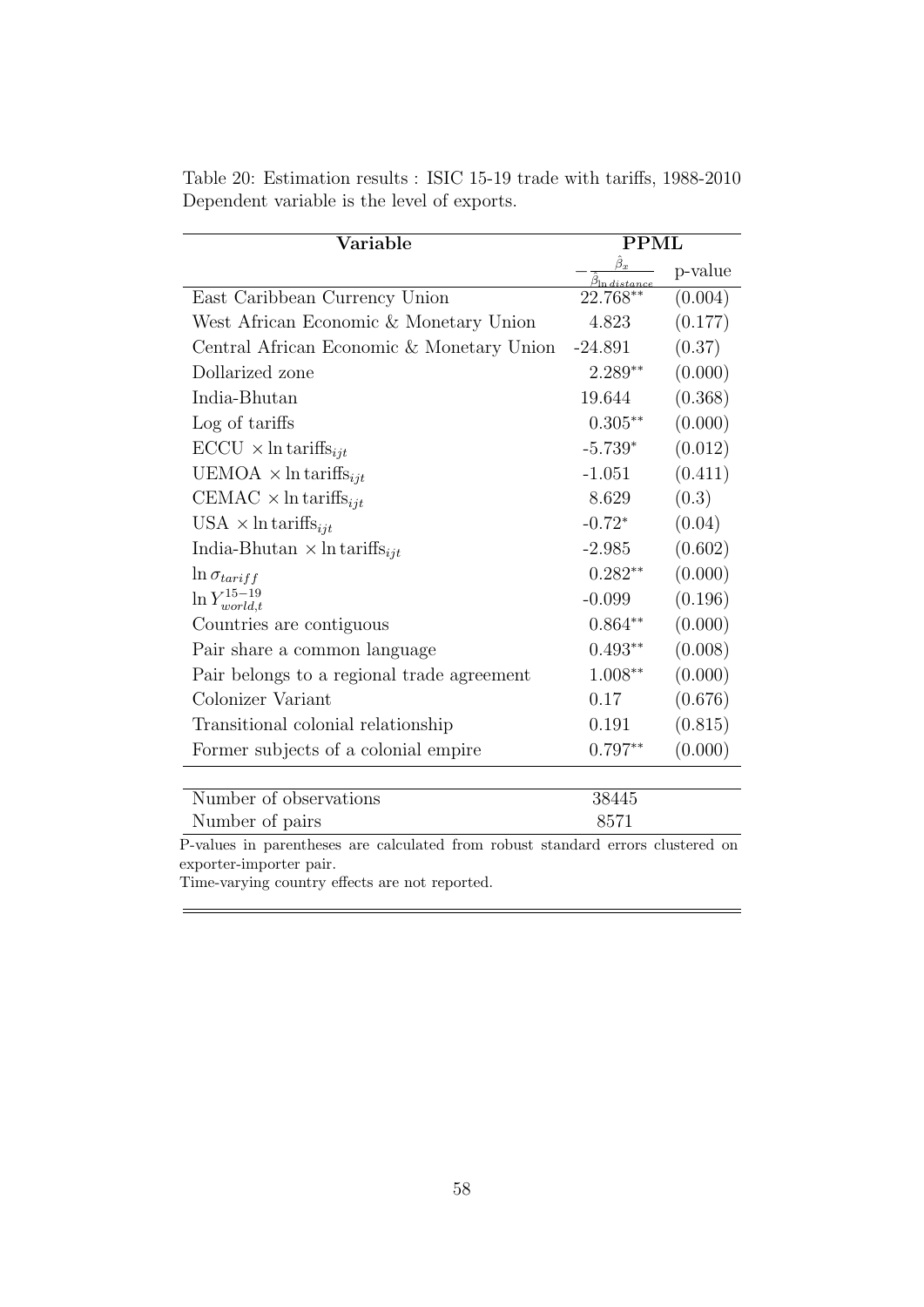| Variable                                                                                                   | <b>PPML</b>     |         |
|------------------------------------------------------------------------------------------------------------|-----------------|---------|
|                                                                                                            | $\hat{\beta}_x$ | p-value |
| East Caribbean Currency Union                                                                              | -4.197          | (0.406) |
| West African Economic & Monetary Union                                                                     | $6.597*$        | (0.046) |
| Central African Economic & Monetary Union                                                                  | 4.973           | (0.379) |
| Australia zone                                                                                             | $-12.921**$     | (0.000) |
| Dollarized zone                                                                                            | 0.697           | (0.455) |
| India-Bhutan                                                                                               | $-31.709$       | (0.239) |
| Log of tariffs                                                                                             | $-0.218**$      | (0.002) |
| $\text{ECCU} \times \ln \text{tariffs}_{ijt}$                                                              | 3.052           | (0.11)  |
| UEMOA $\times$ ln tariffs <sub>ijt</sub>                                                                   | $-1.405$        | (0.411) |
| CEMAC $\times$ ln tariffs <sub>ijt</sub>                                                                   | $-0.146$        | (0.938) |
| USA $\times$ ln tariffs <sub>ijt</sub>                                                                     | $-1.059**$      | (0.003) |
| India-Bhutan $\times$ ln tariffs <sub>iit</sub>                                                            | 13.618          | (0.175) |
| $\ln \sigma_{tariff}$                                                                                      | 0.126           | (0.118) |
| $\ln Y_{world,t}^{20-37}$                                                                                  | $0.561**$       | (0.000) |
| Countries are contiguous                                                                                   | $0.961**$       | (0.000) |
| Pair share a common language                                                                               | $0.359**$       | (0.000) |
| Pair belongs to a regional trade agreement                                                                 | $1.022**$       | (0.000) |
| Colonizer Variant                                                                                          | $-0.139$        | (0.623) |
| Transitional colonial relationship                                                                         | $-0.615$        | (0.123) |
| Former subjects of a colonial empire                                                                       | $0.374**$       | (0.004) |
| Number of observations                                                                                     | 46457           |         |
| Number of pairs                                                                                            | 10571           |         |
| P-values in parentheses are calculated from robust standard errors clustered on<br>exporter-importer pair. |                 |         |

<span id="page-58-0"></span>Table 21: Estimation results : ISIC 20-37 trade with tariffs, 1988-2010 Dependent variable is the level of exports.

exporter-importer pair.

 $=$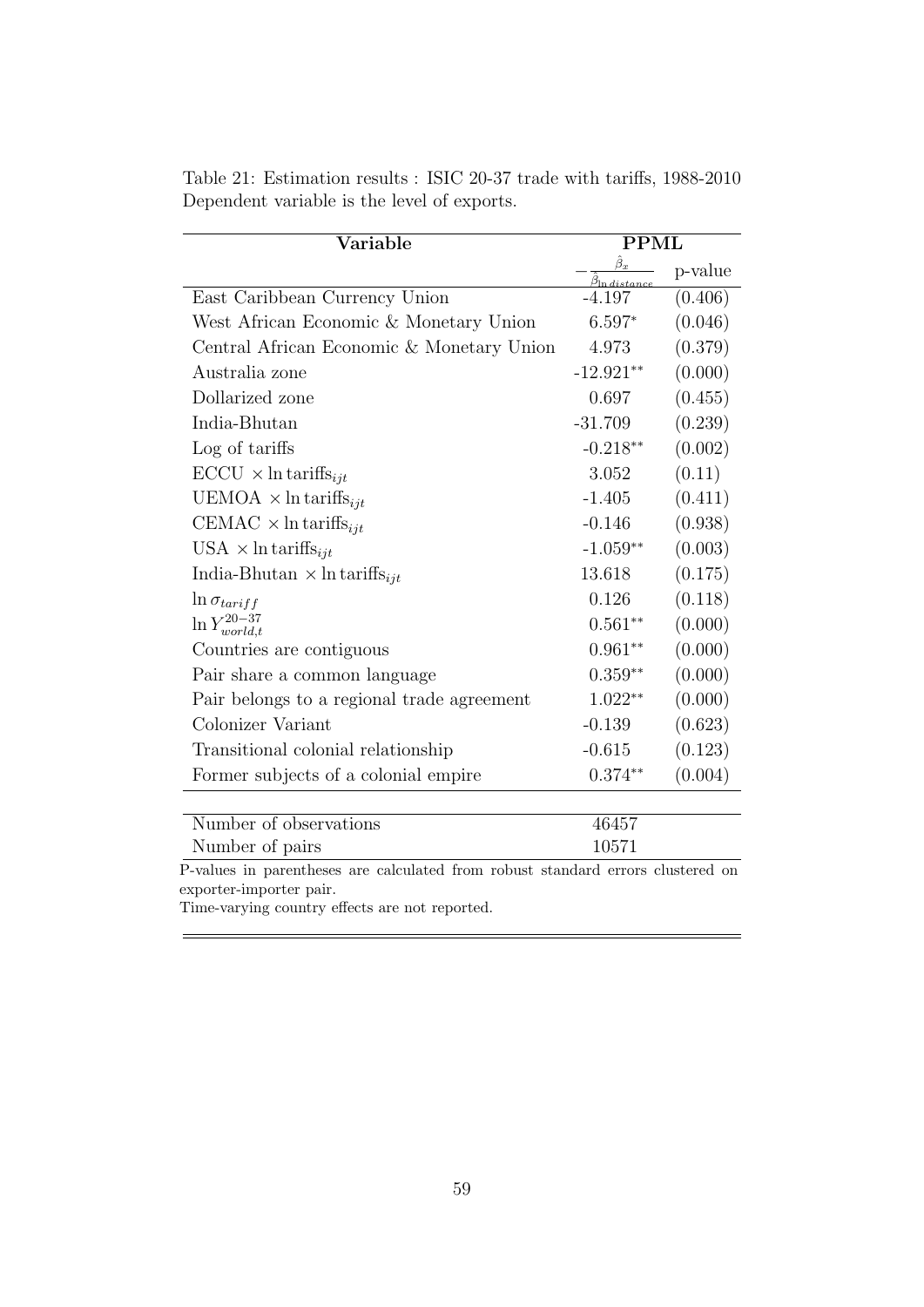<span id="page-59-0"></span>

| Table 22: Estimation results : Textiles 1990-2012 |  |  |
|---------------------------------------------------|--|--|
| Dependent variable is the level of exports.       |  |  |

| Variable                                    | <b>PPML</b>                                   |         |
|---------------------------------------------|-----------------------------------------------|---------|
|                                             | $\hat{\beta}_x$<br>$\beta$ ln <u>distance</u> | p-value |
| East Caribbean Currency Union               | $-1.565$                                      | (0.101) |
| West African Economic & Monetary Union      | $1.237^{*}$                                   | (0.012) |
| Central African Economic & Monetary Union   | $2.705**$                                     | (0.0)   |
| Australia zone                              | 0.269                                         | (0.614) |
| Dollarized zone                             | 0.581                                         | (0.37)  |
| Eurozone                                    | $-0.181*$                                     | (0.049) |
| Krone Zone                                  | $4.055***$                                    | (0.0)   |
| India-Bhutan                                | $-0.212$                                      | (0.654) |
| Benelux                                     | $-0.662^{\dagger}$                            | (0.064) |
| $\ln Y_{it}^{textile}$                      | $0.473**$                                     | (0.0)   |
| $\ln Y^{textile}_{world.t}$                 | $0.167^{\dagger}$                             | (0.056) |
| Pair belongs to a Regional Trade Accord     | $0.317**$                                     | (0.0)   |
| Colonizer-colonized relationship            | 0.066                                         | (0.817) |
| Country pair transitioning from colonialism | $-1.260**$                                    | (0.0)   |
| Countries were colonies of same country     | $-0.114$                                      | (0.35)  |
| Countries are contiguous                    | $0.341**$                                     | (0.0)   |
|                                             |                                               |         |

| Number of observations | 111498 |
|------------------------|--------|
| Number of pairs        | 13687  |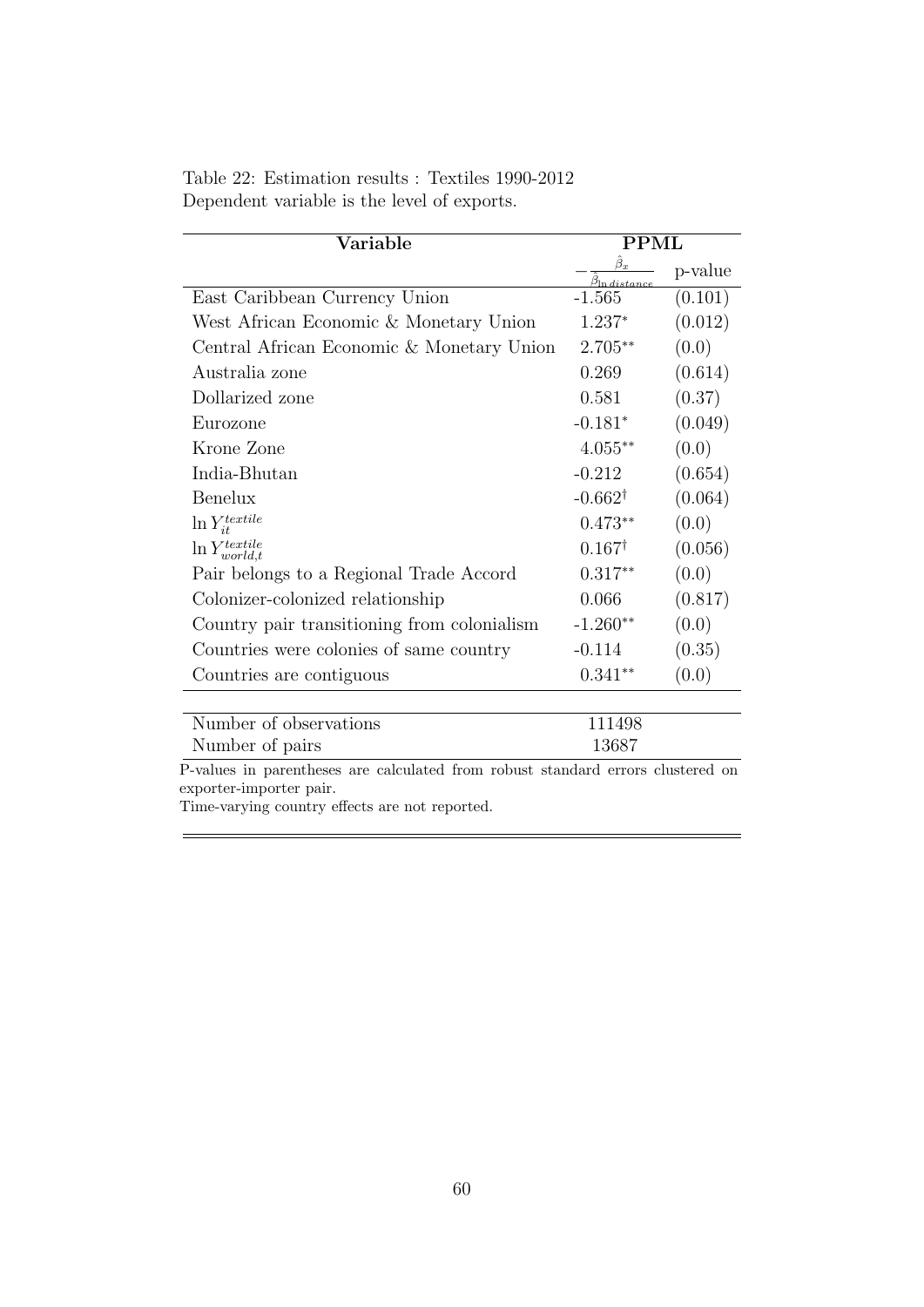## References

- <span id="page-60-12"></span>Anderson, James E. and Eric van Wincoop, "Gravity with Gravitas: A Solution to the Border Puzzle.," American Economic Review, 2003,  $93(1)$ ,  $170-192$ .
- <span id="page-60-7"></span> $\Delta$  and  $\Delta$ , "Trade Costs.," *Journal of Economic Literature*, 2004, 42(3), 691 – 751.
- <span id="page-60-1"></span>and Yoto V. Yotov, "The Changing Incidence of Geography.," American Economic *Review*, 2010,  $100(5)$ ,  $2157 - 2186$ .
- <span id="page-60-3"></span>Baier, Scott L. and Jeffrey H. Bergstrand, "Do Free Trade Agreements Actually Increase Members' International Trade?.," Journal of International Economics, 2007,  $71(1), 72-95.$
- <span id="page-60-4"></span> $\Box$  and  $\Box$ , "Estimating the Effects of Free Trade Agreements on International Trade Flows Using Matching Econometrics.," Journal of International Economics, 2009, 77  $(1), 63 - 76.$
- <span id="page-60-9"></span>Barro, Robert and Silvana Tenreyro, "Economic Effects of Currency Unions.," Economic Inquiry, 2007,  $45(1)$ ,  $1 - 23$ .
- <span id="page-60-10"></span>Cissokho, Lassana, Jonathan Haughton, Kossi Makpayo, and Abdoulaye Seck, "Why Is Agricultural Trade within ECOWAS So High?," JOURNAL OF AFRICAN ECONOMIES, JAN 2013, 22 (1), 22–51.
- <span id="page-60-8"></span>Cline, W.R., Trade Policy and Global Poverty, Institute for International Economics, 2004.
- <span id="page-60-11"></span>Eaton, Jonathan and Samuel Kortum, "Technology, Geography, and Trade.," Econometrica, 2002, 70 (5), 1741 – 1779.
- <span id="page-60-0"></span>Evenett, Simon J. and Wolfgang Keller, "On Theories Explaining the Success of the Gravity Equation," Journal of Political Economy, 2002, 110 (2), pp. 281–316.
- <span id="page-60-6"></span>Frankel, Jeffrey A. and Andrew K. Rose, "The Endogeneity of the Optimum Currency Area Criteria.," Economic Journal, 1998, 108 (449), 1009 – 1025.
- <span id="page-60-2"></span>Glick, Reuven and Andrew K. Rose, "Does a Currency Union Affect Trade? The Time-Series Evidence.," European Economic Review, 2002, 46 (6), 1125 – 1151.
- <span id="page-60-13"></span>Gulde, A.M. and C.G. Tsangarides, The CFA Franc Zone: Common Currency, Uncommon Challenges International Monetary Fund Book, International Monetary Fund, 2008.
- <span id="page-60-5"></span>Head, Keith, Thierry Mayer, and John Ries, "The Erosion of Colonial Trade Linkages after Independence.," Journal of International Economics, 2010, 81 (1), 1 – 14.